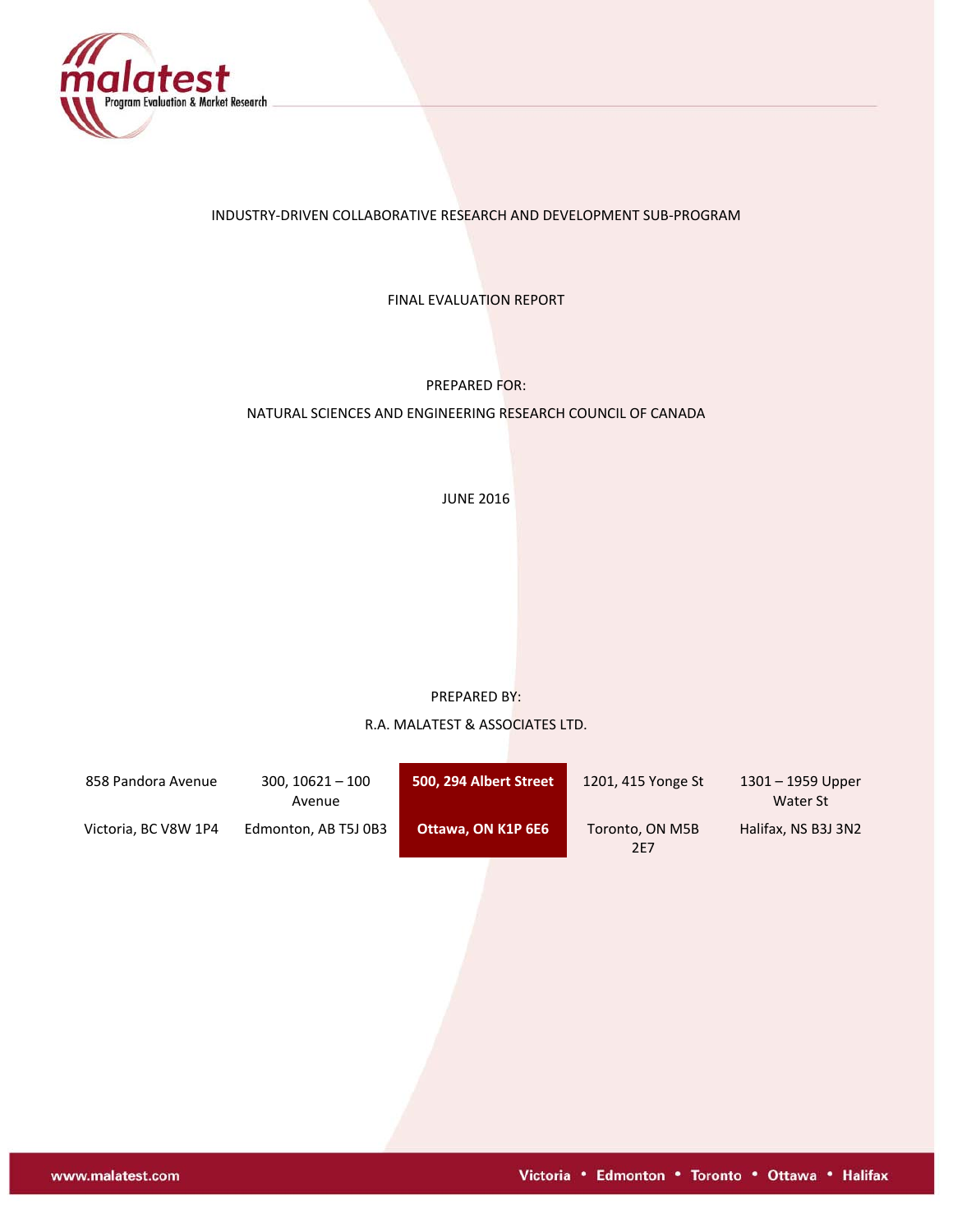

## **TABLE OF CONTENTS**

| <b>SECTION 1:</b> |                                                                             |  |
|-------------------|-----------------------------------------------------------------------------|--|
| 1.1               | The Industry-driven Collaborative Research and Development Sub-Program  1   |  |
| 1.2               |                                                                             |  |
| 1.3               |                                                                             |  |
| <b>SECTION 2:</b> |                                                                             |  |
| 2.1               |                                                                             |  |
| 2.2               |                                                                             |  |
| 2.3               |                                                                             |  |
| 2.4               |                                                                             |  |
| 2.5               |                                                                             |  |
| 2.6               |                                                                             |  |
| <b>SECTION 3:</b> |                                                                             |  |
| 3.1               |                                                                             |  |
| 3.2               |                                                                             |  |
| 3.3               |                                                                             |  |
| <b>SECTION 4:</b> |                                                                             |  |
| 4.1               |                                                                             |  |
| 4.2               |                                                                             |  |
| 4.3               |                                                                             |  |
| 4.4               |                                                                             |  |
| 4.5               | Factors Contributing to or Inhibiting the Achievement of Program Outcomes29 |  |
| <b>SECTION 5:</b> |                                                                             |  |
| 5.1               |                                                                             |  |
| 5.2               |                                                                             |  |
| 5.3               |                                                                             |  |
| <b>SECTION 6:</b> |                                                                             |  |
| 6.1               |                                                                             |  |
| 6.2               |                                                                             |  |
| <b>SECTION 7:</b> |                                                                             |  |
| 7.1               |                                                                             |  |
| 7.2               |                                                                             |  |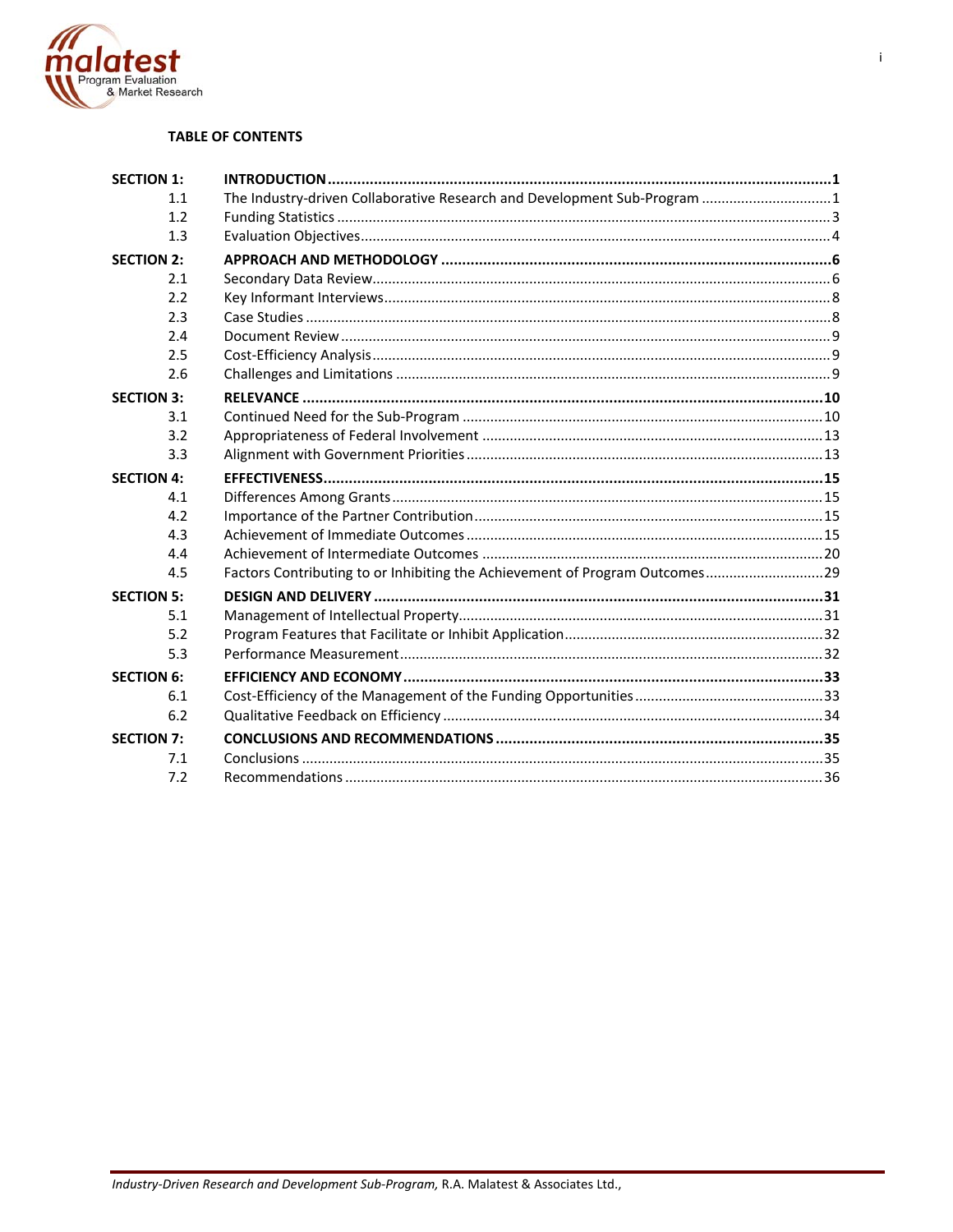

## **SUMMARY**

This report presents the findings of an evaluation of the Natural Science and Engineering Research Council's (NSERC) Industry‐driven Collaborative Research and Development sub‐program. The sub‐program represents NSERC's largest suite of initiatives supporting industry‐academic partnerships. It fosters partnerships in natural sciences and engineering that facilitates the transfer of knowledge and skills to the user sector through awards that support research projects and network activities intended for socioeconomic impact. The partnerships encouraged and enabled by these awards also increase the commercialization of Canada's research through new products, services, and processes for the benefit of all Canadians. This evaluation, conducted in FY 2015/16, covers three of the Industry-driven Collaborative Research and Development grants with total expenditures of \$643 million from 2009 to 2014. These three funding opportunities are:

- Collaborative Research and Development (CRD) grants, which provide funding for up to 5 years to well‐defined projects undertaken as partnerships between university researchers and partners in private industry;
- Industrial Research Chairs (IRC) grants, which award professorships to individuals for an initial period of 5 years (renewable in 5 year increments) who leverage their outstanding stature by integrating an industry‐based collaboration at a university; and
- Engage grants, which support well-defined 6 month research projects that are new partnerships between university researchers and private industry with amounts limited to  $$25,000.<sup>1</sup>$

This evaluation is based on a variety of sources of information: a secondary data review; an administrative data review; key informant interviews; case studies; a literature review; and a cost-efficiency analysis. The conclusions of the evaluation are as follows.

#### **Relevance**

The Industry‐driven Collaborative Research and Development sub‐program is designed to meet the needs of both industrial partners and academic researchers: projects address real world challenges that are relevant to industry, help build sustainable relationships between the two sectors, and connect people and skills. Each funding opportunity included in the sub‐program adopts a different means to achieve common objective: fosters partnerships in natural sciences and engineering that facilitates the transfer of knowledge and skills to the user sector through awards that support research projects and activities intended for socioeconomic impact. The partnerships encouraged and enabled by the sub‐program also increase the commercialization of Canada's research through new products, services, and processes for the benefit of all Canadians. While industry R&D expenditures in Canada decline, these grants are attracting increased levels of partner contributions, and the partners tend to maintain or increase their R&D expenditure after the grants.<sup>2</sup> At the same time, university researchers benefit from establishing and maintaining partnerships between academia and industry by having an opportunity to conduct research and create new knowledge and technology for company‐specific needs. Students become exposed to R&D in industrial environment, as well as gain expertise and knowledge required for future employment.

The sub‐program is well aligned with the priorities of the federal government and NSERC. The 2014 Government of Canada S&T strategy "Seizing Canada's Moment: Moving Forward in Science, Technology and Innovation" encouraged partnerships and justified federal government involvement in industry‐focused research as one contributor in a large innovation ecosystem of funding and support. In the recent years, the Federal Government continued to play an important role in encouraging collaborations since the level of private investment in R&D in Canada has decreased.

The sub‐program objectives also mirror the priorities of the current government, which focuses on improvement of programs that support innovation, scientific research and entrepreneurship, as well as the development of an Innovation Agenda with intent to expand effective support for the emerging national network for business innovation and cluster support. The Government believes that investing in an appropriate balance between fundamental research to support new discoveries and the commercialization of ideas will lead to sustainable economic growth. The sub-program has been

<u> 1989 - Johann Barn, mars ann an t-Amhain an t-Amhain ann an t-Amhain an t-Amhain an t-Amhain an t-Amhain ann a</u>

 $1$  IRC grants have been in operation since 1978; CRD grants since 1983; and Engage grants since 2009.

 $^2$  During this period, NSERC implemented the Strategy for Partnerships and Innovation (SPI). The Industry-driven Collaborative Research and Development sub‐program was the most important vehicle in the strategy for funding additional industry‐academic partnerships. As a result of the strategy implementation, the number of industry partners was doubled and private sector investment in R&D conducted with universities increased.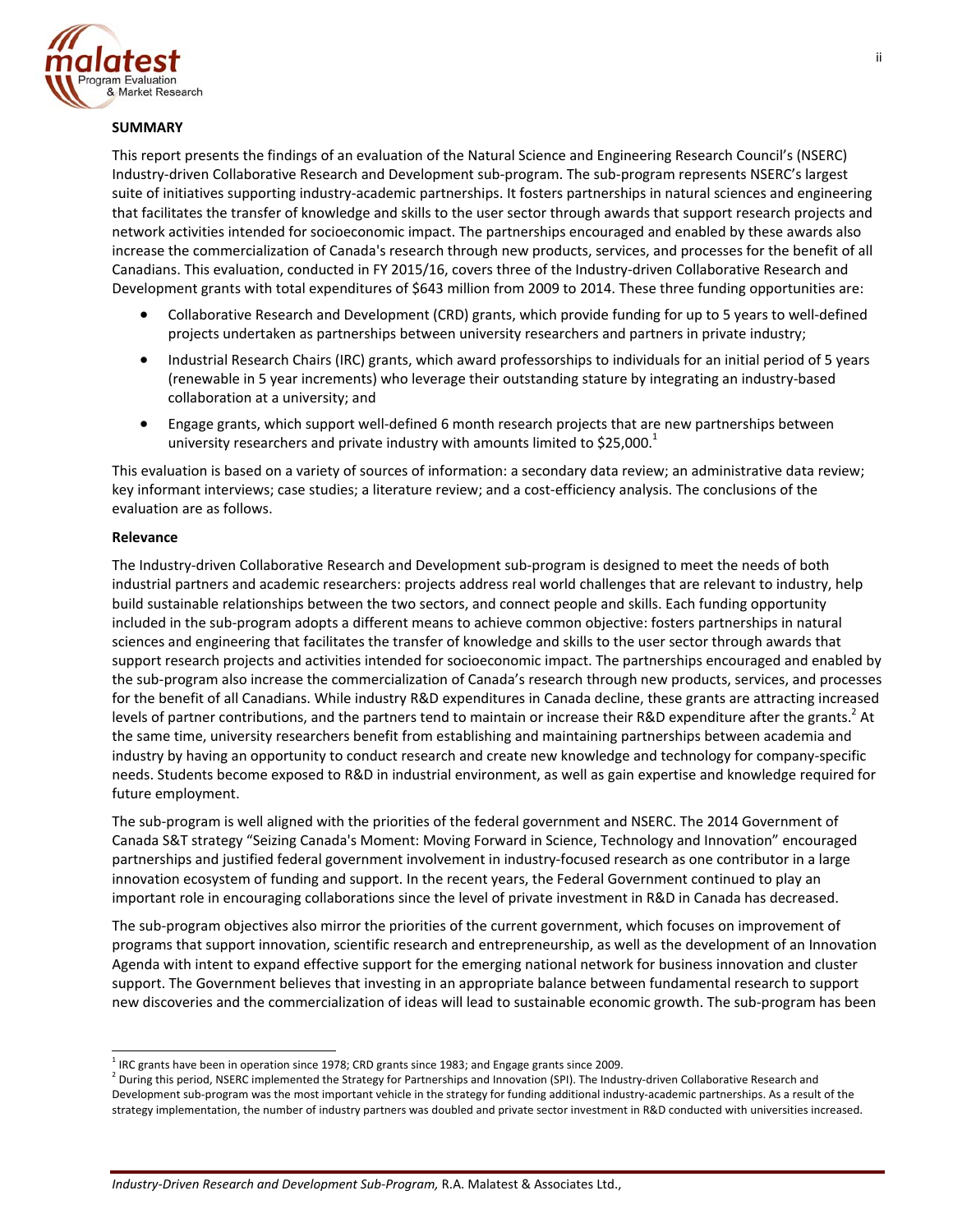

shown to be a flexible and effective tool that allows industry access to the 'brain trust' that has been developed in universities across Canada and therefore is a perfect fit within the larger Innovation Agenda.

#### **Performance**

The university‐industry partnerships supported by the industry‐driven funding opportunities are generally successful at fostering meaningful collaborations that last beyond the funding period. IRC grants are more likely to result in collaborations beyond the original group than CRD; though they are both effective at doing so. There is evidence that IRCs tend to reinforce existing partnerships rather than create new ones which is not surprising considering the size of the investment by the industry. It has been noted that the relationship between a company and a university can begin by satisfaction in completion of a project funded through a CRD grant followed by further investment in an IRC based on that success. By design, Engage grants involve new partnerships and, therefore, contribute to bridging the gap between researchers and industry.

Long-term relationships, defined as relationships that have continued past the completion of the initial grant, are typically established as part of the industry‐driven funding opportunities – less so after the small Engage grants but still leaving the parties intending to continue collaborating. The nature of the long-term relationships is varied and consistent with the interests and resources of the parties.

The industry‐driven funding opportunities have substantially contributed to enhancing the research capacity of the university researchers involved – through improved access to facilities, expertise, data, equipment, and intelligence on future research directions as well as additional resources for hiring personnel. There have also been positive effects on the research capacity of universities. The grants opened up new opportunities for research beyond the original objectives, influenced the direction towards more industrially relevant topics, assisted in attracting better qualified personnel, and generally contributed to the improved knowledge base of universities.

As part of the evidence gathered, industrial partners reported that the grants had significant impacts on competitiveness and productivity. Increased market visibility was the most frequently reported type of impact on competitiveness, followed by access to new markets. About one-half of partners indicated that their revenues increased since the end of the grant; representing on average an increase of 22 percent over all grant types. When asked how much of the increase could be attributed to the grant, the result is more modest; roughly 5 percent. The survey results indicate that partners who participated in these grants tend to maintain or grow their R&D budgets after their participation. When reported decreases to R&D budgets are factored in against reported increases, the estimated net effect is in the range of a 5 percent increase in R&D budgets.

The transfer of knowledge to industrial partners is another benefit that companies can obtain, and was a motivating factor at the outset for three-quarters of partners. Evaluation evidence indicated that such transfer does occur, sometimes with a single company and other times to an entire industry. Almost 85 percent of partners surveyed indicated that the skill and knowledge base of the organization had been, or was likely to be enhanced as a result of the grant. Reports provided to partners and formal publications were the main mechanisms used in transferring knowledge to industrial partners.

The industry‐driven funding opportunities involved substantial numbers of students and fellows in applied industrial research and their involvement was multifaceted, including interacting with industry partners and presenting results. Students and fellows frequently described developing their skills and gaining experience in diverse areas as a direct result of their participation in the research program. Positive impacts on highly qualified personnel (HQP) employment were also documented. Training of HQP was an important motivator for many industry partners to get involved in these types of grants: it is seen as a way to train and to assess potential future employees and, therefore, to contribute to the value proposition. It has been shown that transfer of knowledge through the hiring of university graduates who worked on the project can be very effective.

While a number of benefits for industrial partners were identified, it is clear that the desire of industry partners to continue to partner for R&D depends on the economic benefits of research outcomes in which the grants are one factor among many others.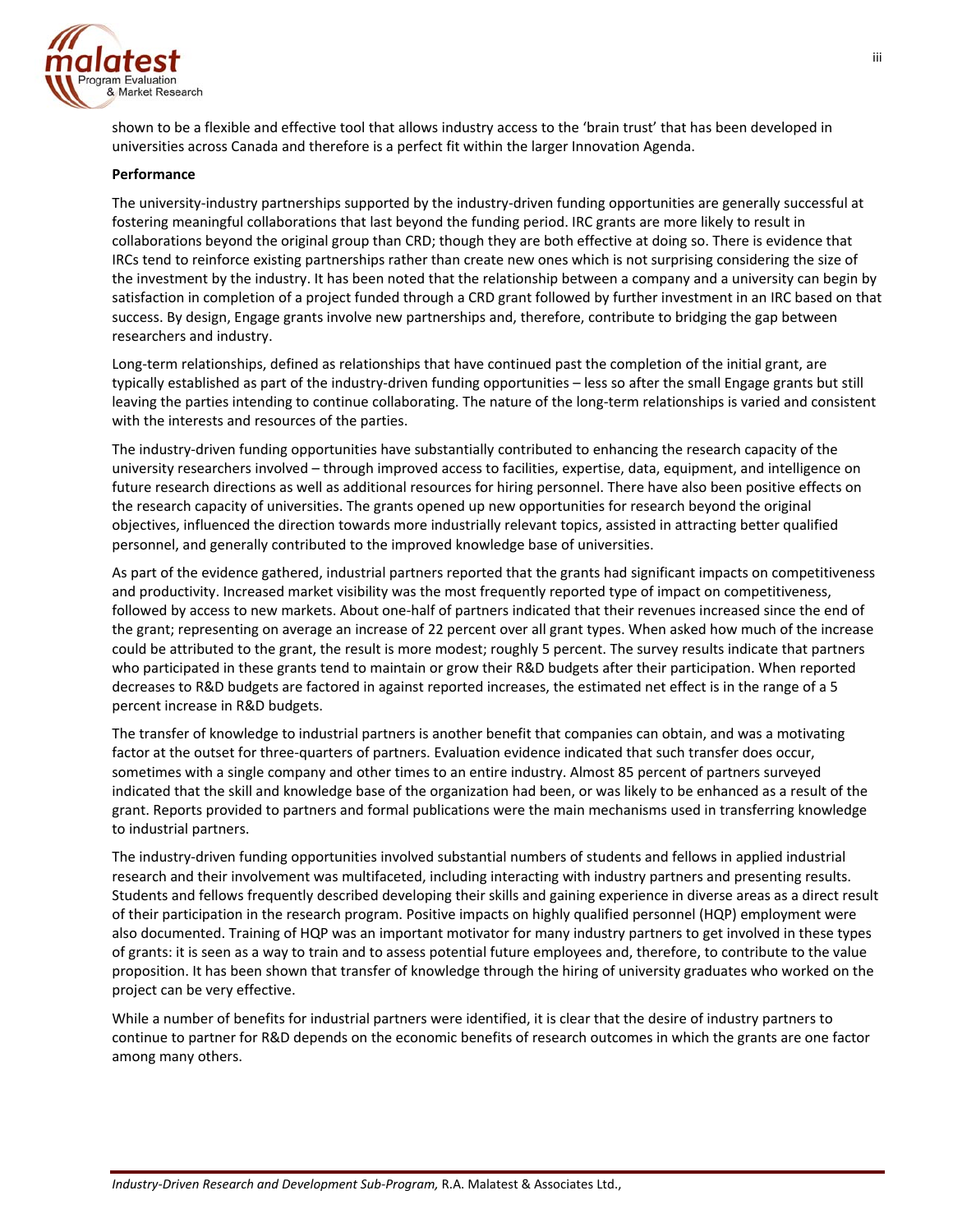

### **Efficiency**

Over the period of 2010‐2011 to 2013‐2014, the average administrative cost ratio was 8.17 cents for every \$1 of CRD grants (which was slightly higher than the overall ratio for the RP Directorate<sup>3</sup>) and 6.73 cents for every \$1 of IRC grants, (which was in line with the ratio for the RP Directorate). The average administrative cost ratio for Engage grants was slightly higher at 10.18 cents for every \$1 of awarded grants. This is due to the higher administrative costs in the beginning of the program. Launched in 2009, Engage is a new funding opportunity and administrative costs are often higher at the initial stage. Over the evaluation period, Engage administrative costs dropped by almost one-half and are currently in line with the costs of the other industry‐driven grants.

### **Recommendations**

**Recommendation #1. Maintain the Industry‐Driven funding opportunities.** . The grants support the role of NSERC in contributing to the Canadian ecosystem of innovation by encouraging research collaborations between industry and universities and are well aligned with government priorities. They are designed to meet the needs of both industrial partners and academic researchers, in which each funding opportunity adopts different means to achieve common objective: fosters partnerships in natural sciences and engineering and facilitate the transfer of knowledge and skills to the user sector. Program management has demonstrated that it is equipped to address the changing landscape of university‐industry collaboration via incremental changes to the programs.

**Recommendation #2. Continue efforts to develop common metrics for the measurement of impacts on industry and consider homogenizing vocabulary among grants.** All three grants have very evolved performance measurement systems that have contributed to the on-going management of the program, as well as to this evaluation. These systems could be improved by increasing the use of common measurements to assess impacts on industry. Additionally, some terminology would benefit from more homogeneity across the grants use, such as the notions of partnership, collaboration, and networking as well as the various activities associated with knowledge (creation, dissemination, exchange, translation, mobilisation, etc.).

Recommendation #3. Consider revising the Engage logic model to improve alignment with the objectives of the grants. While the Engage logic model was built cooperatively with grant administrators, it includes some outcomes that are not related to program objectives and for which Program management should not be held accountable for achieving (e.g., HQP training).

<u> 1989 - Johann Barn, mars ann an t-Amhain an t-Amhain ann an t-Amhain an t-Amhain an t-Amhain an t-Amhain ann a</u>

 $3$  6.56 cents per \$1 of grants awarded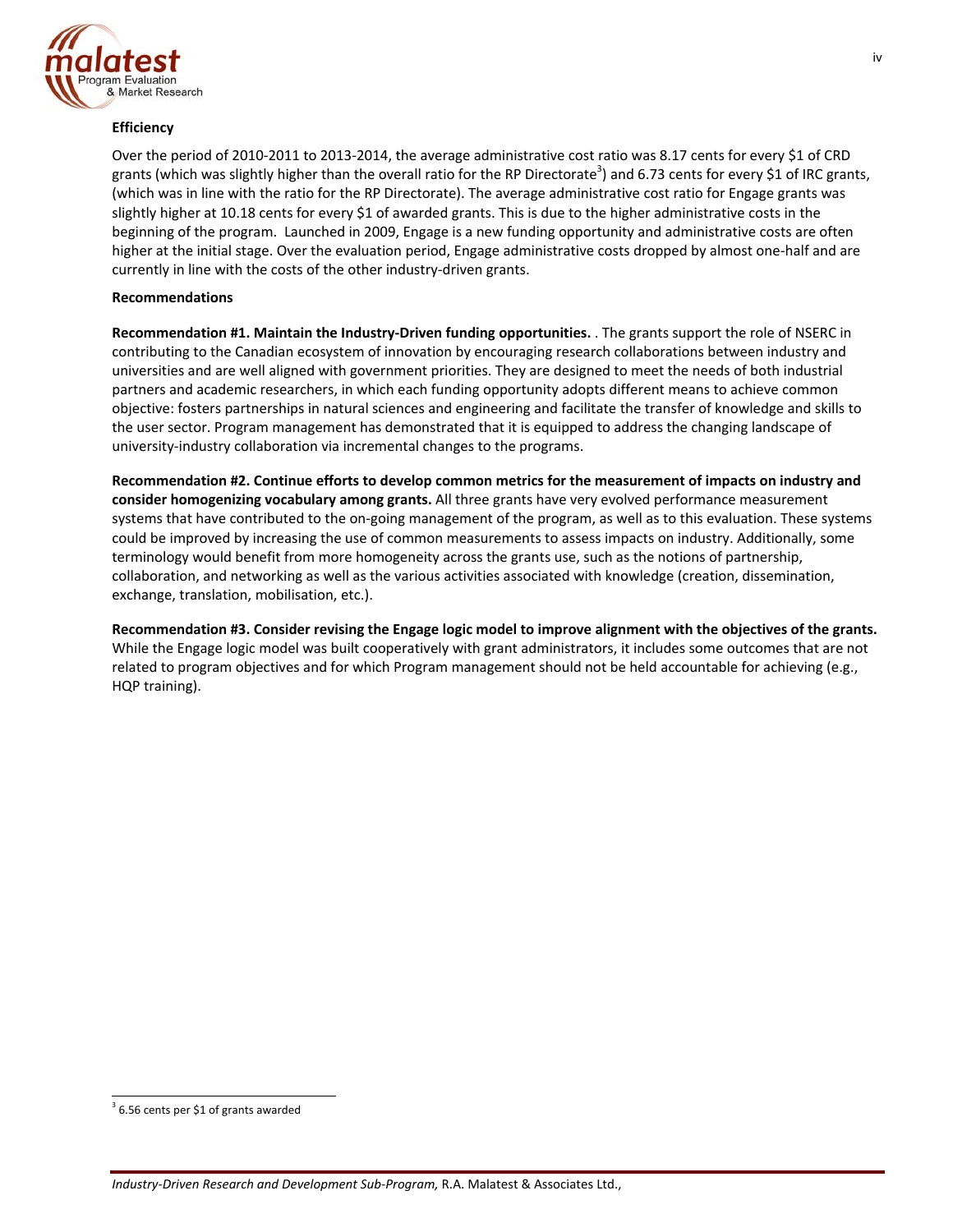

# **SECTION 1: INTRODUCTION**

This report presents the findings of an evaluation of the Natural Science and Engineering Research Council's (NSERC) Industry‐driven Collaborative Research and Development sub‐program. Funding opportunities under this sub‐program were evaluated jointly in FY 2015/16, in accordance with the 2009 Treasury Board *Policy on Evaluation*. This evaluation covers three grants that are part of the sub‐program: *Collaborative Research and Development (CRD) grants, Engage grants, and Industrial Research Chairs (IRC) grants* which comprise the bulk of the sub‐program. The remaining funding opportunities<sup>4</sup> have been excluded from this evaluation based on a recommendation of the evaluation advisory committee because they were deemed too small, or of very narrow scope.

This report provides a brief background of the sub‐program, the evaluation, methodological approach, findings by evaluation issue, conclusions, and recommendations.

## **1.1 The Industry-driven Collaborative Research and Development Sub-Program**

The Government of Canada's 2014 Science and Technology Strategy, *Seizing Canada's Moment: Moving Forward in Science, Technology and Innovation* is guided by the core principles of promoting world‐leading excellence, focusing on priorities, fostering partnerships<sup>5</sup> and enhancing accountability. It prioritizes business innovation by way of synergies with Canada's research capacities. NSERC uses research partnerships in a number of programs that have a common purpose in promoting closer collaboration between the academic research community and other sectors, including government, notfor-profits, and most notably, Canadian industry. More specifically, the Research Partnerships (RP) Directorate achieves its objectives by supporting research through several sub‐programs, including the Industry‐driven Collaborative Research and Development sub-program. This sub-program is comprised of a number of grant types, among them the CRD grants, the IRC grants, and the Engage grants.*<sup>6</sup>* The program logic models are available in Appendix A.

A researcher can hold IRC grants, CRD grants, and Engage grants concurrently, as well as other types of NSERC grants such as Discovery grants.

*CRD* grants, established in 1983, provide funding for up to 5 years to well‐defined projects undertaken as partnerships between university researchers and partners in private industry. The collaborations are intended to be mutually beneficial: Canadian companies are given access to the rich knowledge, expertise, and educational resources available at Canadian postsecondary institutions while university researchers gain valuable hands‐on expertise and students are given the opportunity to train in essential skills that will make them valuable to industry. The objectives of the CRD are as follows:

- To give companies operating from a Canadian base access to the unique knowledge, expertise and educational resources at Canadian postsecondary institutions;
- To train students in essential technical skills required by industry; and,
- To offer opportunities for mutually beneficial collaborations that result in industrial and/or economic benefits to Canada.

<sup>&</sup>lt;sup>4</sup> Funding opportunities not included are Chairs in Design Engineering, Innovation Frontiers, Regional Opportunities, Interactions Grants, and Partnership Workshops. Effective April 1, 2015, the opportunities previously available through the Interaction Grants, Regional Opportunities Fund and Partnership Workshops Grants are now available as Connect Grants.

 $5$  This evaluation uses three interrelated terms: partnership, collaboration, and networking. While the Engage, CRD, and IRC grants do not use common definitions, these terms are defined as follows in this report. A *partnership* is a relationship between or among separate organizations that commit to work together to achieve shared goals of mutual benefit; partners generally commit in‐kind or cash contributions. A *collaboration* is a relationship between or among researchers who make a significant contribution to the intellectual direction or the conduct of research or a research-related activity. A *network* is a collaboration model connecting researchers, HQP, administrators, managers, and directors, across public, academic, private, and not-for-profit sectors and who may geographically span the country.<br><sup>6</sup> Natural Science and Engineering Research Council (2006). Results-Based Management and Accountability Framework for the Research Partnerships

Programs. Draft.

 $^7$  Discovery Grants support ongoing programs of research (with long-term goals) rather than a single short-term project or collection of projects. These grants assist in promoting and maintaining a diversified base of high‐quality research capability in the natural sciences and engineering in Canadian universities; fostering research excellence; and providing a stimulating environment for research training. See http://www.nserc-crsng.gc.ca/Professors-Professeurs/Grants‐Subs/DGIGP‐PSIGP\_eng.asp.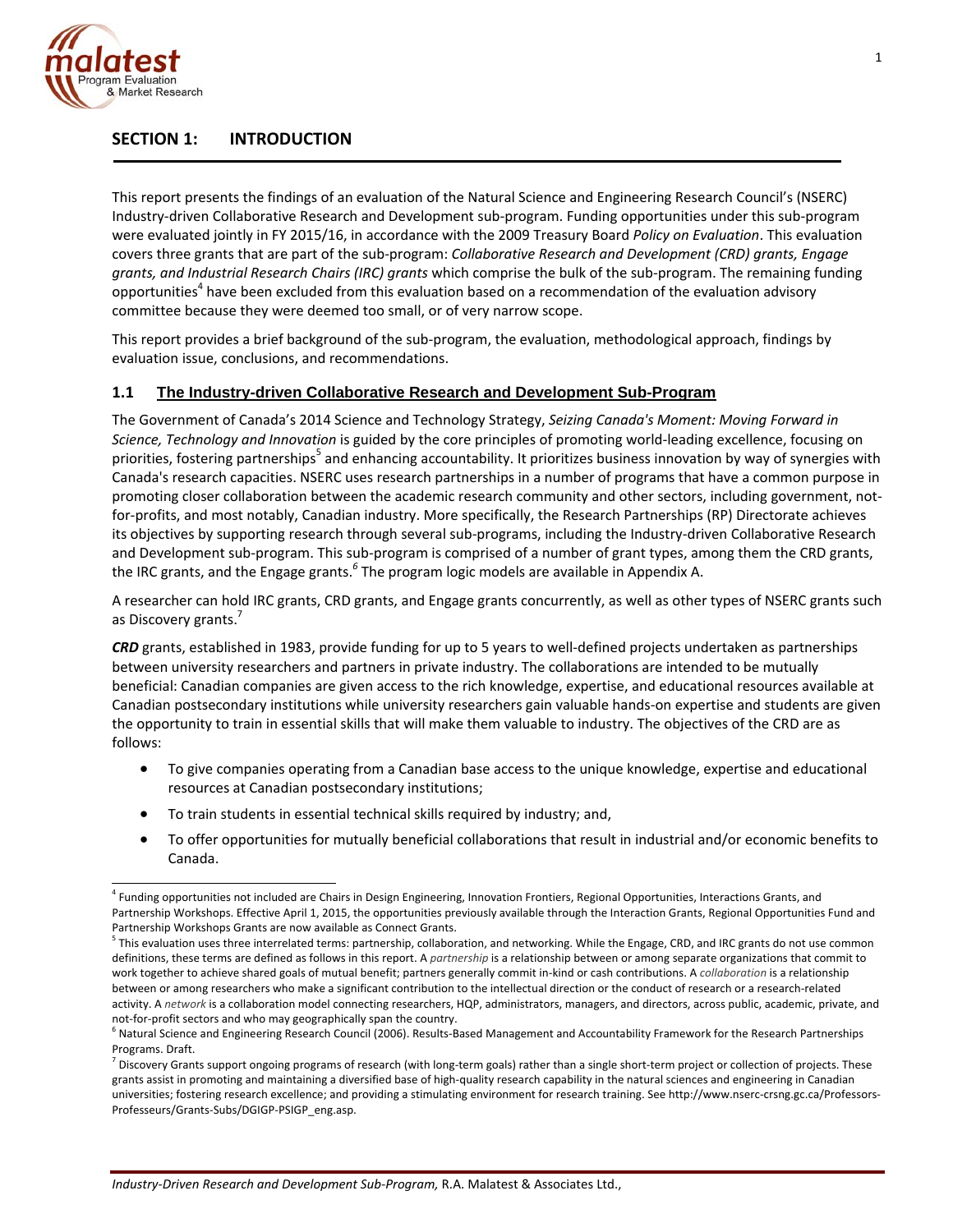

Projects must have defined objectives in the short to medium term, and may consist of separate phases in a program of longer-range research. Projects may range from one year to five years in duration; most awards are for two or three years. Each project is required to have the support of at least one industrial partner. Support from industry is to include:

- Direct contributions to project costs equal to or greater than the amount requested from NSERC (at least half in cash ‐ the remainder can be in‐kind);
- Collaboration at all stages of the research project, from proposal development to regular interactions with all those working on the project, and provision of input; and
- Demonstration of clear intent and capacity to make use of the results of the research in Canada.

*IRC* grants award professorships to individuals who leverage their outstanding stature by integrating an industry‐based collaboration at a university. They were established in 1978. The objectives of the IRC are as follows:

- Assist universities in building on existing strengths to achieve the critical mass required for a major research endeavour in natural sciences and engineering of interest to industry;
- Assist in the development of research efforts in fields that have not yet been developed in Canadian universities but for which there is an important industrial need; and
- Provide an enhanced training environment for graduate students and, where appropriate, postdoctoral fellows by exposing them to research challenges unique to industry and the opportunity for significant ongoing interactions with industrial partners.

IRC proposals must be in an area of high priority to both the university and the partner(s).<sup>8</sup>

Grants can support the salary of a chair holder, as well as research tools and instruments, HQP salaries, and general expenses related to their program of research. Universities nominate a chair candidate, but the position is funded jointly between NSERC and industry. The industrial cash commitment should be at least equal to that of NSERC during the same period. There are currently three types of IRC grants:

- **Senior Industrial Research Chairs** for distinguished senior researchers (five‐year appointment, renewable);
- **Associate Industrial Research Chairs** for early‐stage researchers demonstrating exceptional promise (five‐year appointment, renewable once); and
- **Executive Industrial Research Chairs** for outstanding industrial research and development (R&D) professionals (five‐year appointment, non‐renewable).

Grant duration is five years. Applications for two out of the three grant types are renewable.

Like CRD grants, *Engage* grants support well‐defined research projects that are partnerships between university researchers and private industry. They are aimed, however, at university researchers and companies who have never worked together before: there can be no existing or past relationship between the person applying for funding and the company whose problem the project intends to address. Launched in 2009, they were designed to overcome challenges identified in launching new collaborations and are used as a means to introduce new industry partners to the benefits of university research, Engage grants are unique from all other NSERC grants for a number of reasons:

- There is no Intellectual Property (IP) agreement the IP arising from the project is assigned to the company alone.
- The application has a very quick turnaround, averaging at 26 days.
- Applications are not sent for external peer-review. For applicants (researchers) to be eligible, they must demonstrate peer-reviewed support from the previous six years. This is usually shown through a previous application for a grant, often an NSERC Discovery Grant. Decisions are made internally by NSERC staff.
- Proposals to the Engage grant do not need to include training of HQP although, in reality, many do.

The Engage grant provides a maximum of \$25,000 to the academic researcher to support a six-month research and development project. The Engage Plus grants can support a project for an additional six months. Eligible projects are

<u> 1989 - Johann Barn, mars ann an t-Amhain an t-Amhain ann an t-Amhain an t-Amhain an t-Amhain an t-Amhain ann a</u>

<sup>&</sup>lt;sup>8</sup> See http://www.nserc-crsng.gc.ca/Professors-Professeurs/CFS-PCP/IRC-PCI\_eng.asp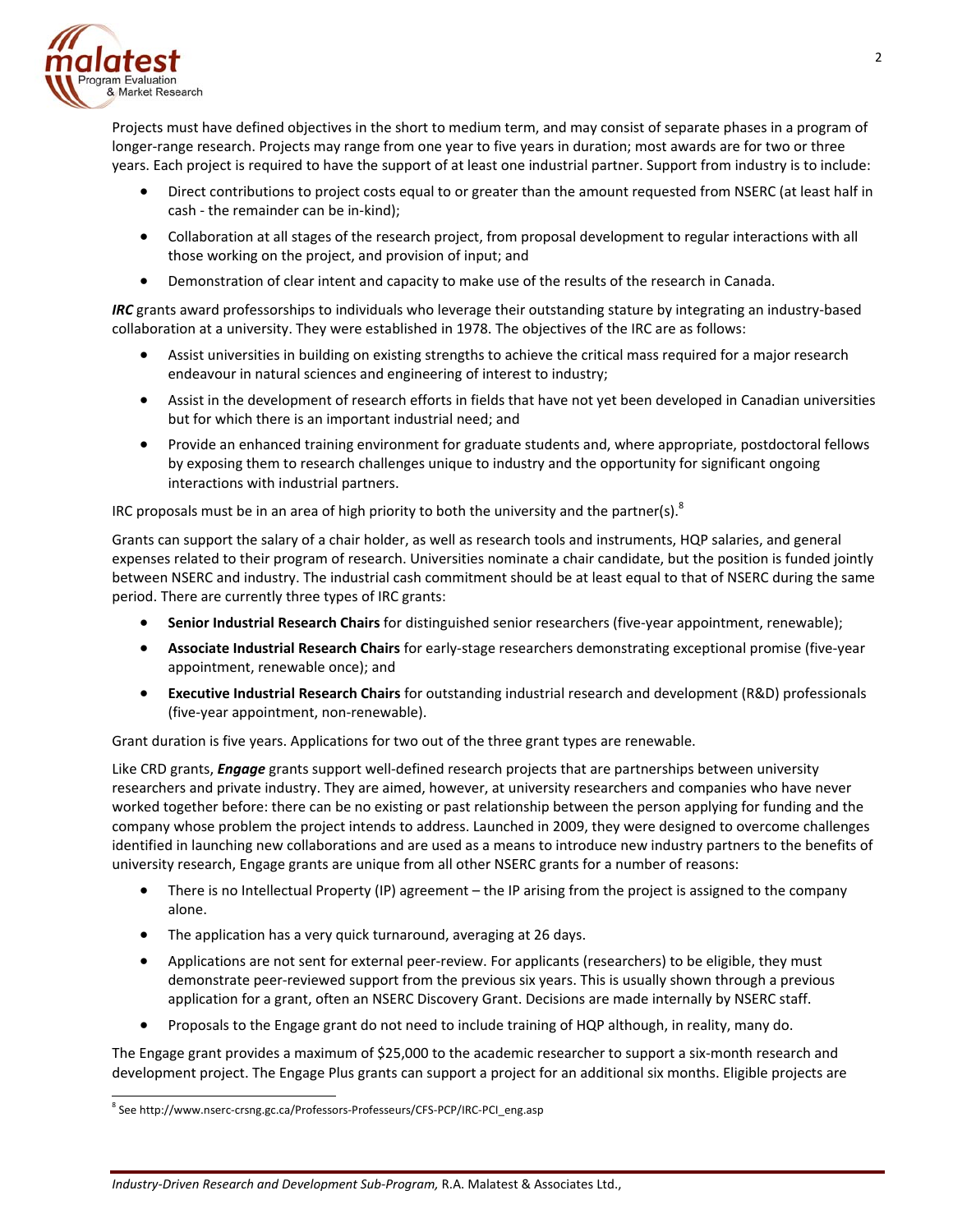

intended to address a company‐specific problem; the project must be aimed at generating new knowledge or applying existing knowledge in an innovative way. Funds are intended to cover direct research costs. There is no cash requirement from industrial partners; they are only expected to provide an in-kind contribution reflecting their involvement in the project.

# **1.2 Funding Statistics**

Table 1.1 and Chart 1.1 describe the level of program activity between 2009 and 2014. The number of new grants, the success rate, and the level of total grant expenditures by year and program are displayed. Note that high success rates are due to the fact that applications can be submitted at any time (i.e., proposals are examined on an ongoing basis), industry has already vetted the proposal and found it of high enough quality to support (with cash in the case of CRD and IRCs), program staff review and provide feedback on draft applications and in the case of CRDs, applicants are sometimes given the opportunity to respond to negative peer review evaluations.

Both CRD grants and Engage grants have seen significant increases in activity from 2009 to 2014. In the case of Engage grants which were initiated in 2009, the number of grants awarded has grown dramatically – surpassing in five years the funding envelope for Industrial Research Chairs. This clearly demonstrates that more Canadian companies out there want to explore working with universities to accomplish their R&D goals. In comparison, IRC activity, be that in terms of chairs or in terms of overall expenditures, has been stable through the period. In 2014, program expenditures for the three grants being evaluated amounted to \$132 million (CRD grants, \$75.38M or 57% of the sub-program expenditures; IRC grants, \$24.41M or 19%; Engage grants, \$32.32M or 25%).

|                                                                |      | Awarded* | <b>Success Rate</b> | Expenditures (\$M) |
|----------------------------------------------------------------|------|----------|---------------------|--------------------|
| CRD grants                                                     | 2009 | 277      | 84%                 | 52.49              |
|                                                                | 2010 | 252      | 83%                 | 55.51              |
|                                                                | 2011 | 314      | 83%                 | 58.11              |
|                                                                | 2012 | 329      | 80%                 | 64.22              |
|                                                                | 2013 | 343      | 81%                 | 71.95              |
|                                                                | 2014 | 376      | 84%                 | 75.38              |
| IRC grants                                                     | 2009 | 23       | 64%                 | 24.63              |
|                                                                | 2010 | 30       | 81%                 | 24.53              |
|                                                                | 2011 | 23       | 92%                 | 26.40              |
|                                                                | 2012 | 25       | 83%                 | 26.10              |
|                                                                | 2013 | 26       | 84%                 | 24.08              |
|                                                                | 2014 | 27       | 75%                 | 24.41              |
| Engage grants                                                  | 2009 | 58       | 87%                 | 1.37               |
|                                                                | 2010 | 509      | 89%                 | 11.55              |
|                                                                | 2011 | 719      | 89%                 | 18.31              |
|                                                                | 2012 | 925      | 86%                 | 22.78              |
|                                                                | 2013 | 1180     | 87%                 | 29.07              |
|                                                                | 2014 | 1310     | 85%                 | 32.32              |
| * For IRCs this includes renewals for an addition 5-year term. |      |          |                     |                    |

| TABLE 1.1 - 2009-2014 Grant activity according to administrative files |
|------------------------------------------------------------------------|
|------------------------------------------------------------------------|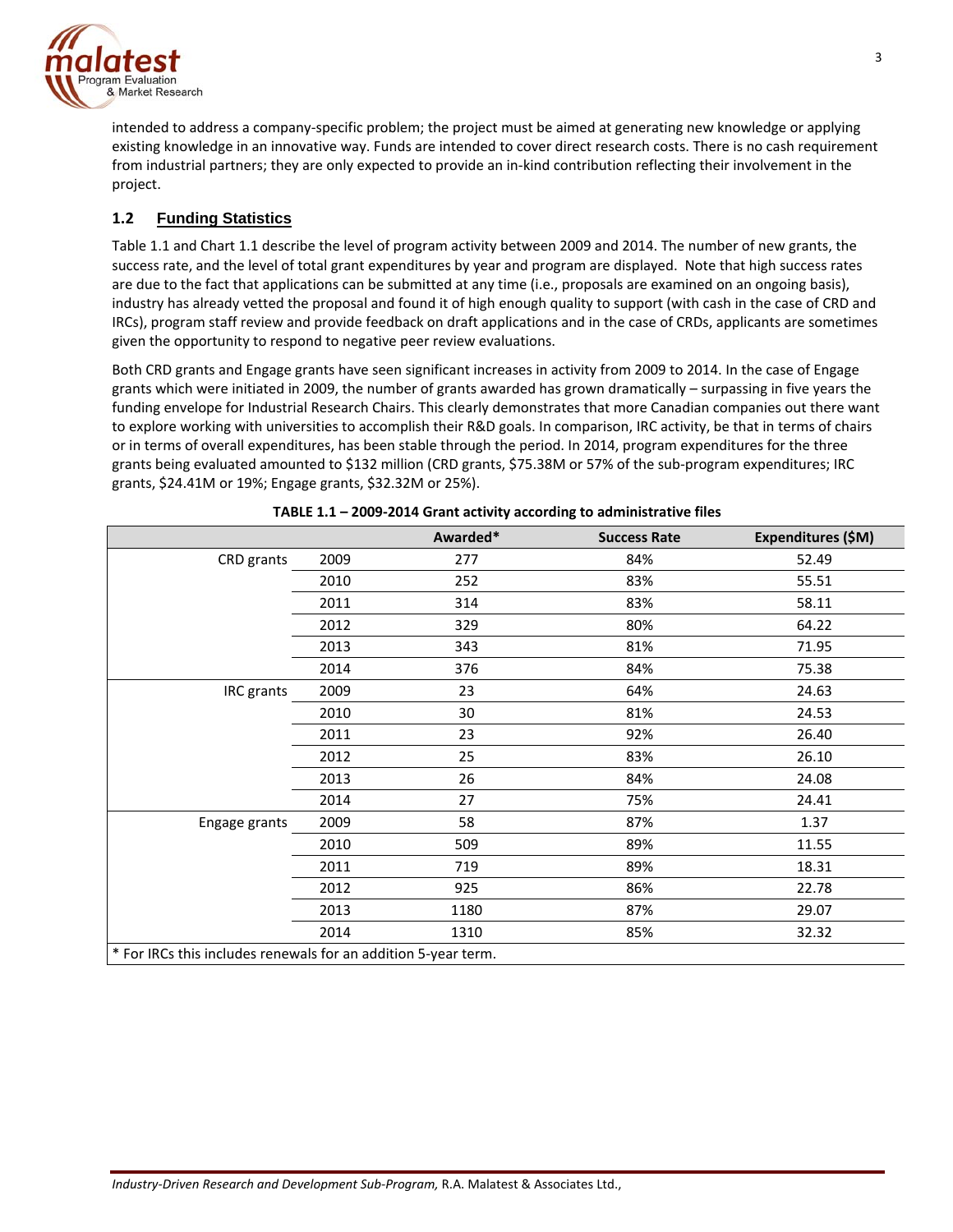



#### **CHART 1.1 ‐ 2009‐2014 Program expenditures according to administrative files**

## **1.3 Evaluation Objectives**

The overarching objective of this project was to complete an evaluation of the Industry-driven Collaborative Research and Development sub‐program (more specifically CRD grants, Engage grants, and IRC grants) to support the continuous improvement of the funding opportunities, to contribute to informed decision-making, to learn about what works and what does not (and in which circumstances), and comply with the Treasury Board Secretariat *Policy on Evaluation* (2009) and Section 42.1 of the *Financial Administration Act* regarding evaluation coverage. CRD grants were last evaluated in 2010, while IRC grants were last evaluated in 2006. Engage grants were launched five years ago, and have never been evaluated before. In keeping with the *Policy on Evaluation*, the evaluation covers fiscal years 2009/10 through 2013/2014.

The evaluation conforms to the *Policy on Evaluation* and its associated Directive and Standards by addressing these key evaluation issues:

- **Relevance**, the extent to which the sub‐program addresses a continued need, is aligned with federal government priorities and departmental strategic outcomes, and is aligned with federal roles and responsibilities:
	- o To what extent is there a continued need for the grants?
	- o To what extent does federal government have a role in funding industry‐driven research and development?
	- o To what extent are the objectives of the grants aligned with departmental and government‐wide priorities?
- **Performance**, the extent to which the sub‐program has achieved its expected outcomes; the Policy on Evaluation identifies three dimensions of performance:
	- o **Effectiveness**, the progress toward expected outcomes with reference to performance targets and program reach, program design, including the linkage and contribution of outputs to outcomes:

### **Immediate outcomes:**

- To what extent have partnerships and/or collaborations been formed between university researchers and industries?
- To what extent has the research capacity of researchers been enhanced?
- To what extent have universities been able to increase their research capacity in areas directly related to the IRC?
- To what extent have grants led to the enhancement of networks and partnerships between universities and industrial partners?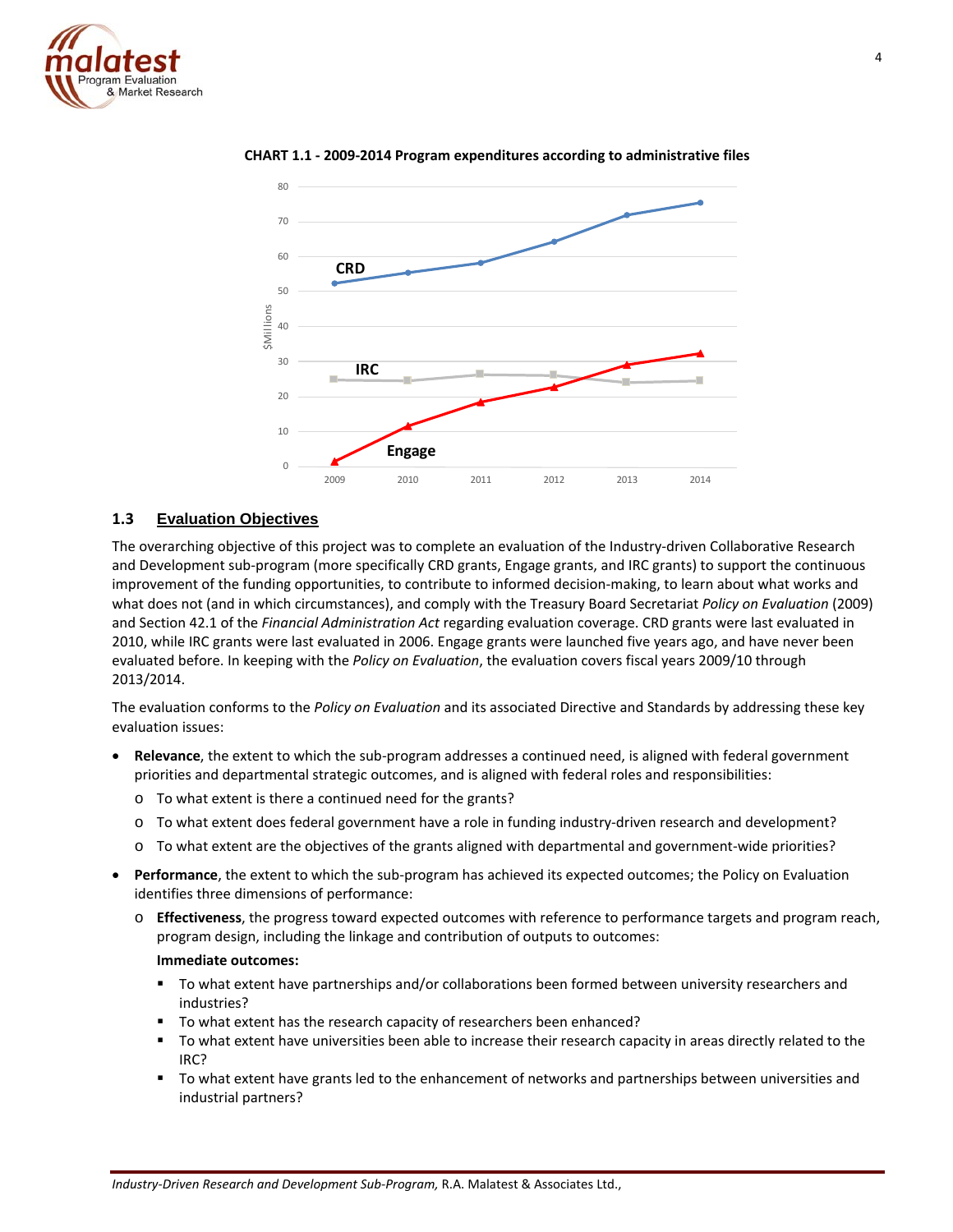

 To what extent have universities improved their knowledge base and/or technology in industrially relevant areas?

## **Intermediate outcomes:**

- To what extent have long-term relationships (relationships that have continued past the completion of the initial grant) been established between academic researchers and industrial partners?
- To what extent have industrial partners experienced benefits from partnering with university researchers?
- To what extent has involvement in the grants encouraged industry partners to continue with, or expand, their research and development efforts?
- **What are the impacts on HQP involved in grants?**
- To what extent do HQP involved in grants obtain employment in their field?
- To what extent is knowledge being transferred to Canadian companies and non-partners (e.g., industry, academia, etc.)?
- What factors, internal or external to the grants, contribute to the achievement of outcomes? What factors inhibit it?
- o **Efficiency**: the extent to which expected outputs are produced with the least amount of input (resources), and **economy**, the extent to which costs of resources used for the sub‐program are minimized while considering both quality and quantity:
	- **Design and delivery**: How was IP managed? Are there any challenges or points of confusion?
	- **Efficiency/Economy:**
	- To what extent are the grants being delivered efficiently? In what ways might efficiency be improved?
	- Is the unit cost of managing the program appropriate?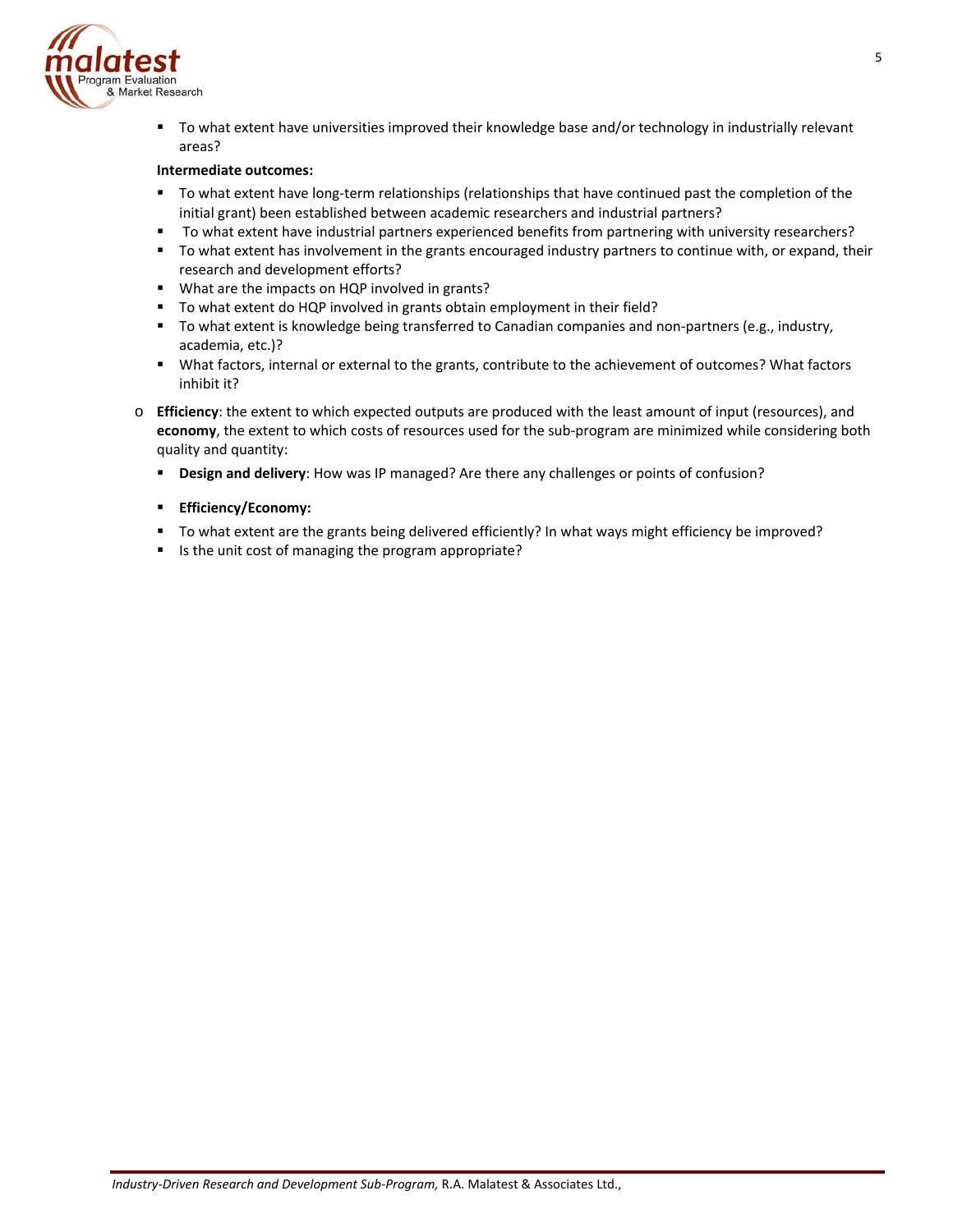

# **SECTION 2: APPROACH AND METHODOLOGY**

This evaluation is based on a variety of sources of information: a secondary data review; an administrative data review; key informant interviews; case studies; a literature review; and a cost-efficiency analysis. This section provides an overview of these methods as employed in the evaluation.

## **2.1 Secondary Data Review**

A major component of this study was an extensive analysis of surveys conducted for NSERC for this evaluation and reports filed by recipients through the normal grant management process. In preparation for an assessment of the Strategy for Partnerships and Innovation<sup>9</sup> (SPI) and for the evaluation of industry-driven funding opportunities, the Evaluation Division of NSERC conducted surveys of researchers, partners, and students in 2014. The data included CRD grants with completion dates between July 2010 and July 2013; Engage grants with completion dates between July 2011 to August 2012; IRC grants without renewals with completion dates between July 2007 and July 2011; as well as IRC grants with renewals that are currently funded.

- *SPI Researcher Survey*, which contains responses from, among others, the three grants relative to this evaluation (only these were included in the analysis).
- *SPI Partner Survey*, which was conducted concurrently with and in a manner similar to the researcher survey, with partners of the projects used for the SPI researcher survey. Only data relevant to this evaluation were used.
- *SPI Survey of HQP* included students (college, Bachelors', Masters', and PhD) and postdoctoral fellows who participated in SPI projects and industry‐driven funding opportunities. Full survey administration occurred in the winter of 2015 for the SPI HQP survey. Only data relevant to this evaluation were used.

Also, researchers and partners involved in CRD, IRC, and Engage grants report periodically on the activities and outcomes of their grant. These reports were mined for the purposes of this evaluation:

- *Final Reports for Researchers*, which contain information from the researchers' perspective on the outcomes and benefits of their participation in the grants. The 40 CRD and 15 IRC Final Reports used in the qualitative analysis include competition years from 2001 to 2013. Engage Final Reports for Researchers contain information from the researchers' perspectives on the process and progress of research projects funded by Engage grants. The 45 Engage Final Reports used in the qualitative analysis include competition years from 2011 to 2014. All available reports were used in the quantitative analysis of final reports; see Table 2.1 for exact numbers.
- *Engage Final Reports for Partners*, which provided information similar to that supplied by researchers in their Final Reports, but from the partners' point of view.
- *Engage Impact Survey,* which takes place 12 months after the grant completion and is concerned with impacts of the research collaboration on the partner's business, use of the research findings, and the relationship with the researcher. It included information from partners who concluded their research in 2009 to 2012.

The sample sizes, numbers of respondents, and margins of error for the secondary data review sources are provided in Table 2.1.

<u> 1989 - Johann Barn, mars ann an t-Amhain an t-Amhain ann an t-Amhain an t-Amhain an t-Amhain an t-Amhain ann a</u>

<sup>&</sup>lt;sup>9</sup> SPI initiatives aim to accelerate research in areas of national importance to Canada and where the country can be a world leader.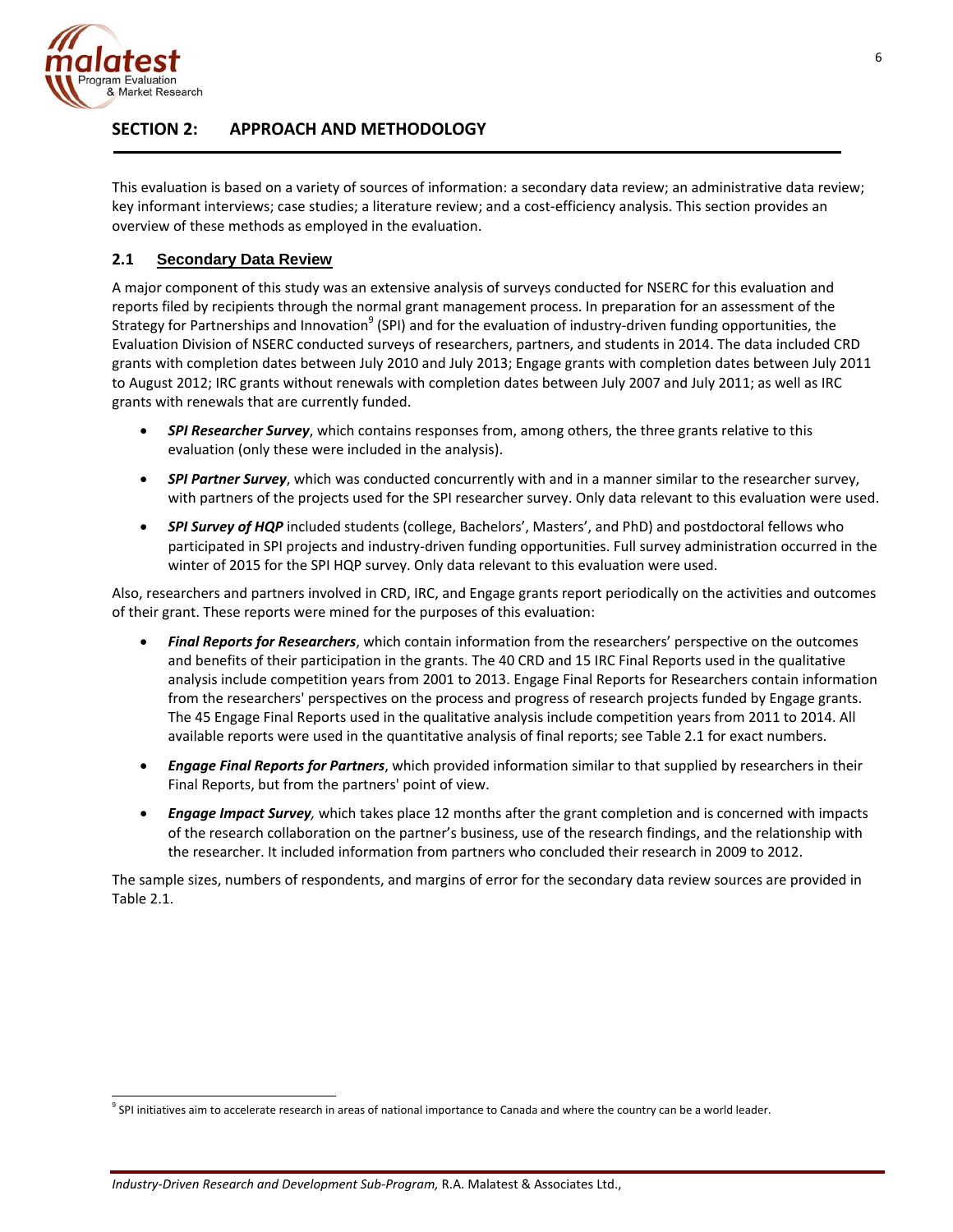

| <b>Data Source</b>                                              | Sample | <b>Responses</b>                             | <b>Response Rate</b> | <b>Margin of Error</b> |  |  |  |
|-----------------------------------------------------------------|--------|----------------------------------------------|----------------------|------------------------|--|--|--|
| <b>SPI Researcher Survey</b>                                    |        |                                              |                      |                        |  |  |  |
| CRD grants                                                      | 602    | 229                                          | 38%                  | ±5.1%                  |  |  |  |
| Engage grants                                                   | 380    | 146                                          | 38%                  | ±6.2%                  |  |  |  |
| IRC grants                                                      | 107    | 37                                           | 35%                  | ±12.9%                 |  |  |  |
|                                                                 |        | <b>SPI Partner Survey</b>                    |                      |                        |  |  |  |
| CRD grants                                                      | 822    | 214                                          | 26%                  | ±5.3%                  |  |  |  |
| Engage grants                                                   | 469    | 204                                          | 43%                  | ±5.6%                  |  |  |  |
| IRC grants                                                      | 300    | 91                                           | 30%                  | ±9.3%                  |  |  |  |
|                                                                 |        | SPI HQP Survey <sup>10</sup>                 |                      |                        |  |  |  |
| CRD grants                                                      | N/A    | 262                                          | N/A                  | N/A                    |  |  |  |
| Engage grants                                                   | N/A    | 82                                           | N/A                  | N/A                    |  |  |  |
| IRC grants                                                      | N/A    | 183                                          | N/A                  | N/A                    |  |  |  |
|                                                                 |        | <b>Final Reports for Researchers</b> $^{11}$ |                      |                        |  |  |  |
| CRD grants                                                      | 1250   | 1214                                         | 97%                  | N/A                    |  |  |  |
| Engage grants                                                   | 2893   | 2534                                         | 88%                  | N/A                    |  |  |  |
| IRC grants                                                      | 25     | 23                                           | 92%                  | N/A                    |  |  |  |
| <b>Engage Grant Final Report for Partners and Impact Survey</b> |        |                                              |                      |                        |  |  |  |
| <b>Final Reports for Partners</b>                               | 2895   | 1960                                         | 68%                  | N/A                    |  |  |  |
| <b>Impact Survey</b>                                            | 1645   | 818                                          | 50%                  | ±2.4%                  |  |  |  |

#### **TABLE 2.1 – Sample size and responses for surveys and Final Reports**

Each grant was examined independently of the others; comparisons were also performed between opportunities. Different categories within grants were examined. These groupings were chosen based on the availability of data and on the likelihood of finding relevant differences.<sup>12</sup> The following factors were analyzed:

- short and long CRD grants: CRD grants were split into two categories according to whether they last less than three years or three years or more;
- industry in‐kind contribution: below median in‐kind contribution vs. median and above in‐kind contribution;
- industry cash contribution: below median cash contribution vs. median and above cash contribution;
- IRC grants being new or renewed;
- region of research institution; and,

<u> 1989 - Johann Stoff, Amerikaansk politiker († 1958)</u>

level of NSERC funding to research institution.

This segmented analysis uncovered a number of limited differences but few that were recurrent enough to form a pattern. In the findings, we report only instances of differences that were observed repeatedly.

A qualitative analysis of a sample of Final Project Reports from IRC grants, CRD grants and Engage grants was also conducted. The sample included 45 Engage grants, 40 CRD grants (20 shorter grants and 20 longer), and 15 IRC grant Final Reports. Data from open‐ended questions in the Final Reports were analyzed based on key outcomes in the evaluation matrix including: development of active, productive partnerships; improvement of research capacity at universities; establishment of ongoing relationships; mobilization and transfer of knowledge;<sup>13</sup> and, training of HQP.

7

 $^{10}$  NSERC has no list of HQP involved in grants; therefore, the surveys of HQP used a snowball (reference) approach which is not amenable to establishing the size of the population, the dimension of the sample, and the ensuing response rate.<br><sup>11</sup> Final reports are considered census-like; therefore, it is not appropriate to calculate a margin of error on the est

 $12$  Industrial sector or the company size were not among the factors analyzed.

 $13$  The vocabulary around knowledge management is not quite consistent in the grant documentation and reporting. The NSERC Strategic Objective no 1 (Canada is a world leader in advancing, connecting and applying new knowledge in natural sciences and engineering) suggests the following vocabulary: *advancing*, knowledge creation/knowledge production; creation or extension of knowledge; *connecting*, diffusion, dissemination, and communication of research results; *applying*, knowledge mobilization (e.g.: prototype development; market studies; IP).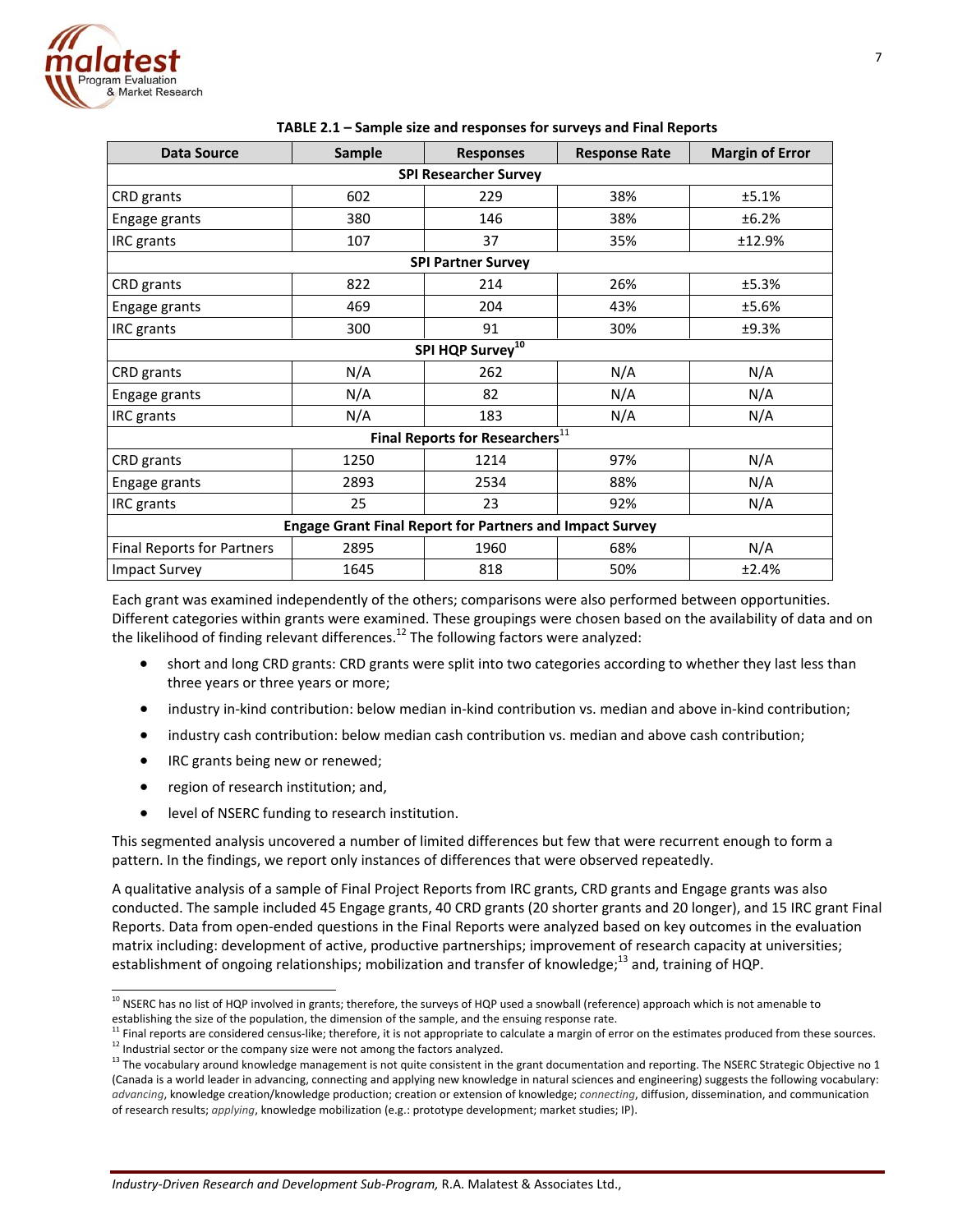

## **2.2 Key Informant Interviews**

Key informant interviews (N=25) were conducted with a variety of key stakeholders to the industry‐driven funding opportunities. The distribution of informants is as follows:

- NSERC senior management and program staff (3);
- Unfunded project applicants (2);
- Members of the Advisory Committee on University-Industry Grants (ACUIG) (3);<sup>14</sup>
- Research Vice Presidents of universities that frequently use the grants (6); and,
- Associate IRC Chair holders  $(11)^{15}$ .

The evaluation team compiled a list of potential informants in consultation with the Project Authority. Following interviewee selection, NSERC sent out invitation emails to potential key informants. Shortly after, the evaluation team sent follow-up emails asking key informants about their availability to participate in an interview. If necessary, phone calls were also made to determine availability. Interviews with all key informants except Associate Chairs took approximately 45 minutes to an hour. Interviews with Associate Chairs ranged between 20 and 30 minutes. All interviews were conducted in the respondents' official language of choice. Interviews with program management and staff took place in person, while all others were conducted by telephone. Findings from these interviews were summarized in an Excelbased template, recorded by evaluation question.

## **2.3 Case Studies**

Twelve mini-case studies examined four funded projects from each of the three grants (CRD, IRC, and Engage).

Cases were selected so as to include a range of partnership success. Within each of the funding opportunities, program staff were asked to nominate up to 6 grants, half of which were "very successful in terms of reaching the program objectives" according to researchers' and, when available, partners' reports as well as staff knowledge, and half of which "were not able to reach the program objectives to the extent expected". Within these, Evaluation Division staff and the consultant selected a sample which included a range of disciplines, industries and regions. When cases declined or did not respond, Evaluation Division staff and the consultant selected the most similar backup. Several of the cases identified as having been less successful in fact declined participation or did not respond to the invitation after several reminders: this was the case for three IRC grants, one Engage grant, and two CRD grants. In total, 18 cases were invited and 12 participated; overall, the completed case studies respected the balance between more and less successful grants as planned.

Each of these mini‐case studies consisted of:

- a file review of project documentation, including application reviews, progress and final reports submitted by grant holders as well as each of their industrial partners, and correspondence pertaining to various aspects of the grants' implementation. This was supplemented by additional internet research to follow up on the current status of issues mentioned in interviews; and,
- interviews with the grant's principal investigators and main industry partners. In the case of Engage grants, the one partner organization was solicited for an interview. For IRC grants, at least two partners were solicited for interviews, although not all responded. For CRD grants, one or two partners were approached depending on the size of the grant.

<sup>&</sup>lt;sup>14</sup> ACUIG is a multidisciplinary advisory committee with a mandate to make recommendations to the NSERC President or his delegate on awards to be made under NSERC's University‐Industry Programs; the Committee on Research Partnerships on policy modifications to the programs; and staff on changes in administrative procedures. ACUIG makes funding recommendations for CRD proposals requesting in excess of \$150,000 but less than \$200,000 a year from NSERC taking into consideration the recommendations of external written peer reviews; CRD proposals requesting in excess of \$200,000 a year from NSERC taking into consideration the recommendations of a site visit committee; and all new IRC proposals and those renewal Chair applications requesting in excess of \$150,000 a year from NSERC. Members of ACUIG are selected on the basis of their personal expertise and are appointed for terms of up to three years. See http://www.nserc-crsng.gc.ca/NSERC-CRSNG/Committees-Comites/UniversityIndustry-UniversitesIndustrie\_eng.asp.

<sup>&</sup>lt;sup>15</sup> Associate IRC Chairs are early-stage researchers who demonstrate exceptional promise. Interviews with Associate IRC Chairs were proposed by Program senior management to explore the impact of IRC grants on their career. Senior Chair holders were interviewed as part of the case studies.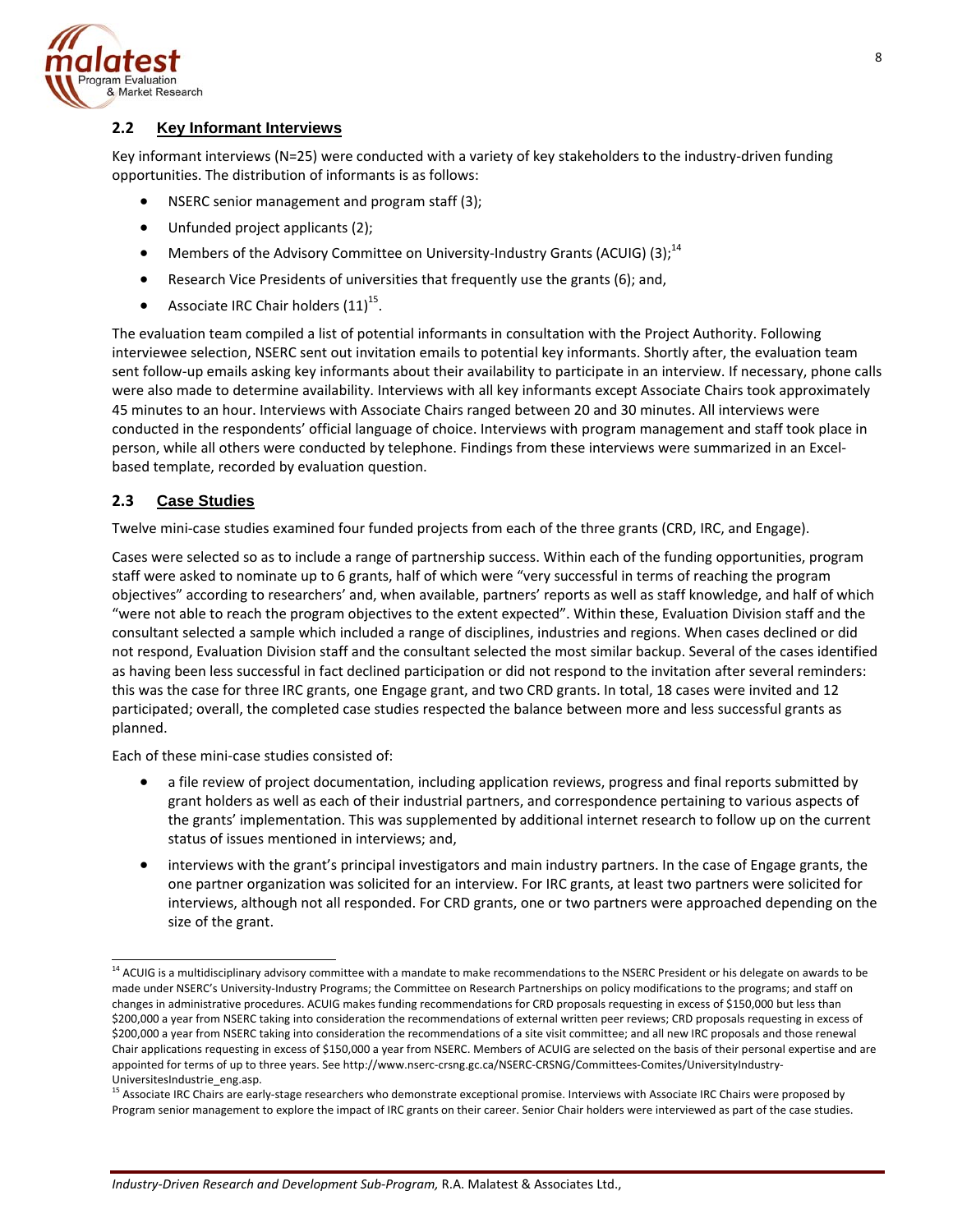

Data from interviews and file review were entered into in an Excel‐based template. Qualitative analysis identified prominent cross‐case themes for each evaluation question.

## **2.4 Document Review**

A review of the documents was conducted by NSERC to support the analysis of the grants' operating environment, the role of the federal government in R&D, the alignment of the grants to NSERC's strategic outcomes, and the need for industry‐driven partnerships.

## **2.5 Cost-Efficiency Analysis**

NSERC conducted a cost‐efficiency analysis aimed at assessing the operational efficiency of the sub‐program. Operational efficiency is a measure of the unit cost of managing these research grants. Financial data were reviewed to assess the operational efficiency of each funding opportunity in comparison to the RP Directorate and NSERC overall. The data were provided by NSERC‐SSHRC's Finance and Awards Administration Division.

The analytical approach used divides expenditures into direct salary, direct non-salary, and indirect costs which are allocated to the most detailed level possible. The methodology uses full cost allocation, which includes indirect costs. Direct salary administrative expenditures include salaries and the costs of the Employee Benefits Plan. Direct non‐salary administrative expenditures include costs, such as those associated with transportation, telecommunications, publishing, professional and special services, printing, etc. Indirect administrative expenditures include costs generated by other divisions, such as Corporate Internal Audit and the Common Administrative Services Directorate (CASD).

## **2.6 Challenges and Limitations**

While conducting the data collection for this evaluation, the evaluation team encountered some challenges.

- *Limited availability of informants*. This evaluation necessitated interviews with key informants who were often busy, making them difficult to reach to schedule interviews. This situation was managed by making prompt and regular contact with individuals to ensure their participation in the research, by being flexible with regards to timing to accommodate respondents' schedules and time zones, and in some cases, by involving NSERC officials in contact attempts.
- *Reluctance to participate in qualitative data collection:* It was particularly difficult to obtain input from applicants who had not received funding or who had been involved in less successful projects. Attempts to contact unfunded applicants for interviews were discontinued and resources were reinvested in other lines of evidence. As a consequence, interviews with unfunded applicants were not used as a line of evidence because of insufficient participation; this contributed to the absence of a comparison group in this evaluation. It is acknowledged that these points of view would have been valuable in assessing the possible grants shortcomings. For case studies, several investigators either did not respond or declined to participate. This seemed to be especially true of cases identified by program staff as having been less successful and especially for IRC grants. These cases were replaced by backups, but it remains possible that this reduced the variance of the information collected.
- *Lack of comparison group*. No comparison groups were available to determine in an independent fashion what the incremental impacts of the funding opportunities were. The original design of the evaluation included interviews with unfunded applicants but, as explained above, this effort was not successful. Throughout this report, impacts of grants are documented via the researchers' and industrial partners' self‐assessments and before‐after comparisons performed by partners. That being said, the evaluation benefits from the convergent or competing points of view of researchers, partners and students.
- *Non‐random sample of HQP.* The results from the survey of HQP must be treated with caution, as the sample used was built using a snowball technique, making it a non‐random sample possibly not representative of students and fellows trained as part of the Industry‐driven grants.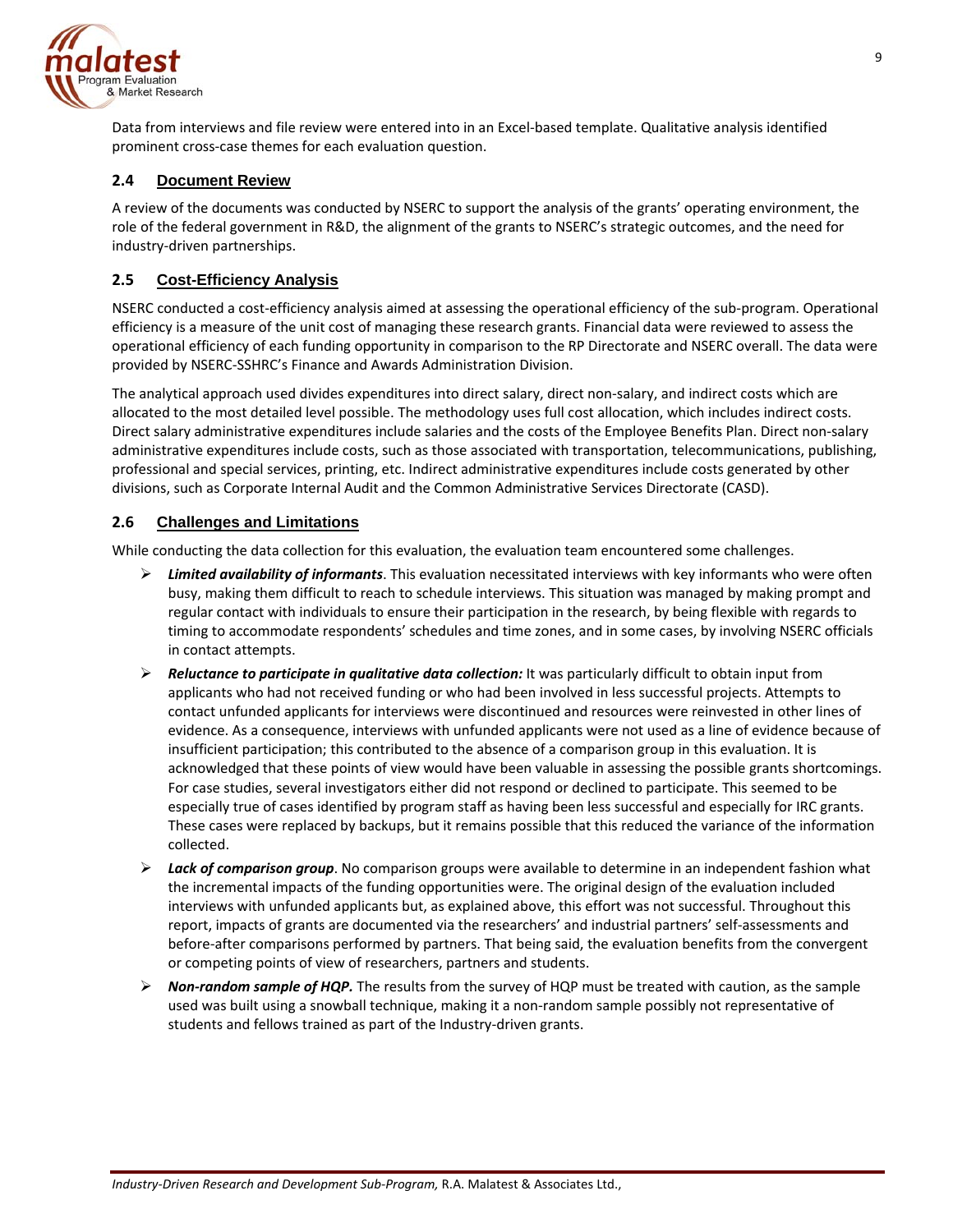

## **SECTION 3: RELEVANCE**

The Industry-driven Collaborative Research and Development sub-program is designed to meet the needs of both *industrial partners and academic researchers: projects address real world challenges that are relevant to industry, help build sustainable relationships between the two sectors, and connect people and skills. Each* funding opportunity included in the sub-program adopts a different means to achieve common objective: fosters partnerships in natural sciences and engineering that facilitates the transfer of knowledge and skills to the user *sector through awards that support research projects and activities intended for socioeconomic impact. The partnerships encouraged and enabled by the sub‐program also increase the commercialization of Canada's* research through new products, services, and processes for the benefit of all Canadians. The evaluation concludes that the objectives of the sub-program mirror the priorities of both the previous and the current Governments. The sub-program has been shown to be a flexible and effective tool that allows industry access to the 'brain trust' that has been developed in universities across Canada and therefore is a perfect fit within the larger Innovation *Agenda.*

## **3.1 Continued Need for the Sub-Program**

Canada has one of the most educated work forces in the world. In 2012, Canada had the highest percentage of adults (aged 25-64) who had attained tertiary education among the OECD countries (53% against the OECD average of 32%)<sup>16</sup> and 30% of the labour force filled S&T jobs.<sup>17</sup> In 2014, Canada ranked sixth among the OECD countries with regard to the higher education spending on R&D (HERD) as a percentage of GDP.<sup>18</sup> It also ranks in the top ten countries in regard to the number of publications in Natural Sciences and Engineering.<sup>19</sup>

Despite a healthy research environment and some of the world's most generous incentives to encourage business R&D and innovation provided by both federal and provincial governments, such as the Scientific Research and Experimental Development (SR&ED) tax incentive which amounted to CAD 3.3 billion in 2012 and to 80% of overall public support for business R&D<sup>20</sup>, Business enterprise R&D spending (BERD) in Canada steadily decreased. As shown in Chart 3.1, business expenditures on R&D have diminished over the period 2009‐2013 as a proportion of GDP. In comparison, federal expenditures on R&D have decreased only slightly, while expenditures in higher education and provincial governments have remained relatively stable (with a spike in higher education expenditures in 2012).

In 2014, Canada ranked 19<sup>th</sup> among the 34 OECD countries with regard to the business enterprise expenditure on R&D (BERD) as a percentage of GDP.<sup>21</sup> In 2012, it was estimated that businesses in Canada spent 0.88% of GDP on R&D<sup>22</sup> which is well below United States (1.96%), the EU (1.28% as of 2013), $^{23}$  and the OECD average (1.63%). $^{24}$  It is also a substantial decrease from the 2006 Canadian estimate of 1.11% when Canada ranked 16<sup>th 25</sup> According to the Conference Board of Canada's international ranking, in 2015 Canada earned a "C" on the innovation report card, and ranked  $9<sup>th</sup>$  out of 16 peer countries. Although it was an improvement over the "D" grade and  $13<sup>th</sup>$  place ranking received in the previous innovation report card, Canada received a 'D' grade in Patents, Business enterprise R&D, and researchers engaged in R&D.<sup>26</sup>

This resonates with the findings of the Panel, chaired by Tom Jenkins, then Executive Chairman of OpenText Corporation, which was charged by the Government of Canada with analyzing federal government business R&D programs and recommending how to adapt its approach to better stimulate the growth of innovative firms. The report states that

*Industry‐Driven Research and Development Sub‐Program,* R.A. Malatest & Associates Ltd.,

<sup>&</sup>lt;u> 1989 - Johann Stoff, Amerikaansk politiker († 1958)</u>  $^{16}$  OECD (2014), Education at a Glance 2014: OECD Indicators, OECD Publishing.

<sup>&</sup>lt;sup>17</sup> OECD (2012). OECD Science, Technology and Industry Outlook 2012, OECD Publishing<br><sup>18</sup> OECD. Main Science and Technology Indicators. https://stats.oecd.org/Index.aspx?DataSetCode=MSTI\_PUB#

<sup>&</sup>lt;sup>19</sup> Science-Metrix (2013). Natural Sciences and Engineering Research in Canada and in Other Leading Countries—2001-2012.

 $^{20}$  OECD (2014), OECD Science, Technology and Industry Outlook 2014, OECD Publishing.

<sup>&</sup>lt;sup>21</sup> OECD. Main Science and Technology Indicators. https://stats.oecd.org/Index.aspx?DataSetCode=MSTI\_PUB#  $^{22}$  Seizing Canada's Moment: Moving Forward in Science, Technology and Innovation 2014.

<sup>&</sup>lt;sup>23</sup> http://ec.europa.eu/eurostat/statistics-explained/index.php/R\_%26\_D\_expenditure

<sup>&</sup>lt;sup>24</sup> Seizing Canada's Moment: Moving Forward in Science, Technology and Innovation 2014

<sup>&</sup>lt;sup>25</sup> Organisation for Economic Co-operation and Development [OECD] (2008). The Global Competition for Talent: Mobility of the Highly Skilled. Paris, France: OECD.

<sup>&</sup>lt;sup>26</sup> http://www.conferenceboard.ca/hcp/details/innovation.aspx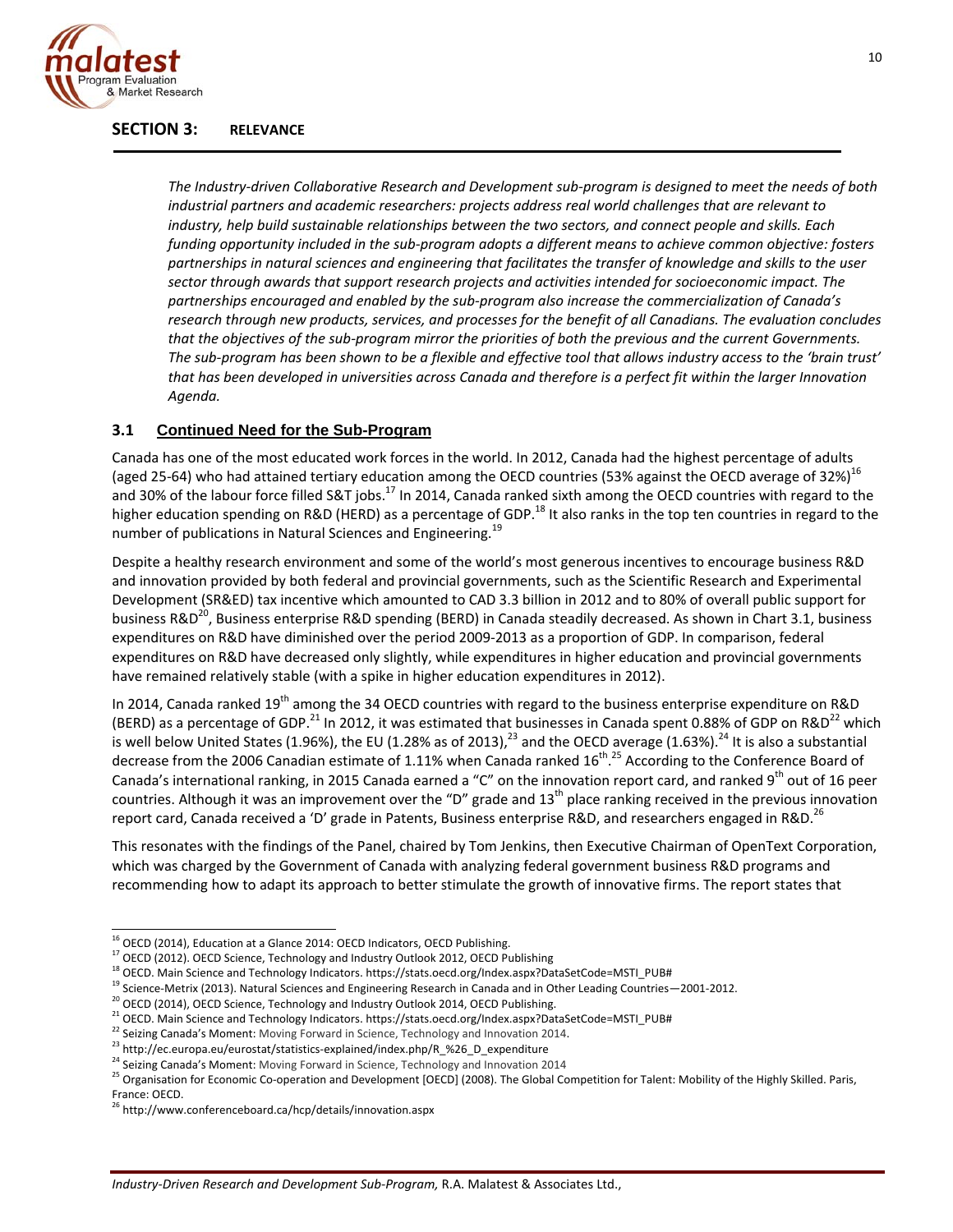

business R&D spending, adjusted for inflation, has been declining every year since 2006. "This trend is both surprising and ominous."27

The presence of only a few large research companies in Canada may partially account for the low business R&D spending; in 2008, the top ten companies have carried out one-third of all R&D in Canada in the past 20 years.<sup>28</sup> At the same time, large firms account for a smaller share of Canadian BERD than the OECD average and Canadian firms fall below the OECD median in terms of top 500 corporate R&D investors.<sup>29</sup>





Sources:

a) Statistics Canada, Gross domestic expenditures on research and development (GERD), by funding sector, (http://www.statcan.gc.ca/tablestableaux/sum‐som/l01/cst01/scte01a‐eng.htm).

b) Statistics Canada, Gross Domestic Expenditures on Research and Development in Canada (GERD), the Provinces and Territories. Catalogue no. 88‐ 221‐X (http://www5.statcan.gc.ca/olc‐cel/olc.action?objId=88‐221‐X&objType=2&lang=en&limit=0).

The Industry‐driven Collaborative Research and Development sub‐program is designed to meet the needs of both industrial partners and academic researchers: projects address real world challenges that are relevant to industry, help build sustainable relationships between the two sectors, and connect people and skills. Each funding opportunity included in the sub‐program adopts a different means to achieve common objective: fosters partnerships in natural sciences and engineering that facilitates the transfer of knowledge and skills to the user sector through awards that support research projects and activities intended for socioeconomic impact. The partnerships encouraged and enabled by the sub‐program also increase the commercialization of Canada's research through new products, services, and processes for the benefit of all Canadians. While industry R&D expenditures in Canada decline, the sub-program is attracting increased levels of partner contributions, and the partners tend to maintain or increase their R&D expenditure after the grants. During this period, NSERC implemented the Strategy for Partnerships and Innovation (SPI)<sup>30</sup>. The Industry-driven Collaborative Research and Development sub‐program was the most important vehicle in the strategy for funding

<u> 1989 - Johann Stoff, Amerikaansk politiker († 1958)</u>

*Industry‐Driven Research and Development Sub‐Program,* R.A. Malatest & Associates Ltd.,

<sup>&</sup>lt;sup>27</sup> Innovation Canada: A Call to Action. Review of Federal Support to Research and Development – Expert Panel Report.<br><sup>28</sup> OECD (2008). OECD Science, Technology and Industry Outlook 2008. ISBN 978‐92‐64‐04991‐8

<sup>&</sup>lt;sup>28</sup> OECD (2008). OECD Science, Technology and Industry Outlook 2008. ISBN 978-92-64-04991-8<br><sup>29</sup> OECD (2014), OECD Science, Technology and Industry Outlook 2014, OECD Publishing.

<sup>&</sup>lt;sup>30</sup> NSERC's Strategy for Partnerships and Innovation is a blueprint to leverage R&D for sustainable national prosperity. The approaches and actions outlined in the Strategy are specifically designed to address existing challenges to effective industry‐academic collaboration, and to increase the number and range of companies that are able to benefit from post‐secondary research capabilities. Source: http://www.nserc‐ crsng.gc.ca/\_doc/business/SPI\_e.pdf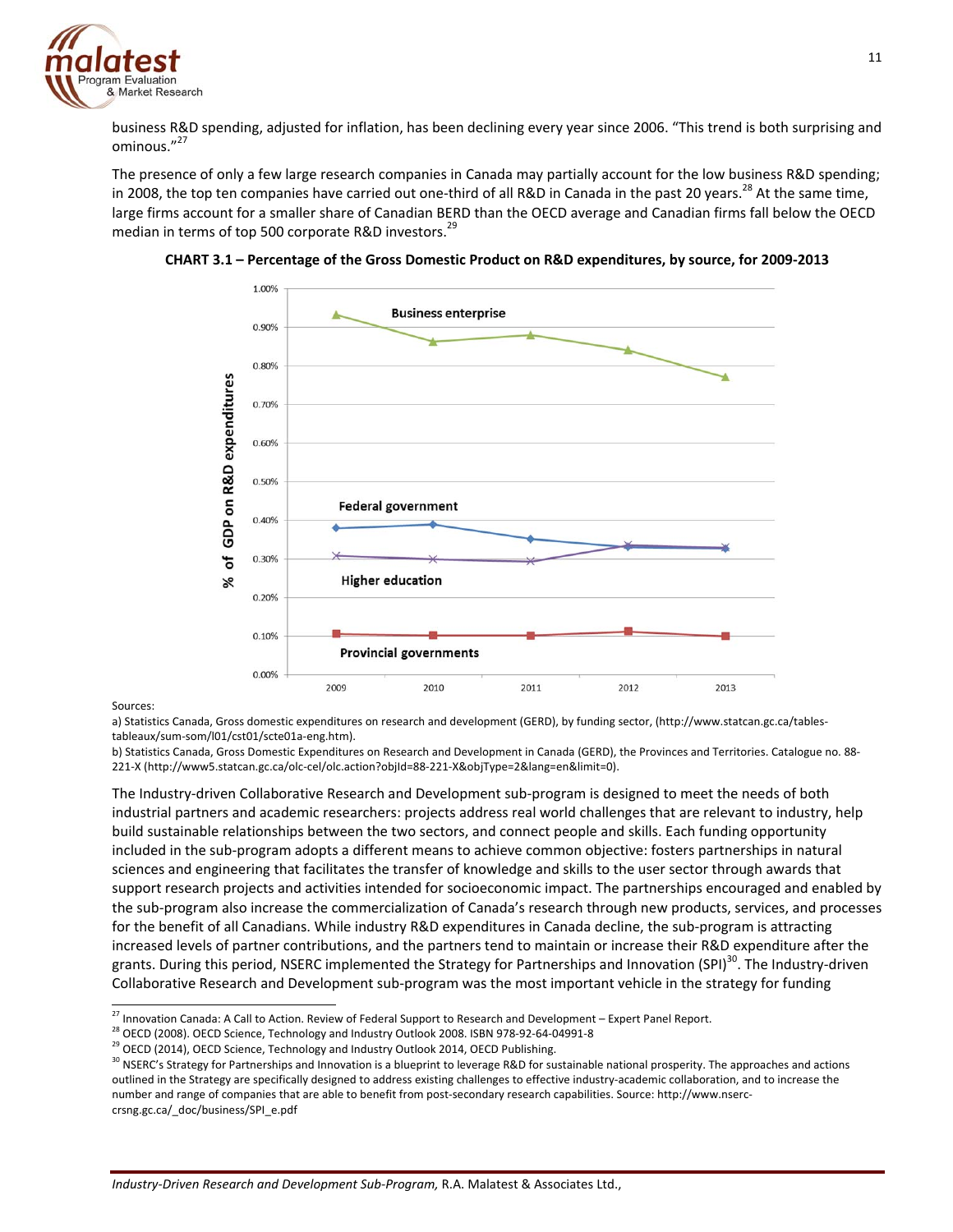

additional industry‐academic partnerships. As a result of the strategy implementation, the number of industry partners was doubled and private sector investment in R&D conducted with universities increased.<sup>31</sup>

At the same time, university researchers benefit from establishing and maintaining partnerships between academia and industry by having an opportunity to conduct research and create new knowledge and technology for company‐specific needs. Students become exposed to R&D in industrial environment, as well as gain expertise and knowledge required for future employment.

The sub-program addresses the above challenges by fostering partnerships between university researchers and industry, stimulating innovation in the Canadian economy, and encouraging greater science and technology investment by the private sector. It also aims to develop and transfer new knowledge to Canadian based organizations.<sup>32</sup>

- *Engage grants address the initial bump to get businesses interested in R&D.* Engage grants were created as part of SPI. Case studies describe Engage grants as low threshold, easy to access "getting to know you" grants, useful for researchers and the industrial partner to get acquainted. The case studies also document how Engage grants allow industrial partners to assess the capacity of the trainees, at any level from Masters to postdoctoral fellows. Thus, Engage grants serve as pilots for subsequent relationships as well as subsequent research. According to key informants, Engage grants avoid the barriers of industry cash commitments and the risk of disagreements over IP.
- *CRD grants support the cost of conducting research and contribute to addressing knowledge transfer issues.* CRD grants are seen by case study researchers and industrial partners as tackling a discrete problem in greater depth and complexity than Engage grants over a relatively short period of time. However, because CRD grants require a more substantial commitment from industrial partners than Engage grants, they carry a greater business risk but also offer greater reward. NSERC reduces the risk by contributing funding. According to case studies conducted as part of this evaluation, this risk is sometimes managed by carrying out annual renewals where partners decide to stay engaged or leave the partnership.<sup>33</sup> Some of the CRD case study grants had grown into sequential CRD grants to pursue the different steps needed to move technology towards commercialization or through changes needed to regulations or standards for the technology to be adoptable industry‐wide.
- *IRC grants support an on‐going investment in R&D as well as regular knowledge transfer.* IRC grants are seen by researchers and industrial partners as long‐term and relatively open‐ended funding, where a number of lines of questioning can be pursued and modified as results emerge. From industry's perspective, IRC grants are useful for ensuring researchers' commitment to addressing longer‐term questions that partners know they will face as an industry, and for ensuring that industry commits at least some resources to addressing those in the longer term.

According to key informants, the needs addressed by the funding opportunities are not tackled by other Canadian government programs and little to no duplication of the IRC grants exists within the confines of public funding. They noted that private endowments from companies could possibly play the same role as IRC grants, but that these are uncommon, and that industry partners retain much more control over the research in the context of endowments. Other key informants suggested alternatives to IRC grants tend to be smaller in scale, such as CRD grants, the Ontario Research Fund, or Mitacs. However, the case studies did not unequivocally indicate that there were no alternative sources of funding for the research projects and programs. Researchers indicated that they may have been able to access alternatives in the form of private investment in research, through contracts and/or other arrangements such as paid internships. However, interviewed as part of the case studies were of the view that the IRC grants provided a combination of advantages in terms of finances, duration and flexibility that are unmatched by other programs. Also, the NSERC grants promote collaboration in a way that contracts usually do not. Note that these conclusions stem from the observations of key informants and not from a systematic review of alternatives sources of funding.

*Industry‐Driven Research and Development Sub‐Program,* R.A. Malatest & Associates Ltd.,

<u> 1989 - Johann Stoff, Amerikaansk politiker († 1958)</u>

<sup>&</sup>lt;sup>31</sup> NSERC. Partners in R&D. Celebrating 5 years of success in helping business innovate, connect, collaborate and prosper. December 2014.

 $^{32}$  NSERC, Report on Plans and Priorities 2015-16, http://www.nserc-crsng.gc.ca/NSERC-CRSNG/Reports-Rapports/RPP-PPR/2015-2016/index\_eng.asp<br> $^{33}$  According to program management, annual progress reports for these gra

is completed (average duration 3 years).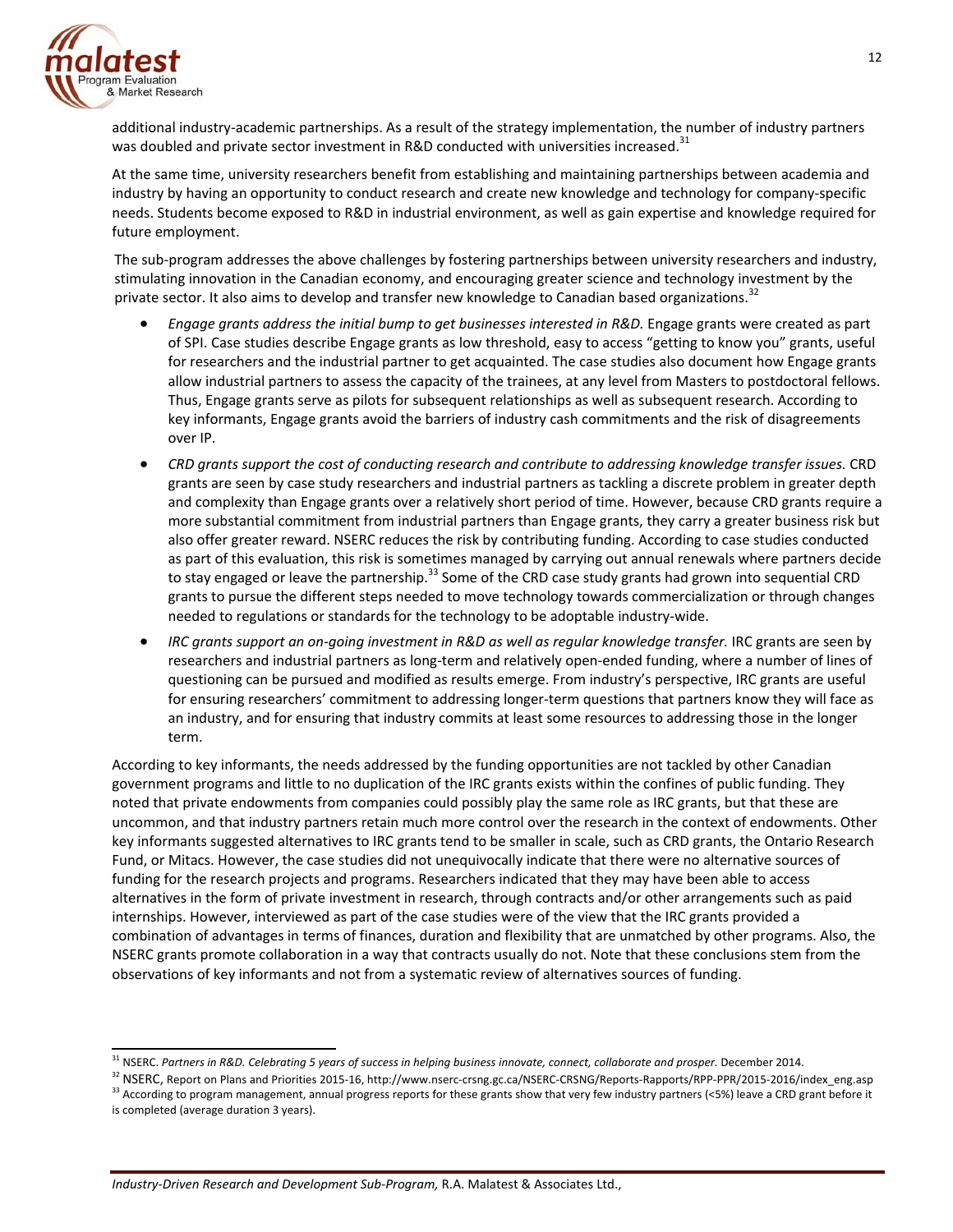

## **3.2 Appropriateness of Federal Involvement**

## *The Government of Canada S&T strategy justifies federal government involvement in industry‐focused research as one contributor in a large innovation ecosystem of funding and support.*

According to the Government of Canada S&T strategy, the role of the federal government in R&D is to encourage private‐ sector S&T investment, to fund university and college R&D, to undertake science and technology work, and to foster national and international collaborations.<sup>34</sup> NSERC exists to fulfill a central part of that role and supports academic research, promotes collaboration between sectors and develops the next generation of qualified and talented scientists and engineers: "NSERC's role is to make investments in people, discovery and innovation to increase Canada's scientific and technological capabilities for the benefit of all Canadians.."<sup>35</sup>

Key informants saw federal funding of R&D as a critical element of an innovation‐based economy. They positioned support for industry-university partnerships as a good incentive for industry to get involved (some key informants indicated that industrial partners would not get involved in research with academics without the funding opportunities and supports provided by these grants). Moreover, according to key informants, providing funding to academic and industrial research can be an effective way to encourage progress on identified federal science and technology priorities. On the whole, the federal government plays a role in a large innovation ecosystem of funding and support. Federal funding is an important contribution but it does not act alone.

In some of the case studies, it was clear that had the grants not been available, the work would not have gone forward. In others, scaled down versions of the same research would have gone forward using provincial funds. In yet others, where industry commitments were very large and where industry was also providing funds for research through contracts and other mechanisms, it did seem possible that the work could have been carried out without the grants.

# **3.3 Alignment with Government Priorities**

The Industry-driven Collaborative Research and Development sub-program is well-aligned with the priorities of *both the federal government and NSERC itself.*

## **3.3.1 Federal government priorities**

The Industry‐driven Collaborative Research and Development sub‐program aims to build sustainable relationships between academia and industry in order to spur innovation and "address real‐world challenges that are relevant to industry."<sup>36</sup> It also looks to foster research efforts that meet industrial needs in fields that have not yet been developed in Canadian universities.<sup>37</sup> These objectives mirrored the priorities of the previous Government, which was in power during the period covered by the evaluation. The 2015 Economic Action Plan titled *Strong Leadership, A Balanced Budget, Low Tax Plan for Jobs, Growth and Security* described funding priorities as being "refocused to better support collaborative research and development projects that are driven by industry needs."38 These objectives are also aligned with the priorities of the current Government, including improvement of programs that support innovation, scientific research and entrepreneurship, as well as the development of an Innovation Agenda with intent to expand effective support for the emerging national network for business innovation and cluster support.<sup>39</sup> The Budget 2016 "Growing the Middle Class" defines a new vision for Canada's economy, which is building Canada as a centre of global innovation. This vision encompasses the key ingredients for helping entrepreneurs innovate, such as science and technology, innovation infrastructure, and supportive business environment for commercialization and growth.<sup>40</sup> The Government believes that investing in an appropriate balance between fundamental research to support new discoveries and the commercialization of ideas will lead to sustainable economic growth.<sup>41</sup>

<u> 1989 - Johann Stoff, Amerikaansk politiker († 1958)</u>

<sup>34</sup> Canada's New Government. *Mobilizing Science and Technology to Canada's Advantage*. Ottawa, 2007.

<sup>35</sup> Natural Sciences and Engineering Research Council of Canada. *Vision*. Retrieved February 2 from http://www.nserc‐crsng.gc.ca/NSERC‐CRSNG/vision‐

vision\_eng.asp <sup>36</sup> http://www.nserc‐crsng.gc.ca/NSERC‐CRSNG/Reports‐Rapports/DPR‐RMR/2013‐2014/index\_eng.asp

<sup>37</sup> http://www.nserc‐crsng.gc.ca/Professors‐Professeurs/CFS‐PCP/IRC‐PCI\_eng.asp

<sup>38</sup> http://www.budget.gc.ca/2015/docs/plan/budget2015‐eng.pdf

<sup>&</sup>lt;sup>39</sup> Liberal Party of Canada. Real Change: A New Plane For A Strong Middle Class, 2015.<br><sup>40</sup> Budget 2016. "Growing the Middle Class".

<sup>41</sup> Ministerial Mandate Letters (http://pm.gc.ca/eng/ministerial‐mandate‐letters)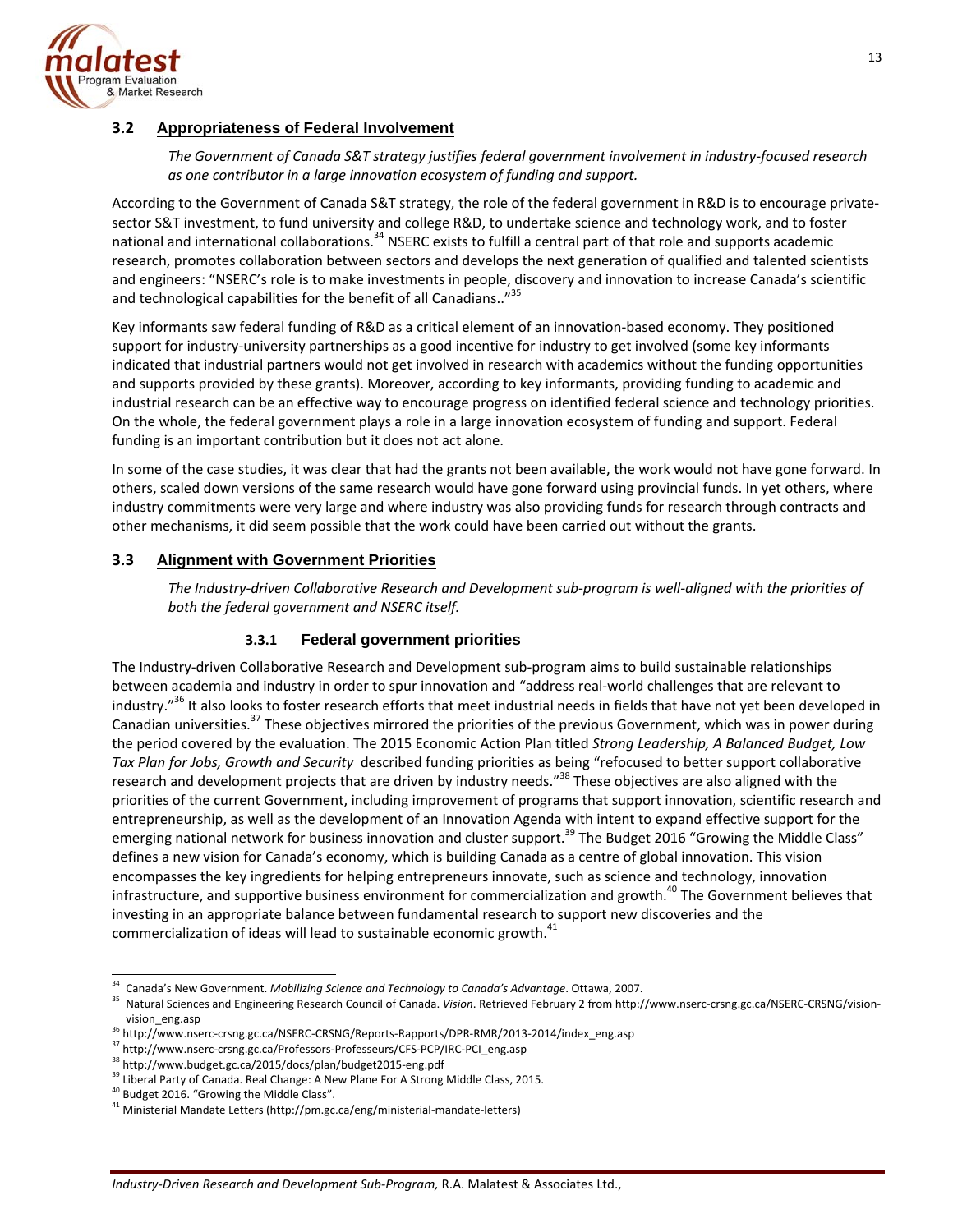

As part of the objectives of the People program, the sub-program looks to "train students in essential technical skills required by industry."42 This addressed priorities in the previous Government's 2014 Economic Action Plan *The Road to Balance: Creating Jobs and Opportunities*, which recognized that "the creation of knowledge, application of scientific discoveries and development of highly qualified people bring social and economic benefits to all Canadians."43 It also spoke to objectives in the S&T Strategy *Moving Forward in Science, Technology and Innovation 2014* that aimed to "encourage more young people to pursue education and choose careers in science, technology, engineering and math disciplines" and ensure that "young Canadians gain the real‐life work experiences needed to develop the technological skills increasingly required for jobs." This is also aligned with the current Government's priorities to help Canadian get the skills they need for good quality jobs by strengthening the training system to build human capital that Canadians and employers need<sup>44</sup>. The Budget 2016 "Growing the Middle Class" defines creative and entrepreneurial citizens as a key ingredient for helping entrepreneurs innovate as part of the Government's vision to make Canada a centre of global innovation. This includes industry-relevant education and training opportunities.<sup>45</sup>

## **3.3.2 NSERC priorities**

The sub-program falls under the Innovation Program of the NSERC Program Alignment Architecture.<sup>46</sup> It is designed to fuel innovation in the Canadian economy and encourage private-sector business to invest more into science and technology. <sup>47</sup> Its objectives pertain to university-industry collaboration and industry-relevant innovation, which are critical elements of achieving the outcomes related to impactful and potentially commercialized academic research. Additionally, given that both CRD grants and IRC grants include objectives relating to the training of students, these two grants in particular also reflect the strategic outcome of the People program which refers explicitly to the development of HQP.

## **TABLE 3.1 –NSERC Programs**

The **Innovation program** fosters partnerships in natural sciences and engineering that facilitate the transfer of knowledge and skills to the user sector through awards that support research projects and network activities intended for socioeconomic impact. The partnerships encouraged and enabled by these awards also increase the commercialization of Canada's research through new products, services, and processes for the benefit of all Canadians.

The **People program** supports the attraction, retention and development of highly qualified people in the natural sciences and engineering in Canada through Chairs programs, fellowships, scholarships and stipends.

The **Discovery program** supports the creation of new knowledge and maintenance of a high quality Canadian broad based research capacity in the natural sciences and engineering through grants to researchers.

 <sup>42</sup> http://www.nserc‐crsng.gc.ca/Professors‐Professeurs/RPP‐PP/CRD‐RDC\_eng.asp

<sup>43</sup> http://www.budget.gc.ca/2014/docs/themes/road‐voie‐eng.html

<sup>44</sup> Ministerial Mandate Letters (http://pm.gc.ca/eng/ministerial‐mandate‐letters)

<sup>&</sup>lt;sup>45</sup> Budget 2016. "Growing the Middle Class".

<sup>46</sup> NSERC, Report on Priorities and Plans 2014‐2015, http://www.nserc‐crsng.gc.ca/NSERC‐CRSNG/Reports‐Rapports/RPP‐PPR/2014‐ 2015/index\_eng.asp#s1.2.3

<sup>47</sup> NSERC, Report on Plans and Priorities 2014‐15, http://www.nserc‐crsng.gc.ca/NSERC‐CRSNG/Reports‐Rapports/RPP‐PPR/2014‐ 2015/index\_eng.asp#s2.4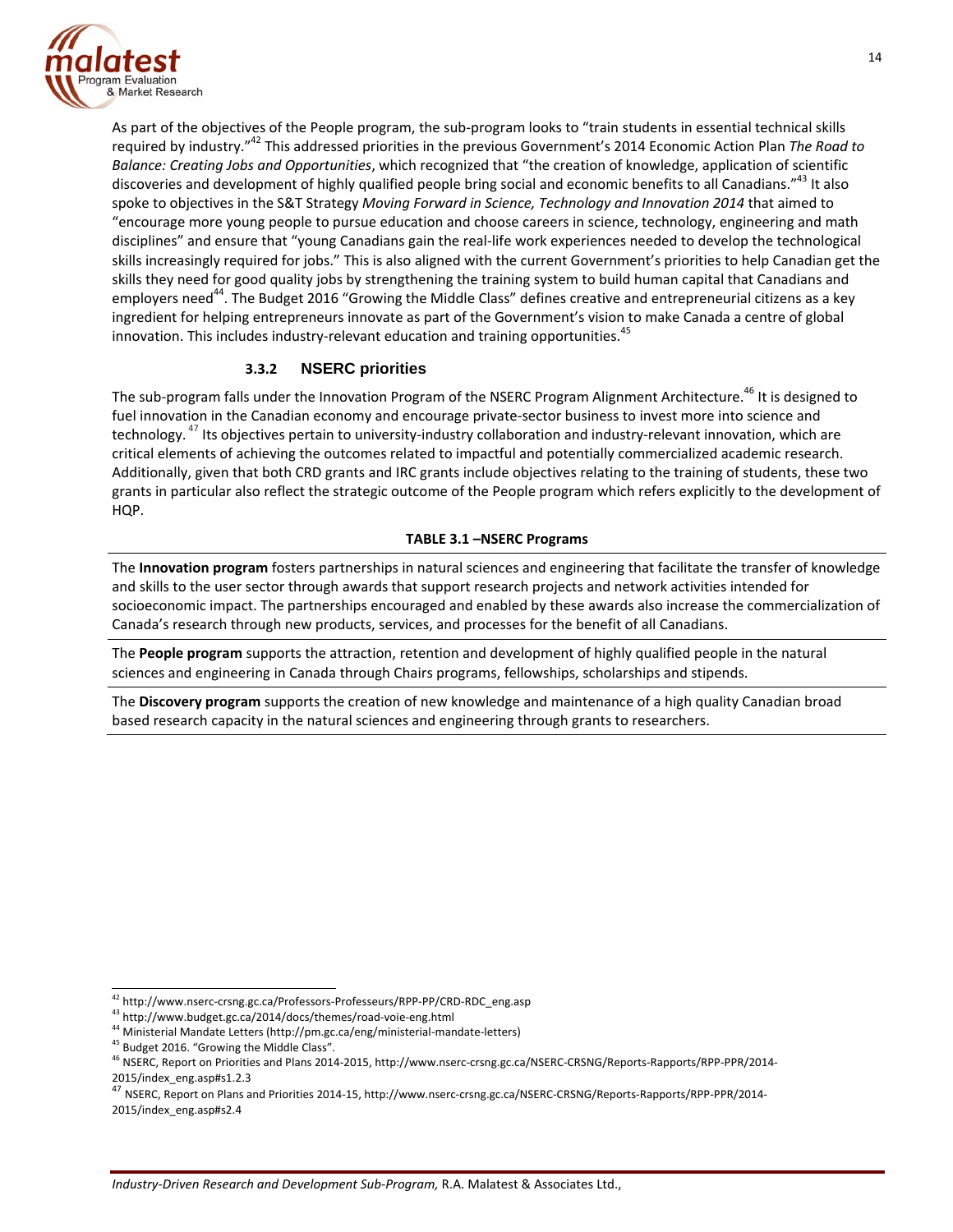

# **SECTION 4: EFFECTIVENESS**

*The industry‐driven funding opportunities produced the results anticipated. The university‐industry partnerships supported by the industry‐driven funding opportunities are generally successful at fostering meaningful collaborations that last beyond the funding period. Long‐term relationships were typically maintained past the completion of the initial grant. The industry‐driven funding opportunities substantially contributed to enhancing the research capacity of researchers and universities involved. Industrial partners reported significant impact from the grants on competitiveness and productivity. Increased market visibility is the most frequently reported type of competitiveness benefit. Knowledge transfer to industrial partners did occur. The grants involved substantial numbers of students and fellows whose involvement was multifaceted. Students and fellows* frequently reported developing their skills and gaining experience in diverse areas as a direct result of their *participation in the research program. Positive impacts on HQP employment were also documented.*

# **4.1 Differences Among Grants**

In this chapter, findings on the effectiveness of the grants are laid out. They are not meant to be interpreted comparatively: we are not attempting to evaluate the relative effectiveness of the different grants. The data have been disaggregated by grant for descriptive purposes; the intent is not to judge grants comparatively as each grant is designed according to different aims on the spectrum of industry-university partnerships. Grants are also of different size, scope, and duration, so that expectations would be different for each of them. Results should be read and interpreted using that lens.

## **4.2 Importance of the Partner Contribution**

By comparing various groups of recipients (see page 7 for details), different elements of the context of the grants were tested for the impact they may have on the achievement of program outcomes; this was done through the analysis of survey data and Final Reports. While some elements of the context have been shown to be related to program impact for specific result indicators (e.g., region), one emerged as clearly more significant than the others: the size of the contribution by the industrial partner(s), be that in money or in‐kind, was repeatedly found to be associated with the extent of the program impact – with larger contributions being related to more impact.

These analyses were conducted without statistical control for the possibility that other factors provided stronger explanation of the observed outcomes. In fact, multivariate analyses conducted as part of the SPI assessment concluded that the most important factors affecting outcomes were the extent of the substantive participation of the partner into the research project and the continued collaboration of the partner and university researchers beyond the funded project.

The observed bivariate relationship between the size of the industrial partner's contributions and grant outcomes was not investigated further within this evaluation.

## **4.3 Achievement of Immediate Outcomes**

If they are successful, the industry‐driven funding opportunities under study should foster existing collaboration, support the creation of university-industry partnerships, contribute to enhancing the researchers' capacity, and increase the research capacity of universities, particularly through an improved knowledge base and access to technology in industry‐ relevant areas.

## **4.3.1 Partnerships between University Researchers and Industries**

*The university‐industry partnerships supported by the industry‐driven funding opportunities are generally* successful at fostering meaningful collaborations that last beyond the funding period. IRC grants are more likely to produce collaborations beyond the original group than CRD; though they are both effective at doing so. There is evidence that IRCs tend to reinforce existing partnerships rather than create new ones which is not surprising considering the size of the investment by the industry. It has been noted that the relationship between a company and a university can begin by satisfaction in completion of a project funded through a CRD grant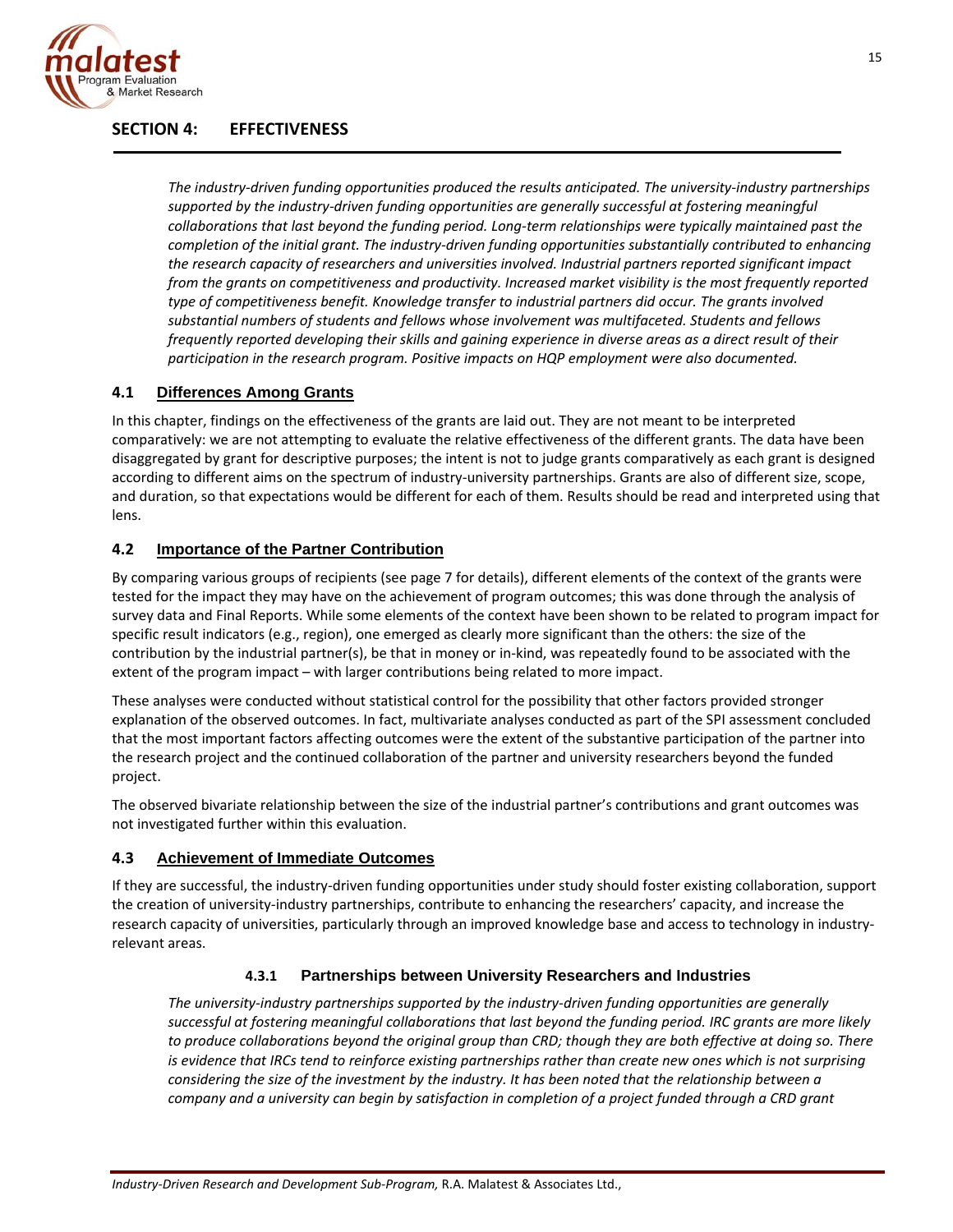

*followed by further investment in an IRC based on that success. By design, Engage grants involve new partnerships and, therefore, contribute to bridging the gap between researchers and industry.* 

As Table 4.1 shows, for all grants, about three‐quarters of partners reported further collaboration with the grant researcher as a result of the grant. Moreover, for a quarter of short CRD grants, one third of long CRD grants, and more than one‐half of IRC grants, industry collaboration has expanded beyond the original researchers.

Successful Engage and CRD partnerships (i.e., those that attained the project objectives) led to research findings which turned out to be useful to the partner. Instances of discontinuation were found when this condition was not present.

|                                                                                                | <b>Short CRD</b><br><b>Grants</b> | Long CRD<br><b>Grants</b> | <b>IRC Grants</b> | <b>Engage Grants</b> |
|------------------------------------------------------------------------------------------------|-----------------------------------|---------------------------|-------------------|----------------------|
| % who indicated further collaboration with the same<br>researcher                              | 75%                               | 79%                       | 78%               | 75%                  |
| % who indicated further collaboration with other<br>researcher(s) on the same research subject | 26%                               | 32%                       | 57%               |                      |
| n for 100%                                                                                     | 439                               | 775                       | 23                | 647                  |
| Note: multiple responses were possible; percentages total more than 100%.                      |                                   |                           |                   |                      |

### **TABLE 4.1 – Further collaboration with researchers**

Note: multiple responses were possible; percentages total more than 100%. Sources: CRD and IRC Final Reports; Engage Impact Survey

Table 4.2 presents additional evidence of the positive impacts of industry‐driven funding opportunities on university‐ industry collaboration. Large majorities of researchers indicated that the grant resulted in increased networking and built collaborative relationships with project partners (from 60% for Engage researchers to 92% for IRC researchers), and that it resulted in improved ability to attract research funding (from 50% for Engage researchers to 97% for IRC researchers). The differences in results are explained by the fact that the Engage grants support the short-term establishment of a collaboration between a researcher and an industrial partner whereas CRD grants support longer partnerships and IRC grants typically involve long‐term multi‐partner teams.

|                                                                                    | <b>Short CRD Grants</b> | <b>Long CRD Grants</b> | <b>IRC Grants</b> | <b>Engage Grants</b> |  |  |
|------------------------------------------------------------------------------------|-------------------------|------------------------|-------------------|----------------------|--|--|
| The grant resulted in increased networking                                         | 86%                     | 85%                    | 92%               | 60%                  |  |  |
| and build collaborative relationships with<br>project partners <sup>1</sup>        |                         |                        |                   |                      |  |  |
| n for 100%                                                                         | 75                      | 144                    | 38                | 141                  |  |  |
| The grant resulted in improved ability to<br>attract research funding <sup>1</sup> | 81%                     | 84%                    | 97%               | 50%                  |  |  |
| n for 100%                                                                         | 64                      | 128                    | 31                | 135                  |  |  |
| The grant increased opportunities for additional research funding                  |                         |                        |                   |                      |  |  |
| Moderately (3-5 on a 7-point scale)                                                | 37%                     | 32%                    | 24%               | 49%                  |  |  |
| Highly (6 or 7 on a 7-point scale)                                                 | 56%                     | 62%                    | 76%               | 40%                  |  |  |
| n for 100%                                                                         | 75                      | 149                    | 38                | 145                  |  |  |
| Percentage stating that this "has happened". Sources: SPI Researcher Survey        |                         |                        |                   |                      |  |  |

**TABLE 4.2 – Enhancement of networks and collaboration between academia and industry**

According to researchers, the grants also increased opportunities for additional research funding in a substantial manner. There is a close relationship between the extent of this impact, on the one hand, and either the duration of the program support of the partnership or the level of funding, on the other hand. Engage grants are half as likely to increase opportunities for additional research funding as IRC grants. Because funding opportunities differ both in length and in level of funding, it is not possible to disentangle these two factors.

Many IRC grants involved intense collaborations that took a variety of forms between researchers and industry, as identified in case studies: the research was programmatic and long term, and there were many individuals involved such as Associate Chairs as well as students at all levels and postdoctoral fellows. Communications between industry representatives and the chairholder's team can even take place many times a day through a variety of means. Associate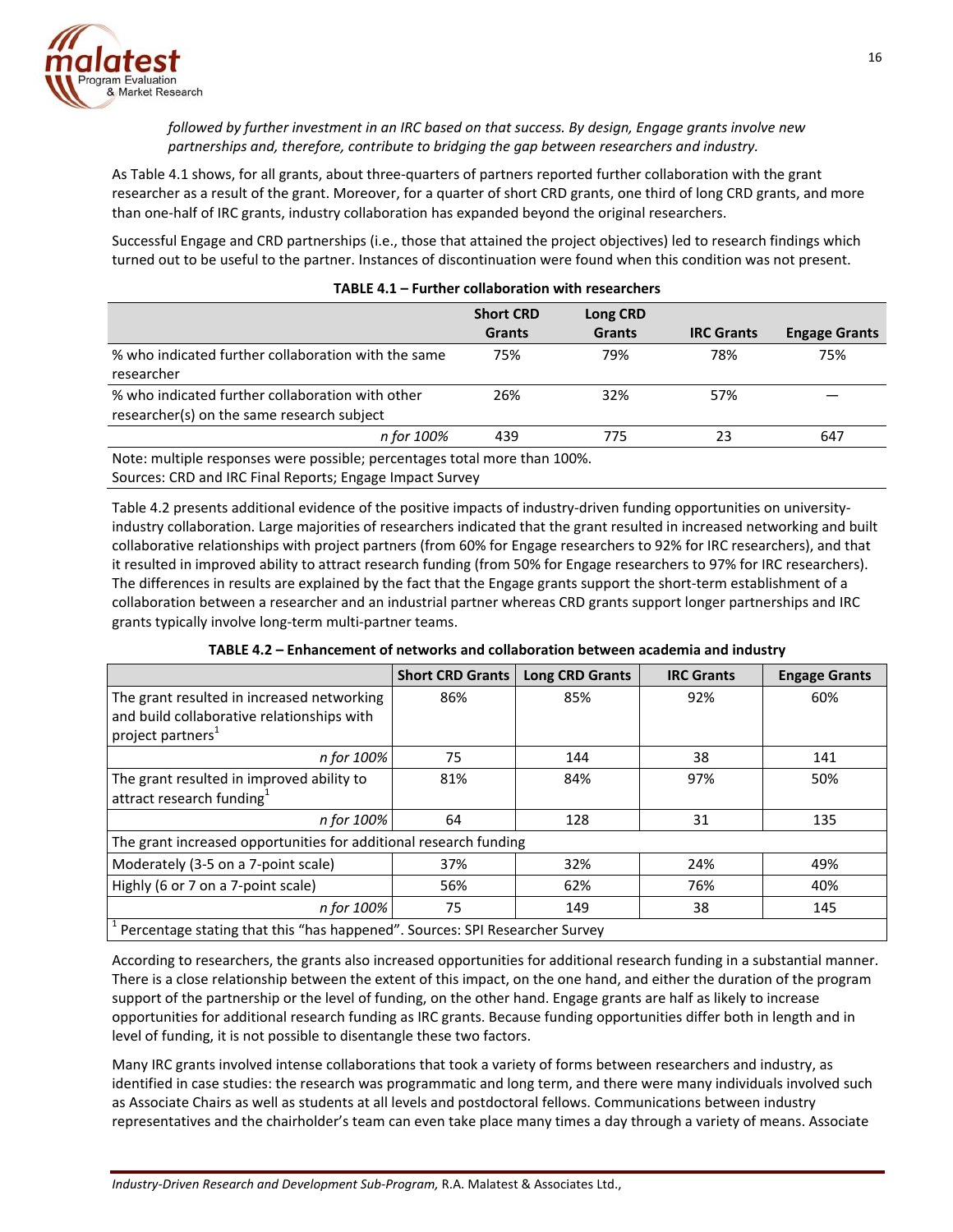

Chairs likewise indicated that the scope of the grants had allowed them to develop their partnerships into multifaceted, long-term collaborations between partners and a stable research team on multiple research axes. Indeed, key informants noted that IRC grant partnerships really had to be active and productive even before an IRC grant was awarded: this was seen as a prerequisite for funding.

In Final Reports, CRD and IRC grantees documented how the grants supported the development of active and productive collaborations between academia and industry. The reports revealed that shared goals benefited both researchers and the partners: while researchers were provided with valuable input and feedback at all stages of the research (e.g., advice on research directions and methodology, feedback on articles before submission to academic journals), companies reported increased competitiveness gained through new knowledge and technologies developed through the funded research.

The IRC grant case studies suggest that the grant reinforced or maintained the existing teams and partnerships between universities and industrial partners.<sup>48</sup> In all cases, industrial partners were involved in more than one research arrangement with more than one university. The IRC grants sometimes involved partnership with an entire sector (e.g., manufacturing) rather than a particular company (e.g., an airplane engine maker). Based on a few case studies, it could be tentatively concluded that IRC grants do not lead to novel partnerships between universities and industrial partners, but rather expand (e.g., to more companies within a sector) or deepen (e.g., to more projects within a company) existing ones.49

Suggestions to further enhance collaborations and partnerships between universities and industrial partners included: establishing linkages with venture capital companies to understand where that sector's interests lie and ensure there is good alignment with where venture capitalists become interested; and involving not-for-profits in partnerships or as a partnership sector.

Some case study grantees also suggested that NSERC involve technical colleges more actively. According to some case study interviewees, there is resistance to innovation and R&D in the technical training sector, which inhibits the capacity of larger industries to move R&D into practice, particularly in areas involving manufacturing.

## **4.3.2 Research Capacity of Researchers**

*The industry‐driven funding opportunities have substantially contributed to enhancing the research capacity of researchers involved – through improved access to facilities, expertise, data, equipment, and intelligence as well as additional resources for hiring personnel.*

Substantial majorities of researchers report improved access to facilities, expertise, data, and equipment as a result of the various grants: the proportion of researchers varies from 58% for Engage grants to 83% for IRC grants (Table 4.3). Additionally, a large number of researchers indicated that these grants and the associated collaborations helped them gain intelligence on further research directions: from 65% for Engage grants to 91% for IRC grants.

|                                                                  | <b>Short CRD</b><br><b>Grants</b> | <b>Long CRD</b><br><b>Grants</b> | <b>IRC Grants</b> | <b>Engage Grants</b> |
|------------------------------------------------------------------|-----------------------------------|----------------------------------|-------------------|----------------------|
| Improved access to facilities, expertise, data, and<br>equipment | 66%                               | 81%                              | 83%               | 58%                  |
| n for 100%                                                       | 51                                | 101                              | 30                | 96                   |
| Intelligence gained on future research directions                | 83%                               | 80%                              | 91%               | 65%                  |
| n for 100%                                                       | 69                                | 127                              | 33                | 127                  |
| Sources: SPI Researcher Survey                                   |                                   |                                  |                   |                      |

|  | TABLE 4.3 - Enhancement of the research capacity of researchers |  |  |  |
|--|-----------------------------------------------------------------|--|--|--|
|--|-----------------------------------------------------------------|--|--|--|

<u> 1989 - Johann Barn, mars ann an t-Amhain an t-Amhain ann an t-Amhain an t-Amhain an t-Amhain an t-Amhain ann a</u>

<sup>&</sup>lt;sup>48</sup> Note that case study evidence is available only from IRCs on this issue. This is because the original evaluation design addressed this evaluation question only to IRCs. The question was later widened to include Engage and CRD grants based on the availability of quantitative evidence.<br><sup>49</sup> The potential for a near-future IRC application might often be an incentive to effectiveness of the IRC program to promote new partnerships is therefore difficult to assess, especially based only on a few case studies.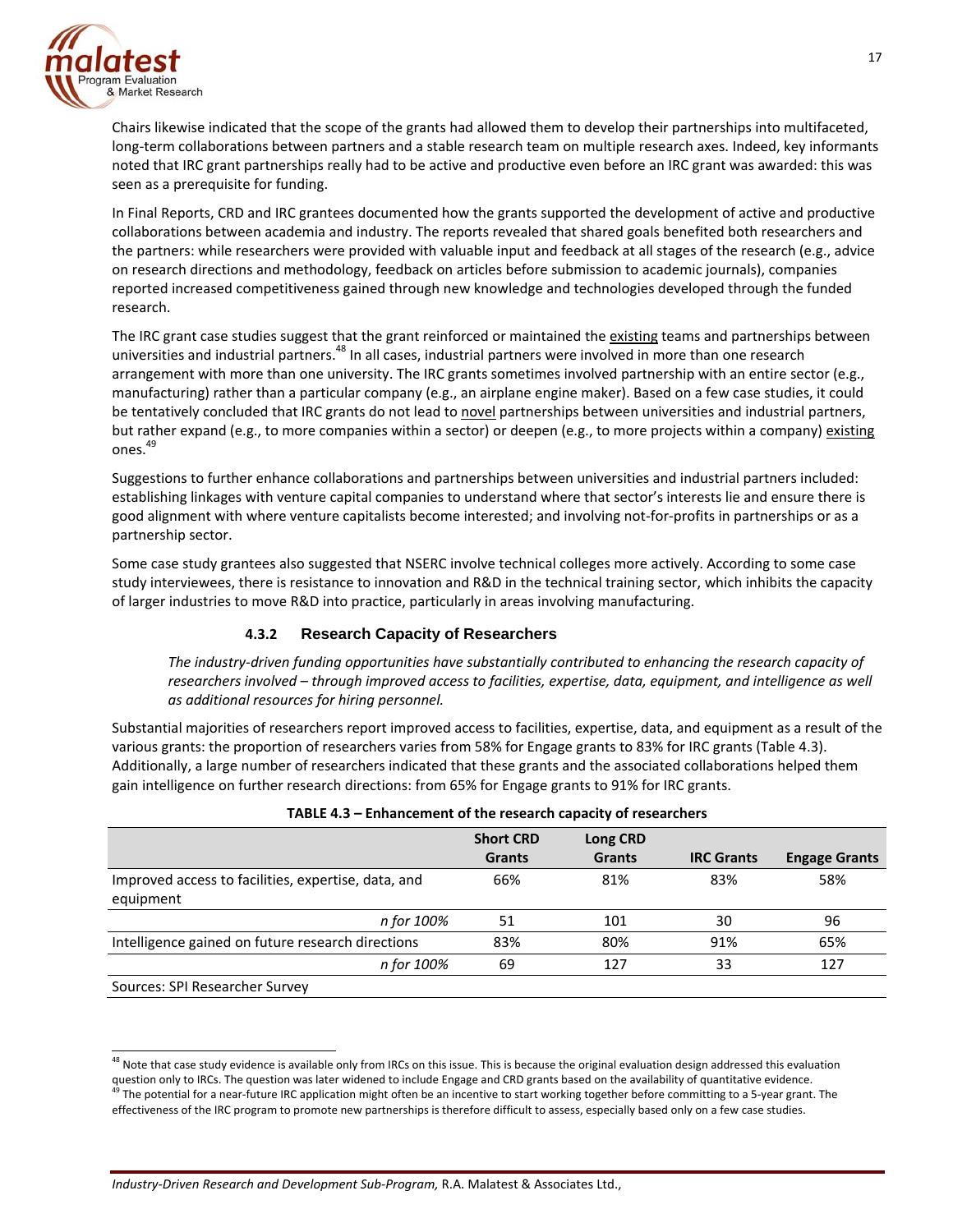

The research capacity of the IRC researchers<sup>50</sup> had been enhanced over the grant period. The following impacts were observed:

- attracting major funds from their industry partners and from other companies and organizations in the same sector for related but different work, often as contract research;
- attracting high quality students, who also sometimes brought their own funding from NSERC or other agencies;
- being supported in preparing applications for and/or winning major infrastructure grants through the Canada Foundation for Innovation (CFI) (and if unsuccessful in those applications to have that equipment, the industry partners purchasing the required equipment);
- hiring an Associate Chair and creating a new faculty position beyond the requirements of the program; in cases observed, that individual went on to achieve tenure and to operate a full laboratory and train students on their own;
- Associate Chairs increasing their productivity well over what it would have been in the absence of the Chair, with an increased team size (more students and collaborators);
- Associate Chairs gaining increased recognition within their university and peer community, contributing to promotions, invitations and opportunities that then in turn increased their visibility and research capacity;
- Associate Chairs developing their capacities as research managers, able to assume leadership of larger research entities.

These impacts are likely not due only to the chair award: by program design, IRC recipients have ongoing success in the entire endeavor and have capacity for success in attracting more funds and resources.

According to case studies, interviews, and Final Reports, IRC chairs typically have some form of advisory committee or review structure that reviews findings on a regular basis and brings in discussion of how the industry's needs are evolving and where the research direction should go in order to meet these; this intelligence weighs on future research direction and constitutes significant value added for researchers. Such intense exchange on industry needs can lead to industry discontinuing their involvement if the research is not responsive to industry direction or if it is responsive increasing their interest and investment even more.

## **4.3.3 Research Capacity of Universities**

*The industry‐driven funding opportunities exerted positive effects on the research capacity of universities. The grants opened up new opportunities for research beyond the original objectives, influenced the direction to more industrially relevant topics, assisted in attracting better qualified personnel, and generally contributed to the improved knowledge base of universities.* 

According to large majorities of researchers, the research capacity of universities was enhanced by the various types of grants because the grants opened up new opportunities for research beyond the original objectives and influenced the direction to more industrially relevant topics, and improved the ability of researchers to attract more and better qualified personnel (Table 4.4). Researchers also considered that the grants contributed to the research knowledge base and that the grants led to new or improved methodology or models.

<sup>&</sup>lt;sup>50</sup> This information is from case studies of IRC grants and interviews with researchers and associate chairs. This evidence is available only from IRCs on this issue.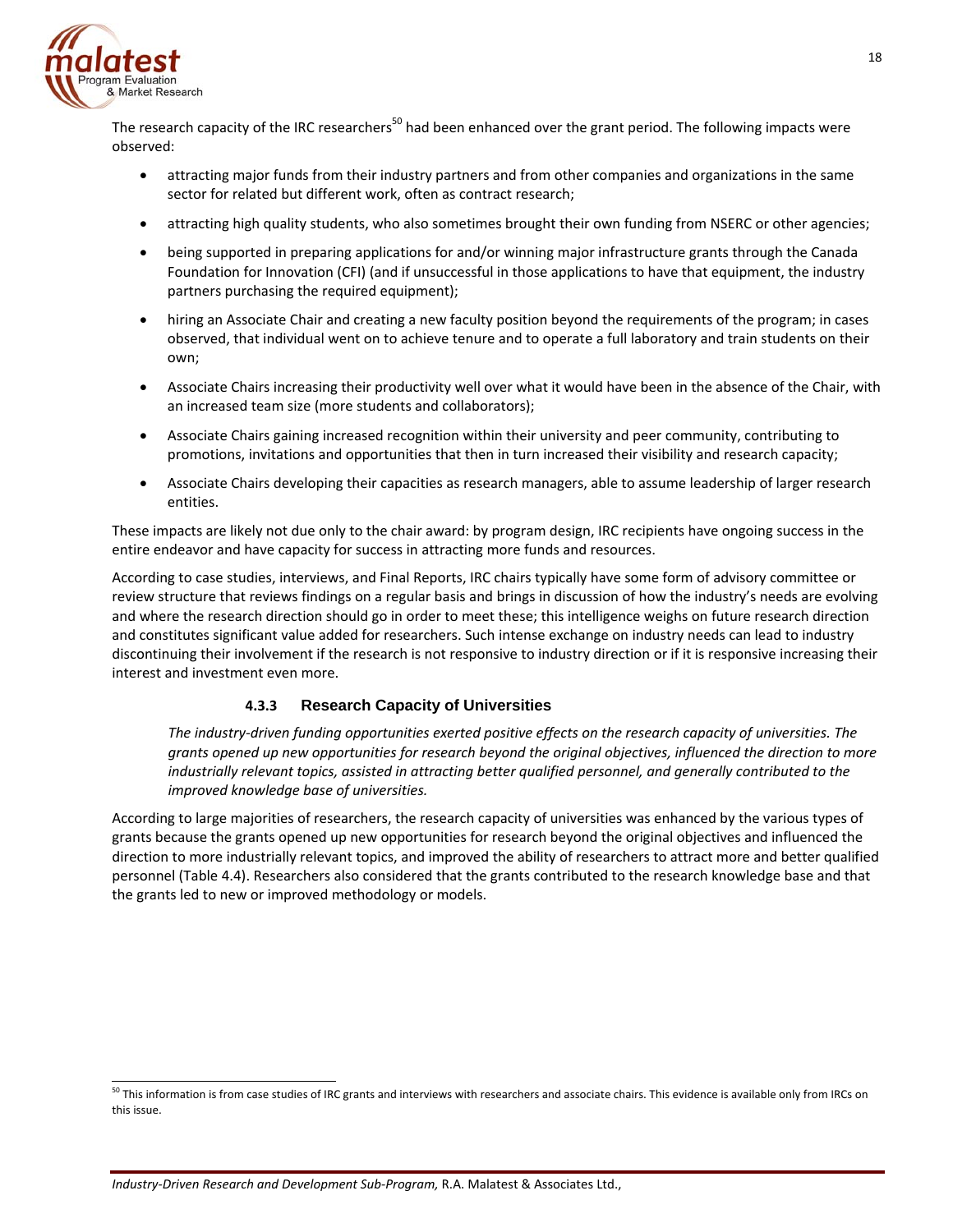

|                                                                                      | <b>Short CRD</b> | Long CRD      |                     |                      |
|--------------------------------------------------------------------------------------|------------------|---------------|---------------------|----------------------|
|                                                                                      | <b>Grants</b>    | <b>Grants</b> | <b>IRC Grants</b>   | <b>Engage Grants</b> |
| The grant opened up new opportunities for research<br>beyond the original objectives | 91%              | 94%           | 83%                 | $85\%^{1,2}$         |
| The grant influenced the direction to more<br>industrially relevant topics           | 76%              | 78%           | 74%                 |                      |
| n for 100%                                                                           | 439              | 775           | 23                  | 147                  |
| The grant impacted the ability to attract more<br>qualified personnel                | $94%^{1}$        | $95%^{1}$     | 95%                 | $82\%^{1}$           |
| The grant impacted the ability to attract better<br>qualified personnel              | $89%^{1}$        | $94%^{1}$     | $92\%$ <sup>1</sup> | $77\%$ <sup>1</sup>  |
| n for 100%                                                                           | 75               | 147-149       | 38                  | 142-145              |
| The grant contributed to the research knowledge<br>base <sup>3</sup>                 | 100%             | 99%           | 100%                | 70%                  |
| n for 100%                                                                           | 76               | 149           | 38                  | 143                  |
| The grant led to new or improved methodology or<br>models <sup>3</sup>               | 92%              | 83%           | 92%                 | 63%                  |
| n for 100%                                                                           | 72               | 142           | 36                  | 126                  |

### **TABLE 4.4 – Enhancement of the research capacity of universities**

<sup>1</sup> Percentage selecting 3 to 7 on a 7-point scale (moderate or high).<br>
<sup>2</sup> The question is slightly different: "the grant led to new areas of research".<br>
<sup>3</sup> Percentage stating that this "has happened".

<u> 1989 - Johann Stoff, Amerikaansk politiker († 1958)</u>

Sources: CRD and IRC Final Reports; SPI Researcher Survey

In larger grants studied, including IRC grants but to some extent CRD grants as well, the investigators indicated that universities benefited from the visibility of the research area within the institution and its attendant attractiveness to students, particularly higher‐quality students. In fact, the training of HQP that occurred in the context of the grants was considered a key aspect of the universities' improved knowledge base since most of the work in the three grants is carried out by students. While students and fellows are often transient in universities, the supervising professors incorporate the findings into their larger research program that can have many impacts over the tenure of the professor. This provides a level of assurance that the funded research builds university research capacity.

With IRC grants<sup>51</sup>, universities increased their research capacity in areas directly related to the grant. Universities obtained access to industry expertise and infrastructure, as well as HQP training opportunities. Some IRC chair holders have brought international renown to their universities as leaders in their areas of expertise. Some obtained major CFI grants for infrastructure in their area. Some acquired equipment through the IRC grant; the equipment benefited other members of the departments involved. Some would have seen Associate Chairs move to the United States or into industry positions if the chair had not been available. $52$ 

It was not always clear however that the IRC grant was the main or sole driver of these results. Rather the IRC grant was one of the tools used – a tool of particular interest because of its potential to lead to recruitment of additional faculty. For example, in one case, the industry partner already provided large sums of money into the university through the establishment of a research institute and various other funding mechanisms; the capacity acquired by the university was really linked to the overall partnership and not specifically or in any way uniquely to the IRC Chair. Also, the retention effect on Associate Chairs is not always strong enough as examples were found of Associate Chairs who left to go to the United States because academic opportunities were better for them there.

 $51$  This information is from case studies of IRC grants. This evidence is available only from IRCs on this issue. This is because the original evaluation design addressed this evaluation question only to IRCs. The question was later widened to include Engage and CRD grants based on the availability of

quantitative evidence.<br><sup>52</sup> Some did notwithstanding the IRC grants. In two of the case studies of IRC grants that recruited associate chairs, these recruits left to go to the United States because opportunities were better for them there – showing that a positive retention effect can be countered by attractive offers from abroad.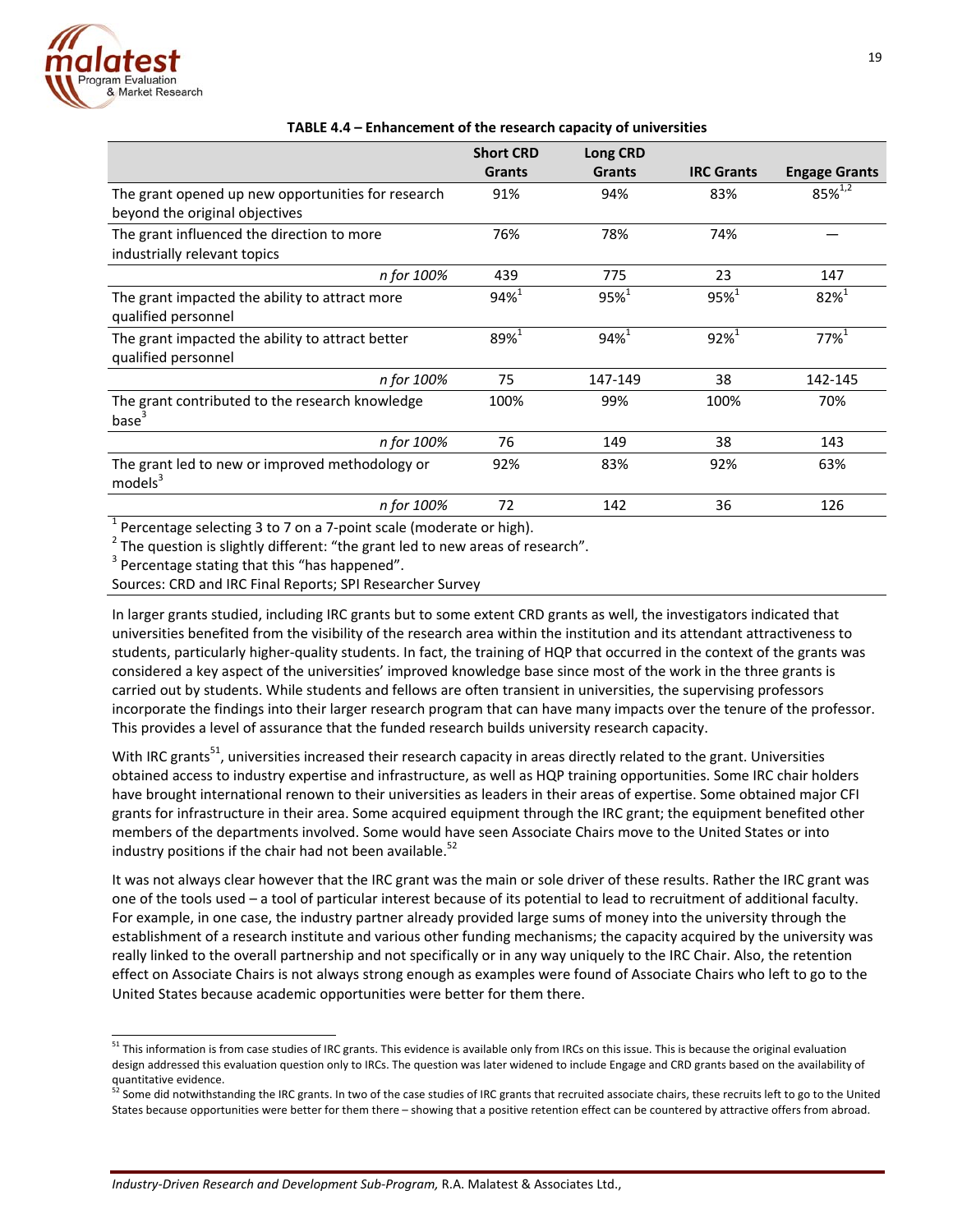

Grants that were large enough to involve longer‐term involvement of more senior students and fellows were more likely to result in increased knowledge base: this was the case where the grants led to the hiring of additional faculty or where the grant was related to the acquisition of a major new infrastructure. The only grants in the case studies that did not contribute to the research knowledge base of the organization were those that did not conclude on positive findings (e.g., no usable technological solution) and smaller CRD grants and Engage grants. The researchers nonetheless reported that there had been an indirect benefit of having hired or trained the few students who worked on those grants.

Other benefits to institutions identified in case studies were: improved interdepartmental and interdisciplinary collaboration within the institution; overhead obtained from the grants; and in some cases, new research directions for the investigator or avoided research directions that did not show promise for further research.

## **4.4 Achievement of Intermediate Outcomes**

The industry‐driven funding opportunities will be considered a success according to three criteria: contributing to the establishment of long‐term relationships between researchers and partners; providing benefits to industrial partners and encouraging them to continue or expand their R&D efforts; and benefiting the HQP involved in grants.

## **4.4.1 Establishment of Long-Term Relationships between Academic Researchers and Industrial Partners**

Long-term relationships, defined as relationships that have continued past the completion of the initial grant, are typically established (Engage) or maintained (CRD and IRC) as part of the industry-driven funding opportunities less so after the small Engage grants but still leaving the parties intending to continue collaborating. The nature of the long-term relationships is varied and consistent with the interests and resources of the parties.

A majority of partnerships have been maintained after the grant period, using mainly public funds but also contract relationships. As Table 4.5 shows, instances of contract research relationships are about half as frequent as publicly funded ones. One third of Engage researchers documented a publicly funded partnership that extended beyond the grant; this was the case for about one‐half of CRD researchers and more than three‐quarters of IRC researchers. Researchers and partners in case studies, as well as key informants within institutions, confirmed that relationships are ongoing, either in continued collaboration on follow‐up projects or on evolving questions addressed through other grants or projects.

| Has there been further research activity that<br>involved a partnership as a result of the grant: | <b>Short CRD</b><br><b>Grants</b> | Long CRD<br><b>Grants</b> | <b>IRC Grants</b> | <b>Engage Grants</b> |
|---------------------------------------------------------------------------------------------------|-----------------------------------|---------------------------|-------------------|----------------------|
| Yes, publicly funded with industrial partner(s)                                                   | 52%                               | 59%                       | 81%               | 32%                  |
| Yes, contract research with industrial partner(s)                                                 | 26%                               | 31%                       | 50%               | 8%                   |
| n for 100%                                                                                        | 74                                | 145                       |                   | 132                  |
| Source: SPI Researcher Survey                                                                     |                                   |                           |                   |                      |

### **TABLE 4.5 – Incidence of further research activity involving grant partners**

Regarding Engage grants specifically, the large majority (88%; Engage Final Reports) of researchers reported that they *intend* to continue the collaboration by seeking funding from NSERC. Similarly, a large majority (82%; Engage Final Reports) of partners indicated an *intent* to fund future collaboration through NSERC. A year after the end of the Engage grant, 37% of partners reported having continued to collaborate with the same researcher on the same research problem; 25% had collaborated with the same researcher on different research problem; and 14% had collaborated with other researchers on the same research problem.<sup>53</sup>

The success of the grants at fostering the establishment of long-term relationships is further evidenced by the case studies:<sup>54</sup> Almost all of the 12 case studies have resulted in relationships that are continuing beyond the completion of the grant studied. Final reports also told a story of success at maintaining long-term relationships.

*Industry‐Driven Research and Development Sub‐Program,* R.A. Malatest & Associates Ltd.,

<sup>&</sup>lt;sup>53</sup> These percentages cannot be added up since they were derived from a multiple-response survey question.

<sup>&</sup>lt;sup>54</sup> The case studies do not constitute a random and representative sample.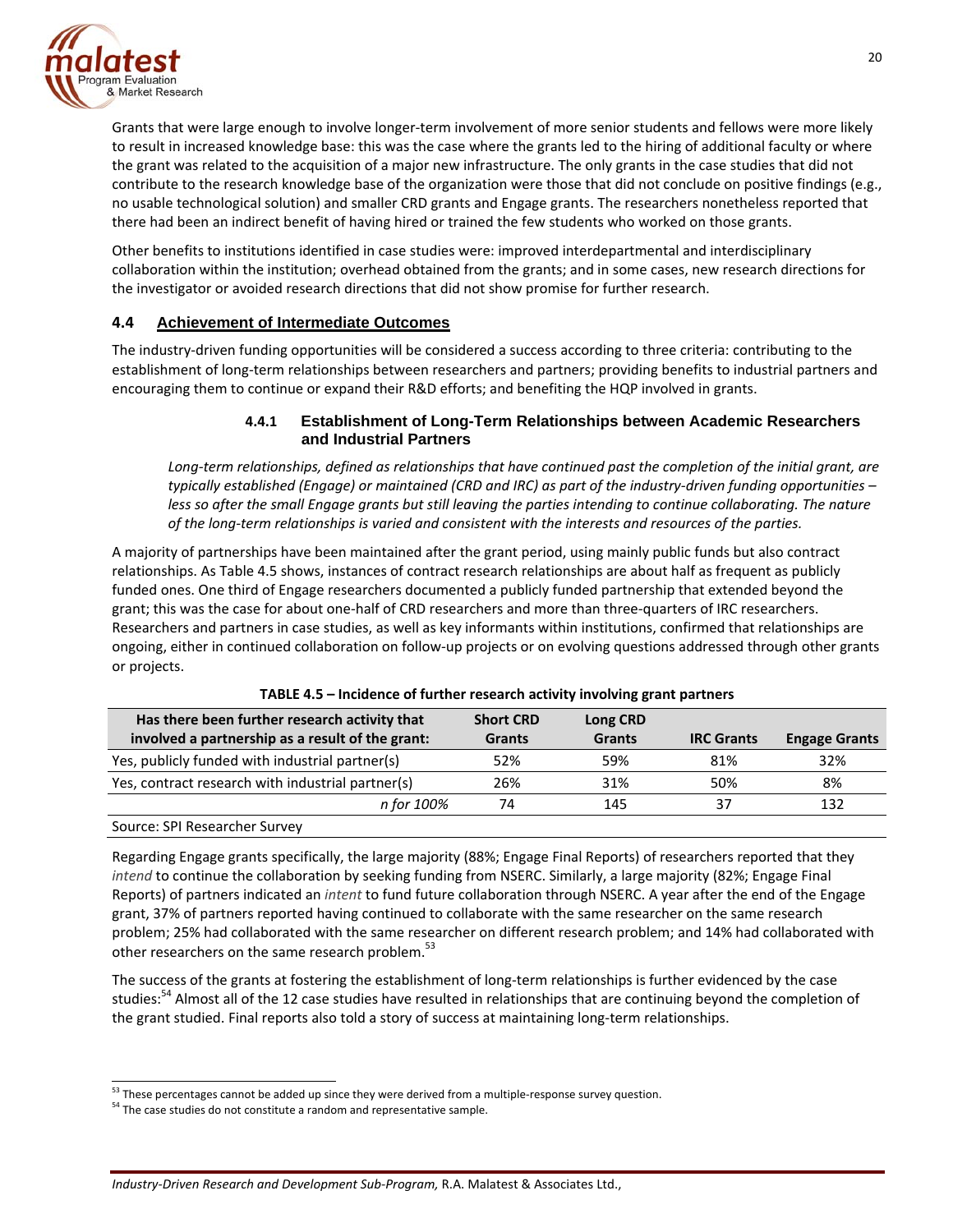

The relationships between researchers and partner companies can continue in various ways, most often through continued work on the original issue (in some cases, the researcher will apply for extensions), or on new research directions (including new NSERC grants). Some final reports referred to a "network" being formed that was expected to last long after the end of the initial projects. A CRD case study showed that continuation of a partnership can take the form of grant‐supported HQP being hired or contracted by industry partners. For industry partners, being able to work with researchers who are open‐minded and flexible, aware of the interests, contexts and constraints of the particular industry, and easy to work with are key to maintaining long‐term relationships.

Regarding CRD grants and IRC grants, many of these relationships were not a first collaboration – they were building on prior grants or contracts. A researcher can also maintain an involvement with the partners through other means such as a research institute that the partner is funding. Furthermore, partnerships can develop in multiple directions, to a point where a single partner company can be engaged in a large number of IRC grants: one university VP gave an example of 12 or 13 IRC grants; one case study industrial partner was supporting eight IRC grants. Such intense involvement of a single partner could be construed as putting research projects at risk (if the partner decided to pull out) but this is not the case because large projects are typically supported by several partners. It was noted that industry can come to view some universities as "preferred partners" in this respect.

# **4.4.2 Benefits to Industrial Partners Including Impacts on R&D Staffing and Budgets**

*Industrial partners reported that the grants had significant impacts on competitiveness and productivity.* Increased market visibility is the most frequently reported type of competitiveness benefit. About one-half of the partners indicated that their revenues increased since the end of the grant; representing on average an increase of 22 percent over all grant types. When asked how much of the increase could be attributed to the grant, the result is more modest; roughly 5 percent. The survey results indicate that partners who participated in these grants tend to maintain or grow their R&D budgets after their participation. When reported decreases to R&D budgets are factored in against reported increases, the estimated net effect is in the range of a 5 percent increase in R&D budgets. The transfer of knowledge to industrial partners is another benefit that companies can *obtain. Evaluation evidence indicated that such transfer does occur, sometimes with a single company and other times to an entire industry. Reports and formal publications were the main mechanisms used in transferring* knowledge to industrial partners. Training of HQP was an important motivator for many industry partners to get involved in these types of grants: it is seen as a way to train and to assess potential future employees and, therefore, to contribute to the value proposition. It has been shown that transfer of knowledge through the hiring of university graduates who worked on the project can be very effective. While a number of benefits for industrial partners were identified, it is clear that the desire of industry partners to continue to partner for R&D depends on the economic benefits of research outcomes in which industry-driven funding opportunities factor in along with *many other considerations.*

Benefits accrued by industry partners were assessed by the partners themselves. Substantial numbers of partners indicated that the grant had an impact on the *competitiveness* or *productivity* of the company, as shown in Table 4.6. These effects were felt by between 37% of Engage partners with regard to productivity and 62% of IRC partners regarding competitiveness. Smaller companies reported statistically more impact on competitiveness in the context of short CRD grants only.

| The grant has resulted (or is likely to result) in                                          | <b>Short CRD</b><br><b>Grants</b> | Long CRD<br><b>Grants</b> | <b>IRC Grants</b> | <b>Engage Grants</b> |
|---------------------------------------------------------------------------------------------|-----------------------------------|---------------------------|-------------------|----------------------|
| Impact on competitiveness (e.g., market, sales,<br>profit)                                  | 52%                               | 41%                       | 62%               | 47%                  |
| n for 100%                                                                                  | 45                                | 135                       | 68                | 170                  |
| Impact on productivity (e.g., output, labour,<br>materials or energy costs, or job quality) | 47%                               | 45%                       | 50%               | 37%                  |
| n for 100%                                                                                  | 46                                | 118                       | 60                | 148                  |
| Source: SPI Partner Survey                                                                  |                                   |                           |                   |                      |

| TABLE 4.6 – Perceived impact of grants on partners' competitiveness and productivity |  |  |
|--------------------------------------------------------------------------------------|--|--|
|--------------------------------------------------------------------------------------|--|--|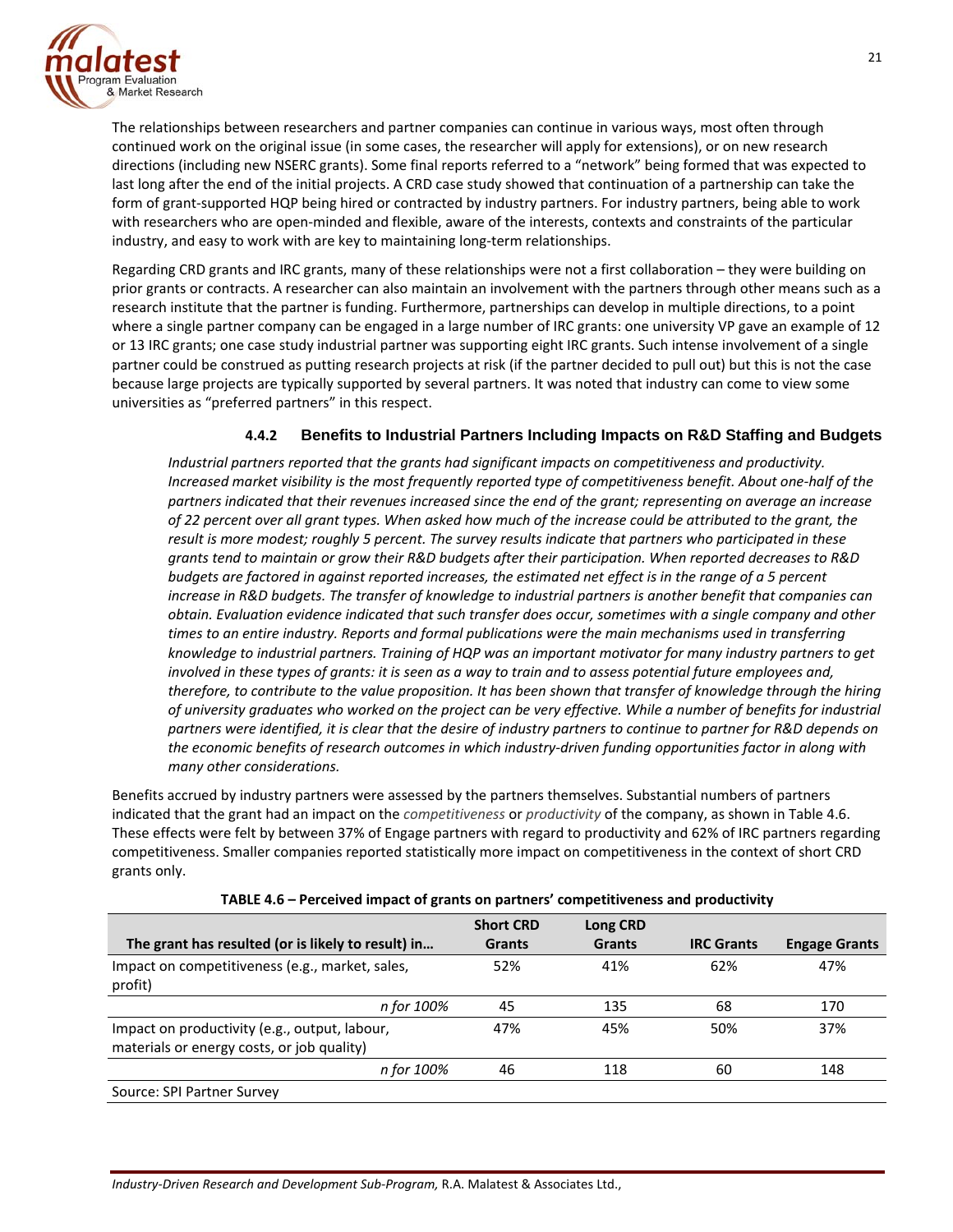

Looking at impacts on *competitiveness* more specifically (Table 4.7), reported specific impacts of grants are modest with between 2% and 14% of partners mentioning them. Increased market visibility is the most frequently reported type of competitiveness benefit. Short CRD grants exerted more influence than other grants.

|                                                     | <b>Short CRD</b><br><b>Grants</b> | Long CRD<br><b>Grants</b> | <b>IRC Grants</b> | <b>Engage Grants</b> |
|-----------------------------------------------------|-----------------------------------|---------------------------|-------------------|----------------------|
| Accessed new markets                                | 14%                               | 7%                        | 6%                | 6%                   |
| Increased organization's profitability              | 12%                               | 5%                        | 9%                | 3%                   |
| Allowed organization to maintain its profit margins | 12%                               | 3%                        | 13%               | 2%                   |
| Increased market visibility                         | 11%                               | 10%                       | 10%               | 5%                   |
| Increased sales                                     | 7%                                | 4%                        | 4%                | 2%                   |
| Increased revenues                                  | 3%                                | 5%                        | 5%                | 2%                   |
| Increased market share                              | 3%                                | 7%                        | 10%               | 3%                   |
| n for 100%                                          | 45                                | 135                       | 68                | 170                  |

## **TABLE 4.7 – Perceived impact of grants on partners' competitiveness (% of partners)**

## Source: SPI Partner Survey

Note: Considering the margins of error on small proportions and relatively small sample sizes, the differences observed in this table within each grant are not statistically significant. The data is nonetheless valuable to document the absolute level of perceived impact on partners' competitiveness.

About one‐half of partners indicated that their *revenues* increased since the end of the grant (Table 4.8). The average increase in reported revenues was a 20‐25% increase for CRD partners and Engage partners, and of 40% for IRC partners. Partners were also asked to estimate the portion of the increase in revenues that was attributable to their participation in the grant research. While the overall increase to revenues (across all grant types) was 22 percent on average, when the portion of the increase attributable to the grant is factored in, the result is more modest; roughly 5 percent.

| TABLE 4.8 – Change in partners' revenues since the end of the grant |  |  |  |
|---------------------------------------------------------------------|--|--|--|
|                                                                     |  |  |  |

|                                                                                                                          | <b>Short CRD</b><br>Grants | Long CRD<br><b>Grants</b> | <b>IRC Grants</b> | <b>Engage Grants</b> |
|--------------------------------------------------------------------------------------------------------------------------|----------------------------|---------------------------|-------------------|----------------------|
| % of partners indicating that revenues have                                                                              |                            |                           |                   |                      |
| increased since the end of the grant                                                                                     | 58%                        | 53%                       | 64%               | 45%                  |
| decreased since the end of the grant                                                                                     | 11%                        | 13%                       | 0%                | 4%                   |
| stayed the same since the end of the grant                                                                               | 31%                        | 34%                       | 37%               | 52%                  |
| Average change in revenues since the end of the grant<br>(increases and decreases factored in)                           | 9%                         | 9%                        | 26%               | 8%                   |
| n for 100%                                                                                                               | 51                         | 109                       | 12                | 160                  |
| Average increase in revenues since the end of the<br>grant                                                               | 19%                        | 25%                       | 41%               | 20%                  |
| Average increase in revenues since the end of the<br>grant attributable to the grant according to partners <sup>55</sup> | 6%                         | 6%                        | 5%                | 5%                   |
| n for 100%                                                                                                               | 29                         | 57                        | 8                 | 68                   |
| Source: SPI Partner Survey                                                                                               |                            |                           |                   |                      |

Impacts of grants on industrial processes and practices were more frequent than reported impacts on competitiveness (Table 4.9 compared to Table 4.7). New or improved processes were most frequent while improved flexibility of production and new or improved organizational practices were least frequently stated. Here again, short CRD grants appeared to exert somewhat more impacts on partners than other grants.

<sup>&</sup>lt;sup>55</sup> Increase in revenues attributable to the grant is calculated by weighting the increase using the extent to which the increase was attributable to the grant as reported by partners (i.e., attribution reported as "Not at all" is weighted to 0 and "To a great extent" weighted to 1).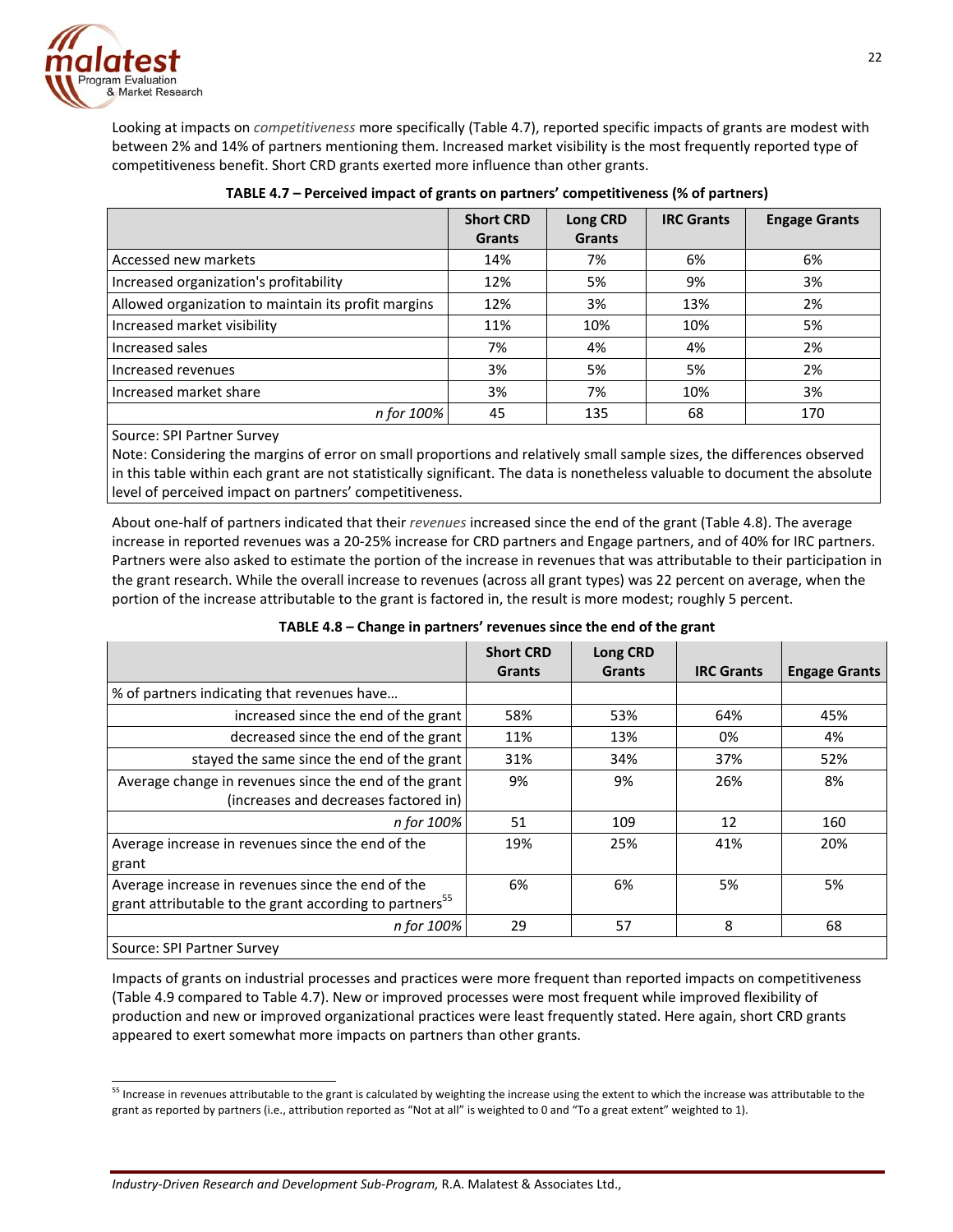

|                                                             | <b>Short CRD</b><br><b>Grants</b> | Long CRD<br><b>Grants</b> | <b>IRC Grants</b> | <b>Engage Grants</b> |
|-------------------------------------------------------------|-----------------------------------|---------------------------|-------------------|----------------------|
| New process developed or existing process improved          | 27%                               | 21%                       | 28%               | 14%                  |
| New or improved standard operating practice                 | 14%                               | 13%                       | 16%               | 5%                   |
| Improved flexibility of production                          | 13%                               | 5%                        | 4%                | 4%                   |
| New or improved system/supporting activity for<br>processes | 13%                               | 9%                        | 11%               | 6%                   |
| New or improved organizational practices                    | 8%                                | 5%                        | 5%                | 4%                   |
| n for 100%                                                  | 58                                | 153                       | 69                | 149                  |
| Source: SPI Partner Survey                                  |                                   |                           |                   |                      |

## **TABLE 4.9 – Perceived impact of grants on partners' processes and practices (% of partners)**

Additional benefits to partners can take the form of on‐going R&D. Some positive grant impacts were identified in this regard but they were limited.

The majority of partners indicated that the grant was followed by further partnered research activity, ranging from 58% for short CRD partners to 68% for long CRD partners (Table 4.10). Moreover, in a majority of cases, grants were said to have an impact on the firm's R&D capabilities. Although counterintuitive, short CRD grants appeared to be more frequently associated with increased R&D capacities than long CRD grants or IRC grants; considering their small size, Engage grants also produced a substantial impact on R&D capacity according to partners. Note that differences among these funding opportunities could be due to the type of partners that they attract (e.g., level of preparation, motivations) as well as to their features (e.g., duration, funding level).

### TABLE 4.10 - Reported impact of grant on further collaboration with researchers and r&d capabilities (% of partners)

|                                                                                                          | <b>Short CRD</b><br><b>Grants</b> | Long CRD<br><b>Grants</b> | <b>IRC</b><br><b>Grants</b> | <b>Engage</b><br><b>Grants</b> |
|----------------------------------------------------------------------------------------------------------|-----------------------------------|---------------------------|-----------------------------|--------------------------------|
| Incidence of some further partnered research activity as a result of                                     | 58%                               | 68%                       | 66%                         | 60%                            |
| the grant                                                                                                |                                   |                           |                             |                                |
| n for 100%                                                                                               | 58                                | 161                       | 76                          | 182                            |
| The grant has resulted (or is likely to result) in an impact on<br>research and development capabilities | 73%                               | 56%                       | 58%                         | 61%                            |
| n for 100%                                                                                               | 55                                | 147                       | 67                          | 168                            |
| Sources: SPI Partner Survey                                                                              |                                   |                           |                             |                                |

Increased R&D capabilities are likely to translate into increased staff and budget attributed to R&D activity in different forms. The evidence for the effect of the grants on these aspects of R&D capability is mixed.

As Table 4.11 shows, between 20% (IRC) and 40% (Engage and short CRD) of partners indicated that their R&D staff increased since the end of the grant (Table 4.11); between 8% and 22% indicated that it had decreased. While the most frequent response was "no change", more partners were likely to indicate that their R&D budget had increased than had decreased: this change was reported by between 35% of IRC partners and 52% of the Engage partners while between 10% and 29% indicated that their R&D budget had decreased. The IRC partners who reported the decrease in their R&D budgets tended to indicate a larger change in the budget levels than that indicated by IRC partners who reported an increase. This resulted in an average change in R&D budget of ‐10%. The level of increase was larger than the level of decrease for Engage (average change in R&D budget of 9%) and CRDs (2% for long CRD grants and 3% for short CRD grants). The estimated overall net effect is in the range of a 5 percent increase in R&D budgets.

Care must be exercised in interpreting these results because of the absence of a control group to gauge the change that could have occurred without participation in the grants in a turbulent economic context. The data do not allow attributing a portion of this increase (or decrease) to participation in the grant research.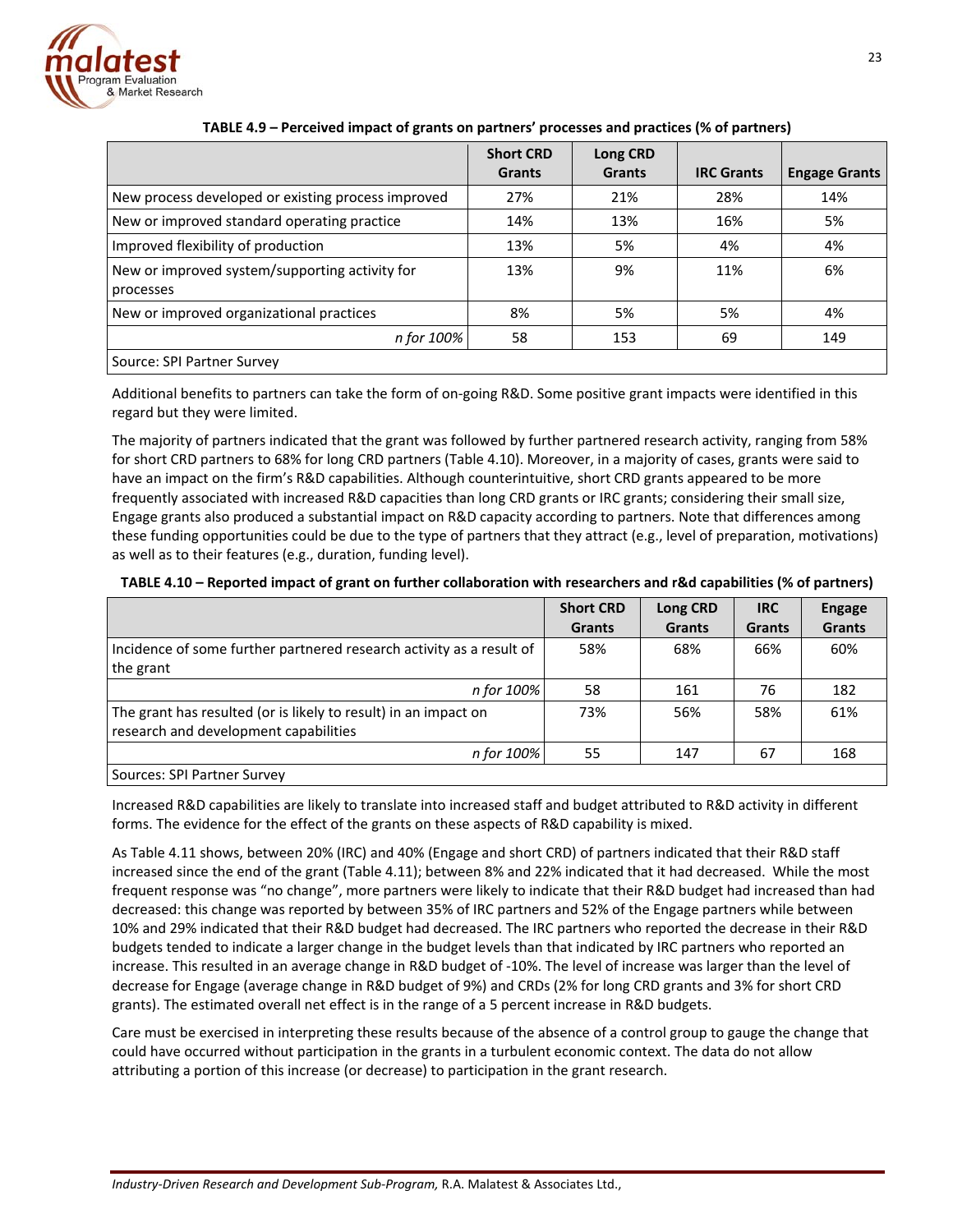

According to project Final Reports, CRD and IRC knowledge dissemination<sup>56</sup> occurs mainly through reports, formal publications, and the participation of partners in the research (Table 4.12). In the case of Engage grants, the main methods are informal discussions and correspondence and private reports, as well as participation of partners in the research. Final Reports suggest that knowledge from research results is always transferred to partners.

|                                                                                                     | <b>Short CRD</b> | Long CRD      |                   |                      |
|-----------------------------------------------------------------------------------------------------|------------------|---------------|-------------------|----------------------|
|                                                                                                     | Grants           | <b>Grants</b> | <b>IRC Grants</b> | <b>Engage Grants</b> |
| % of partners indicating that R&D staff have                                                        |                  |               |                   |                      |
| increased since the end of the grant                                                                | 40%              | 28%           | 20%               | 40%                  |
| decreased since the end of the grant                                                                | 20%              | 17%           | 22%               | 8%                   |
| stayed the same since the end of the grant                                                          | 40%              | 56%           | 57%               | 52%                  |
| Average change in R&D staff since the end of the grant<br>(after coding categories as percentages)  | 4%               | 1%            | $-2%$             | 8%                   |
| n for 100%                                                                                          | 59               | 142           | 15                | 177                  |
| % of partners indicating that R&D budget has                                                        |                  |               |                   |                      |
| increased since the end of the grant                                                                | 48%              | 39%           | 35%               | 52%                  |
| decreased since the end of the grant                                                                | 17%              | 18%           | 29%               | 10%                  |
| stayed the same since the end of the grant                                                          | 35%              | 43%           | 36%               | 39%                  |
| Average change in R&D budget since the end of the<br>grant (after coding categories as percentages) | 3%               | 2%            | $-10%$            | 9%                   |
| n for 100%                                                                                          | 52               | 133           | 16                | 172                  |
| Source: SPI Partner Survey                                                                          |                  |               |                   |                      |

| TABLE 4.11 - Change in partners' R&D staff and budget after the end of the grant |  |
|----------------------------------------------------------------------------------|--|
|----------------------------------------------------------------------------------|--|

| TABLE 4.12 - Knowledge Transfer methods used |  |
|----------------------------------------------|--|
|----------------------------------------------|--|

|                                                               | <b>Short CRD</b> | Long CRD |                   | <b>Engage</b> |
|---------------------------------------------------------------|------------------|----------|-------------------|---------------|
|                                                               | Grants           | Grants   | <b>IRC Grants</b> | <b>Grants</b> |
| Through reports provided to the partners                      | 81%              | 83%      | 78%               |               |
| Through formal publications                                   | 73%              | 86%      | 96%               |               |
| As a result of the partners participating in the research     | 54%              | 69%      | 78%               |               |
| Through patents                                               | 9%               | 11%      | 4%                |               |
| Through licensing arrangements                                | 3%               | 9%       | 13%               |               |
| The research results have not been transferred to the partner | 1%               | 1%       | 0%                |               |
| Other                                                         | 10%              | 13%      | 9%                | 26%           |
| Through informal discussions and correspondence               |                  |          |                   | 81%           |
| Through reports that will be used internally                  |                  |          |                   | 71%           |
| As a result of direct participation in research activities    |                  |          |                   | 43%           |
| n for 100%                                                    | 439              | 775      | 23                | 2534          |
| Source: Project Final Reports                                 |                  |          |                   |               |

Researchers indicated that refereed publications are still the preferred method used to disseminate knowledge: more than 90% of CRD and IRC researchers noted this whereas it was the case for 43% of Engage researchers (Table 4.13). Refereed publications were also used often to publish results jointly with the partners (albeit less so with Engage grants which work on a much shorter time frame than CRD grants and IRC grants, and possibly because the Engage research concerns are oriented toward a short-term solution for a particular company). Non-refereed publications (e.g., technical reports, white papers) were most commonly used by IRC researchers (92%) and researchers involved in long CRD grants (67%). Shorter time frames were less supportive of this type of publication (56% for short CRD researchers and 23% for

<sup>&</sup>lt;sup>56</sup> It is acknowledged that the use of the expressions "knowledge transfer" and "knowledge dissemination" is not entirely consistent in this report or in connection with the literature. The reporting is constrained by the wording of the original questionnaires.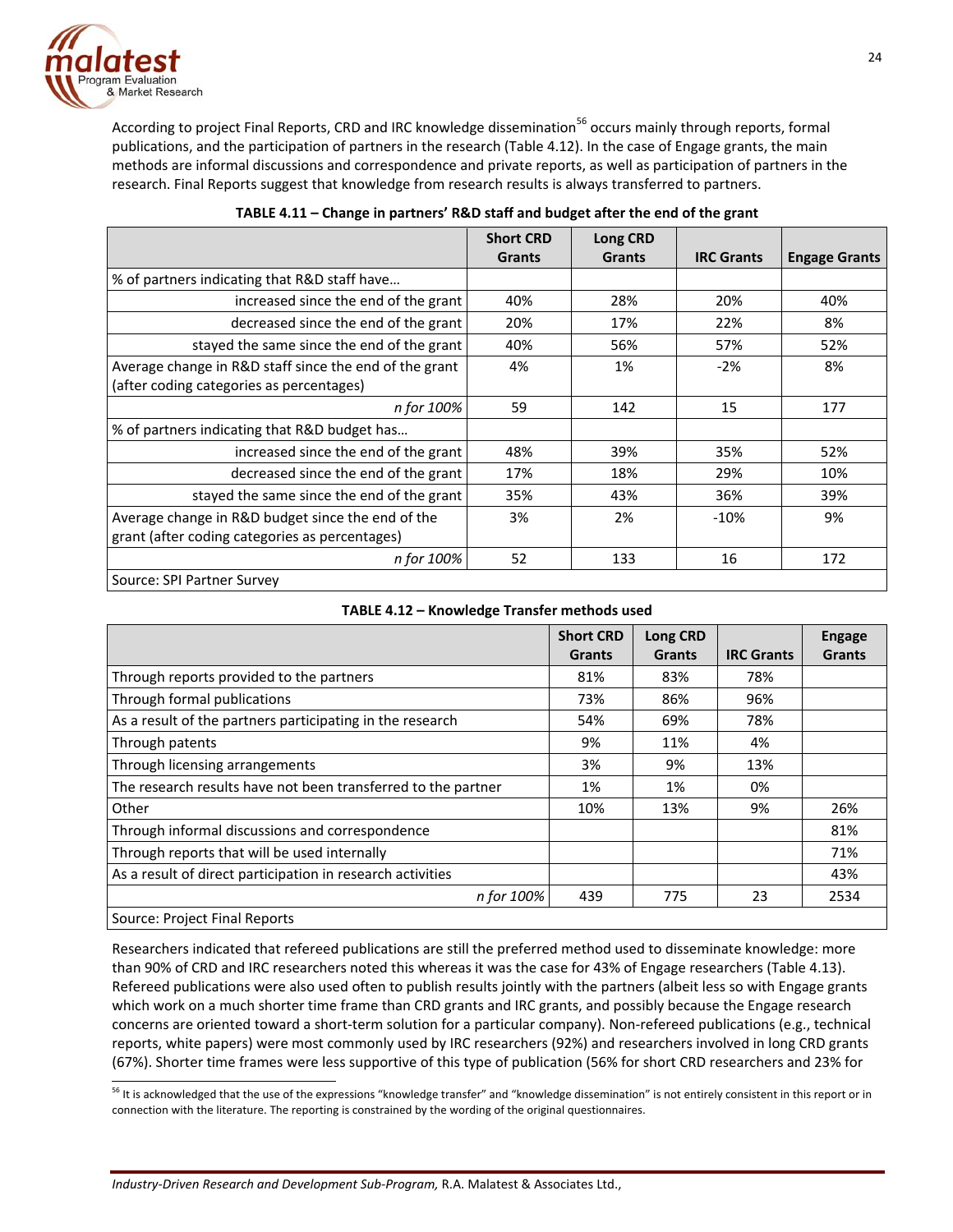

Engage researchers). Other types of mobilization methods included non‐disclosure and network agreements, patents, licences, and social media; IRC researchers were more engaged in these types of methods than researchers supported by other types of grants.

| Please indicate how the results of the grant have been<br>mobilized:     | <b>Short CRD</b><br><b>Grants</b> | <b>Long CRD</b><br><b>Grants</b> | <b>IRC Grants</b> | <b>Engage</b><br><b>Grants</b> |
|--------------------------------------------------------------------------|-----------------------------------|----------------------------------|-------------------|--------------------------------|
| Refereed publications                                                    | 91%                               | 93%                              | 100%              | 43%                            |
| Non-refereed publications                                                | 56%                               | 67%                              | 92%               | 23%                            |
| Joint refereed publication by academic and private sector<br>researchers | 51%                               | 54%                              | 68%               | 17%                            |
| Execution of non-disclosure or confidentiality agreements                | 18%                               | 23%                              | 43%               | 16%                            |
| Patent issued                                                            | 10%                               | 14%                              | 38%               | 2%                             |
| Social media                                                             | 8%                                | 6%                               | 19%               | 2%                             |
| Network agreement regarding IP / commercialization                       | 5%                                | 17%                              | 38%               | 7%                             |
| Licence issued                                                           | 1%                                | 7%                               | 19%               | 1%                             |
| Copyright registered and/or trademark issued                             | 1%                                | 1%                               | 8%                | 2%                             |
| n for 100%                                                               | 76                                | 149                              | 38                | 147                            |
| Source: SPI Researcher Survey                                            |                                   |                                  |                   |                                |

### **TABLE 4.13 – Knowledge dissemination and mobilization methods used**

Table 4.14 presents the average level of written production for CRD grants and IRC grants. Short CRD grants produced an average of 10 documents compared to 29 for long CRD grants and 143 for IRC grants. In all cases, conference presentations and posters represented about 50% of all written production.

|                                                        | <b>Short CRD</b><br><b>Grants</b> | <b>Long CRD</b><br><b>Grants</b> | <b>IRC Grants</b> | <b>Engage</b><br><b>Grants</b> |
|--------------------------------------------------------|-----------------------------------|----------------------------------|-------------------|--------------------------------|
| Refereed journal articles submitted                    | 1.2                               | 2.7                              | 13.7              | N/A                            |
| Refereed journal articles accepted or published        | 1.8                               | 5.8                              | 35.6              | N/A                            |
| Conference presentations/posters                       | 5.0                               | 13.9                             | 70.9              | N/A                            |
| Other (technical reports, non-refereed articles, etc.) | 2.4                               | 7.0                              | 23.2              | N/A                            |
| <b>TOTAL</b>                                           | 10.4                              | 29.3                             | 143.4             | N/A                            |
| n for all respondents                                  | 439                               | 775                              | 23                | N/A                            |
| Source: Project Final Reports                          |                                   |                                  |                   |                                |

### **TABLE 4.14 – Dissemination methods used (Mean)**

The type of knowledge transfer to Canadian companies depended on the arrangements within each of the cases studied. Seven of the 12 cases involved specific solutions that were being transferred to a particular company for their advantage. Even in the case of three of the IRC grants, the knowledge sharing was restricted to one company or its joint venture spin‐ offs involving the researcher.

Some chairs dealt with consortia of companies which supported the research for collective benefits. This shared funding model gave consortium members access and first right of refusal to knowledge and IP. These consortia tended to be industry‐wide and therefore permitted a good deal of sharing among competitors, as well as with and among suppliers and consultants that are also part of that same industrial sector. In the industry consortium model, knowledge is shared through annual or biannual research and development days; these often involve an opportunity for students to make presentations or present posters. These large consortia also operate access-protected websites where research results and databases can be accessed by consortium members who pay essentially a subscription as their contribution to the grant.

A number of other benefits for industry partners of taking part in industry‐driven funding opportunities were identified. Nine of the case study grants reported very positive results and benefits for the industry partners involved including reaching commercialization, creating resources and knowledge that are of use for the partners as they pursue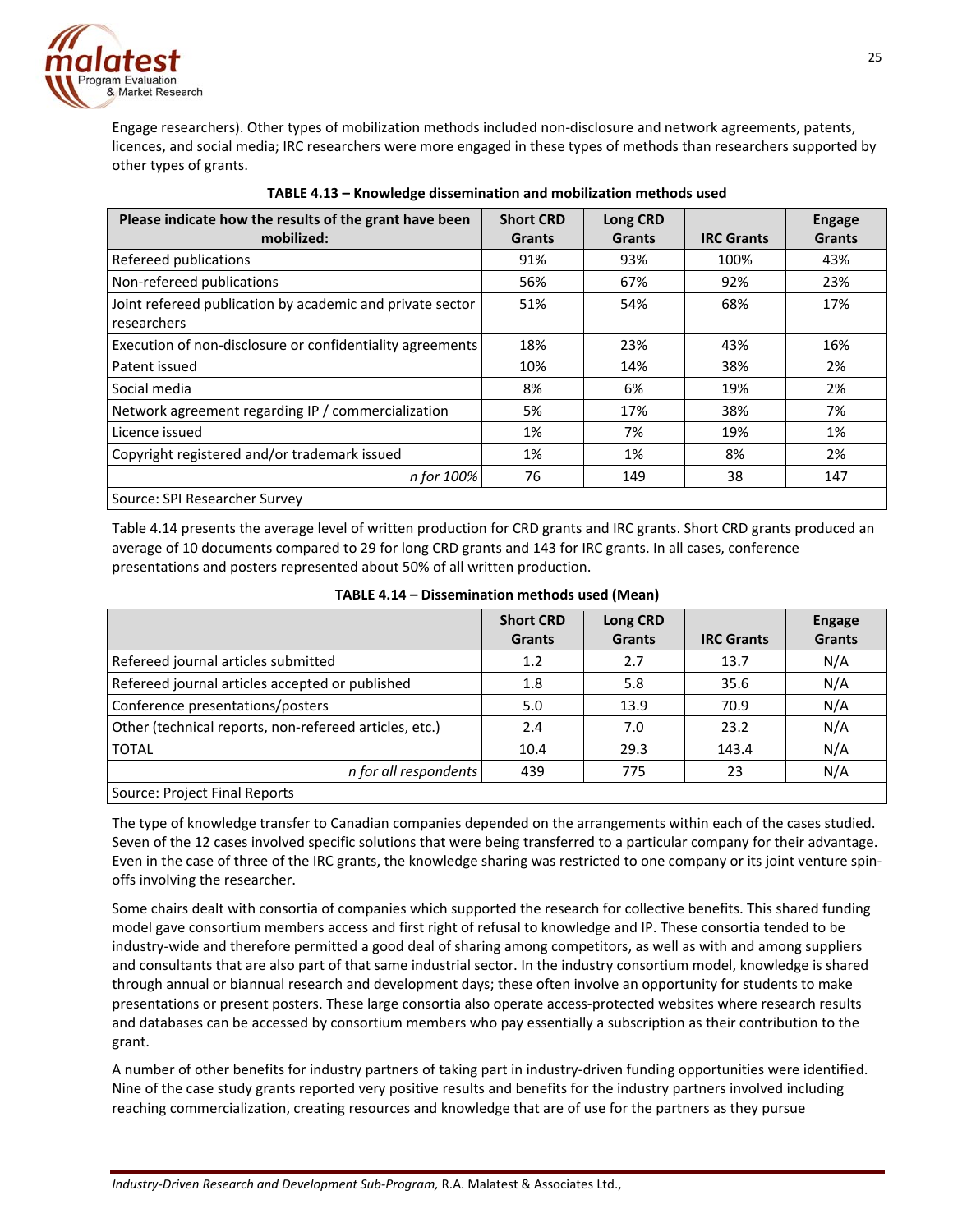

improvements in their operations, and industry‐wide application of findings for economic benefit in terms of costs avoided or efficiencies.<sup>57</sup> For example, some industries involved are heavily regulated (e.g., nuclear energy production and aerospace) and successful R&D facilitates regulatory approval (e.g., safety standards in manufacturing) because university‐driven research adds credibility and strength in facing regulators.

It is important to note that such impacts on industry are not generated entirely and incrementally by the grants. In many case studies, if not most, and particularly those that are clearly success stories, the researcher came to academia from industry. In these cases, the grant itself was a continuation of the previous valuing and engagement in R&D in a different arrangement. The incremental value of the public investment that the grant represents must be adjusted to take these preceding circumstances into consideration.

The desire of industry partners to continue to engage in R&D (whether on the same project or on other work) depends on the economic benefits of research outcomes (based on case studies); if the industry‐driven funding opportunities find a niche in that reasoning, they contribute to a positive outcome. The continued involvement depends on the likelihood that industry partners will see a benefit to their value proposition, which in turn depends at least in part on the extent to which the researcher understands that value proposition – which sometimes requires rethinking the end game. For example, in one case, the CRD grant application indicated that a "by-product" of the technology demonstration would be dispensed with, as it was of no value; when the partner came on board, it quickly realized that this by‐product could be a central part of its value proposition for investing in the research. The research team re‐oriented their thinking to accommodate this, and the partnership has been extremely successful. Thus, the case studies indicate that involvement in the grants encourages industry partners to continue with, or expand, their research and development efforts when the industry partner and the researcher can negotiate a space of common value.

In none of the cases studied did the grant result in improved perception of R&D among industrial partners: they had all come into the partnership already valuing R&D or at least understanding that there could be benefit in it for them. Although sometimes results around a specific question were disappointing, that did not call into question partners' views on the potential benefit of R&D.

## **4.4.3 Benefits for HQP**

*The industry‐driven funding opportunities involved substantial numbers of students and fellows in applied industrial research and their involvement was multifaceted, including interacting with industry partners and presenting results. Students and fellows frequently reported developing their skills and gaining experience in diverse areas as a direct result of their participation in the research program. Positive impacts on HQP employment were also documented.*

Over the course of entire grants, which range from 6 months to several years, CRD, IRC, and Engage grants involved a substantial number of students and fellows (per researcher surveys and final reports). According to final reports, it is estimated that during the period from 2009 to 2016, over 11,400 students and postdocs received training through CRD projects; more than 800 through IRC projects<sup>58</sup>; and 9,300 through Engage projects (from 2010 to 2015).<sup>5</sup>

As Table 4.15 shows, on average, an Engage project involved 2.7 students or fellows, from all levels of higher education. Projects funded through short CRD grants, which are substantially longer than Engage grants, saw the involvement of 6.2 students and fellows, followed by projects funded through long CRD grants (10.4) and IRC grants (37.1). The difference in grant duration must be noted: whereas Engage grants are 6 months long, short CRD grants are 1 to 2 years, and long CRD grants and IRC grants can last as long as 5 years. IRC grants can be renewed for an additional 5‐year term.

<sup>&</sup>lt;sup>57</sup> The case studies do not constitute a random and representative sample.

 $58$  This does not include the on-going and extended IRC grants and comprises only completed IRC projects for which final reports were received (N=39).

<sup>&</sup>lt;sup>59</sup> These data are the most up to date but they exceed the period documented elsewhere in this report.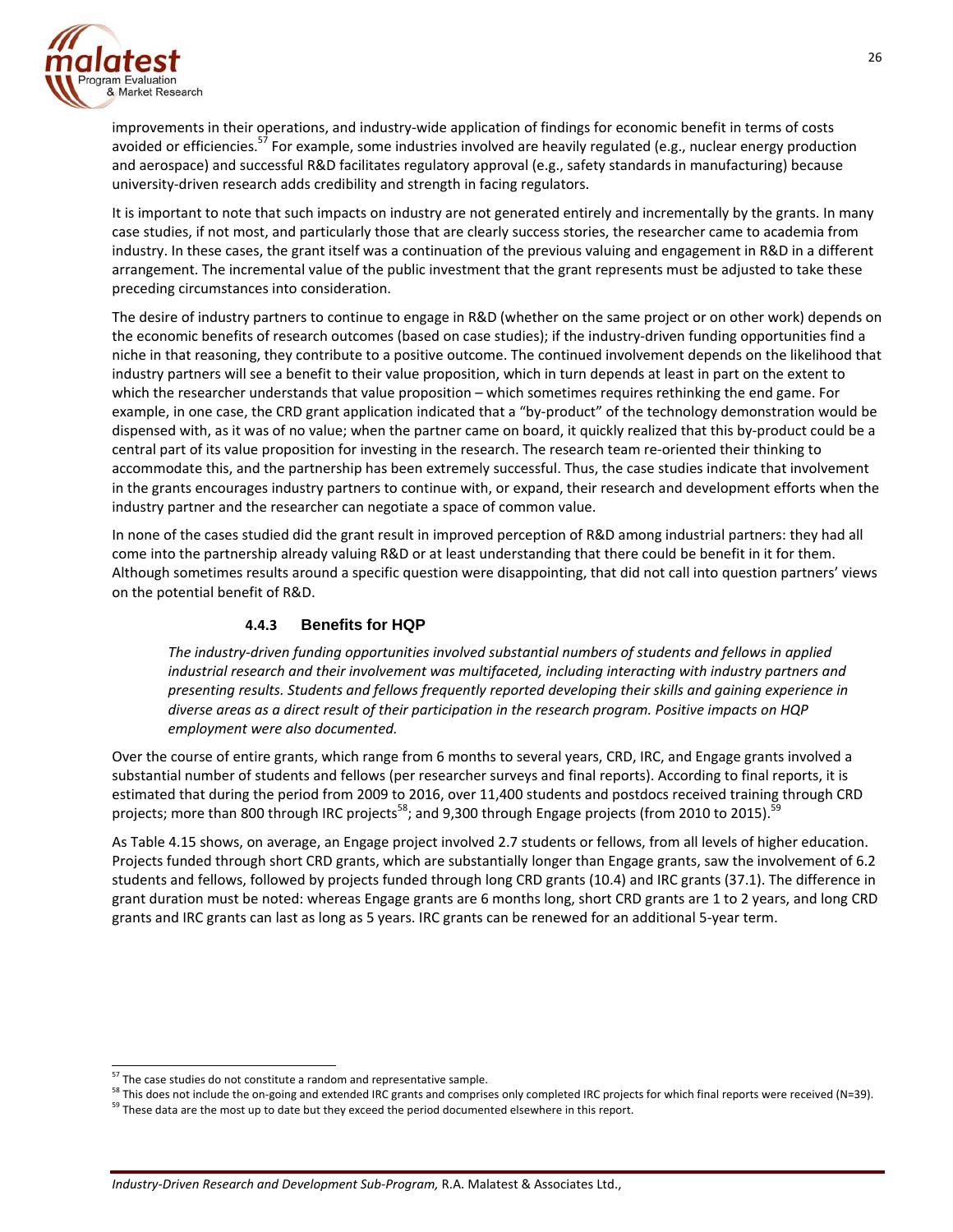

|                               | <b>Short CRD</b><br>Grants | Long CRD<br><b>Grants</b> | <b>IRC Grants</b> | <b>Engage Grants</b> |
|-------------------------------|----------------------------|---------------------------|-------------------|----------------------|
| Undergraduate                 | 2.21                       | 3.29                      | 12.23             | 0.87                 |
| Master's                      | 2.18                       | 3.07                      | 9.68              | 0.79                 |
| Doctoral                      | 1.06                       | 2.43                      | 9.35              | 0.60                 |
| Postdoc                       | 0.78                       | 1.56                      | 5.85              | 0.46                 |
| <b>TOTAL</b>                  | 6.23                       | 10.35                     | 37.11             | 2.72                 |
| n for 100%                    | 53-55                      | 97-105                    | $27-29$           | 101-113              |
| Source: SPI Researcher Survey |                            |                           |                   |                      |

## **TABLE 4.15 – Average number of HQP involved in projects**

Training of HQP was an important motivator for many industry partners to get involved in these types of grants (case studies): it is seen as a way to train and to assess potential future employees and, therefore, to contribute to the value proposition discussed in the previous section. Also, researchers are very much motivated by the ability to fund their students and to give them some industrial experience. Associate Chairs uniformly reported that one impact of the grant had been an increase in their capacity to attract more and better students, because they were able to offer them industrial experience.

The involvement of HQP with partners was multifaceted (survey of HQP and final reports). Table 4.16 describes the frequency at which HQP were involved in various research activities based on their own account. Key activities were presenting research results, discussing the project directly with the partner, and submitting results to the partner organizations for review. Somewhat less frequent were attendance at regular meetings with the partner, working regularly in the partner facilities, and producing joint presentations.

|                                                                                                                 | <b>Short CRD</b><br><b>Grants</b> | Long CRD<br><b>Grants</b> | <b>IRC Grants</b> | <b>Engage</b><br><b>Grants</b> |
|-----------------------------------------------------------------------------------------------------------------|-----------------------------------|---------------------------|-------------------|--------------------------------|
| Presented research results to partner(s)                                                                        | 77%                               | 86%                       | 90%               | 87%                            |
| Discussed the project directly with the partner(s) to obtain input                                              | 72%                               | 77%                       | 74%               | 83%                            |
| Submitted written material/results to individuals from partner<br>organizations for review                      | 63%                               | 69%                       | 67%               | 79%                            |
| Attended regular project meetings with the partner<br>organization(s)                                           | 42%                               | 50%                       | 41%               | 60%                            |
| Regularly worked in the facilities of partner organization(s)                                                   | 40%                               | 28%                       | 26%               | 26%                            |
| Produced joint presentations (at conferences, workshops, etc.)<br>with individuals from partner organization(s) | 33%                               | 44%                       | 42%               | 20%                            |
| Produced joint publications with individuals from partner<br>organization(s)                                    | 33%                               | 38%                       | 32%               | 17%                            |
| Attended guest lectures by individuals from partner<br>organization(s)                                          | 28%                               | 29%                       | 25%               | 5%                             |
| One or more partner(s) jointly supervised my thesis project with                                                | 19%                               | 18%                       | 18%               | 18%                            |
| my university supervisor                                                                                        |                                   |                           |                   |                                |
| Other                                                                                                           | 2%                                | 11%                       | 11%               | 8%                             |
| n for 100%                                                                                                      | 43                                | 199                       | 175               | 77                             |

**TABLE 4.16 – Reported involvement of HQP with partner organizations**

Source: SPI HQP Survey

Note: The results shown in the table must be treated with caution, as the sample used for the survey of HQP was built using a snowball technique, making it a non-random sample possibly not representative of students and fellows trained as part of the Industry‐driven grants.

Students and fellows frequently reported developing their skills and gaining experience in diverse areas as a direct result of their participation in the research program. Table 4.17 demonstrates that substantial majorities of HQP reported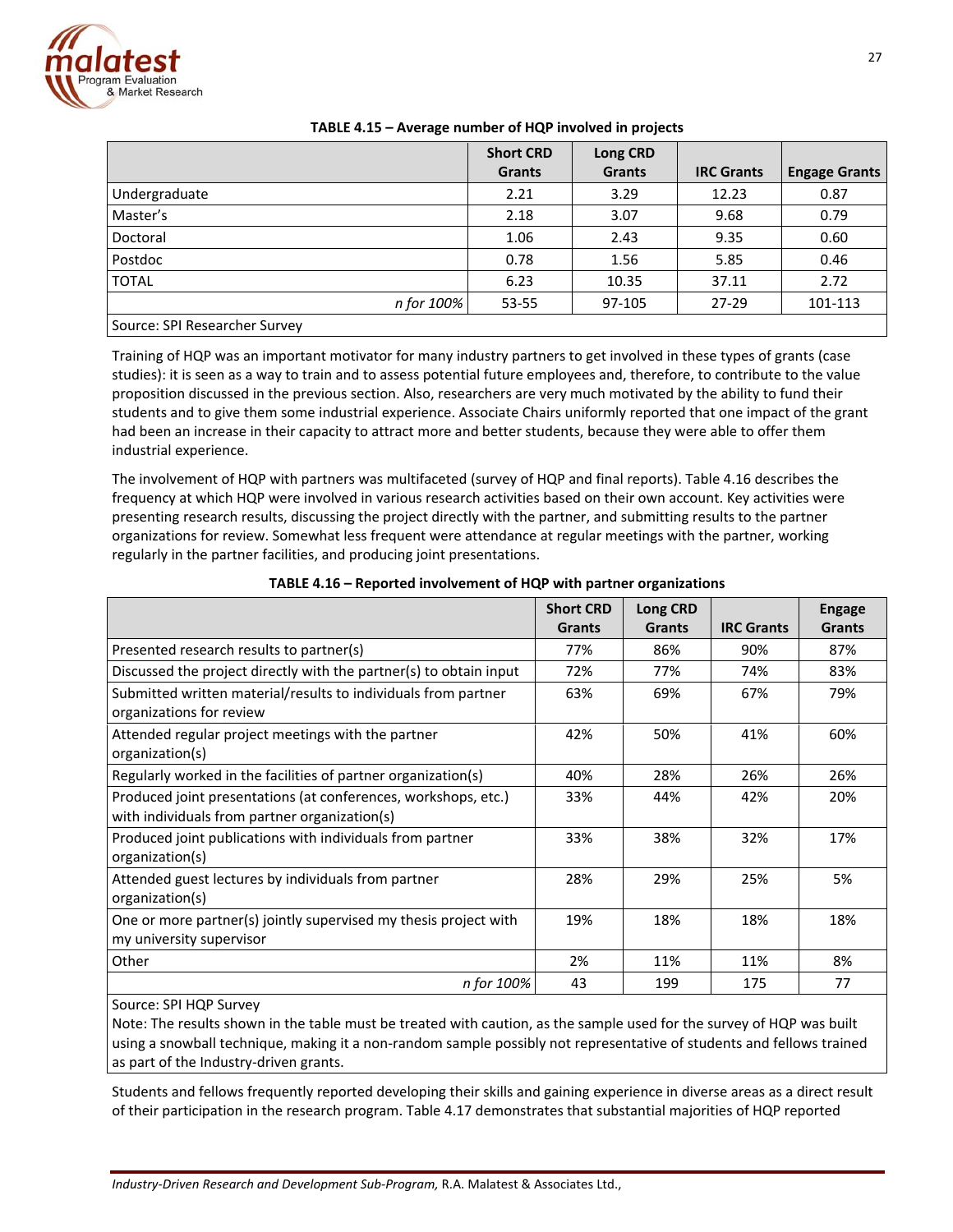

improvements in a variety of areas, from knowledge of their discipline to project management. Several technical skills and knowledge and/or technology transfer and mobilization were less frequently cited than others. The lower percentages of skill improvement reported by Engage grant HQP are not surprising given the short duration of the projects and the lower emphasis on HQP training in Engage applications.

| To what extent do you feel that your skills and level   |                  |                 |                   |                      |
|---------------------------------------------------------|------------------|-----------------|-------------------|----------------------|
| of experience improved as a direct result of            |                  |                 |                   |                      |
| participating in this (type of grant) project?          | <b>Short CRD</b> | <b>Long CRD</b> |                   |                      |
| (entries are % selecting 6 or 7 on a 7-point scale)     | <b>Grants</b>    | <b>Grants</b>   | <b>IRC Grants</b> | <b>Engage Grants</b> |
| Knowledge of the discipline                             | 85%              | 79%             | 83%               | 66%                  |
| Analytical techniques/experimental methods              | 82%              | 80%             | 78%               | 67%                  |
| Report writing and publications                         | 81%              | 73%             | 75%               | 54%                  |
| Competence in data collection                           | 79%              | 70%             | 67%               | 57%                  |
| Critical and creative thinking                          | 78%              | 74%             | 67%               | 55%                  |
| Team/group work                                         | 76%              | 68%             | 65%               | 65%                  |
| Competence in research development and design           | 71%              | 67%             | 66%               | 58%                  |
| Technical skills, expertise and/or know-how relevant to | 66%              | 67%             | 63%               | 56%                  |
| the private sector                                      |                  |                 |                   |                      |
| Research and project management                         | 65%              | 60%             | 67%               | 63%                  |
| Ability to conduct research to address private sector   | 64%              | 71%             | 66%               | 61%                  |
| problems                                                |                  |                 |                   |                      |
| Communication and interpersonal skills                  | 63%              | 64%             | 64%               | 58%                  |
| Interdisciplinary research                              | 57%              | 56%             | 53%               | 47%                  |
| Leadership                                              | 57%              | 57%             | 52%               | 46%                  |
| Knowledge and/or technology transfer/mobilization       | 49%              | 48%             | 56%               | 43%                  |
| Networking skills                                       | 41%              | 44%             | 43%               | 35%                  |
| IP protection/management                                | 38%              | 36%             | 27%               | 22%                  |
| Supervision/management of other employees               | 33%              | 35%             | 33%               | 31%                  |
| <b>Financial management</b>                             | 21%              | 14%             | 16%               | 11%                  |
| Entrepreneurship and business management                | 21%              | 13%             | 12%               | 13%                  |
| n for 100%                                              | 39-49            | 160-213         | 145-183           | 54-82                |
| Note: Non-technical skills are in italics               |                  |                 |                   |                      |
| Source: SPI HQP Survey                                  |                  |                 |                   |                      |

| TABLE 4.17 - Reported HQP skill improvement as a result of participating in a grant |  |
|-------------------------------------------------------------------------------------|--|
|-------------------------------------------------------------------------------------|--|

Industrial partners concurred that HQP who were involved in these grants were better prepared than students who did not participate in such projects (Table 4.18): close to two-thirds of partners were of the view that, upon hiring, HQP who participated in the grants required less training than those who did not. HQP themselves were almost unanimous in reporting that the experience they gained in their participation in the grants improved their career prospects (Table 4.19).

| TABLE 4.18 - Industrial partner's assessment of HQP training |  |  |
|--------------------------------------------------------------|--|--|
|                                                              |  |  |

| Did the students who participated in (grant) and who<br>were hired by your company require more, less, or<br>the same amount of training than other students who<br>did not participate in the project? | <b>Short CRD</b><br><b>Grants</b> | Long CRD<br><b>Grants</b> | <b>IRC Grants</b> | <b>Engage Grants</b> |
|---------------------------------------------------------------------------------------------------------------------------------------------------------------------------------------------------------|-----------------------------------|---------------------------|-------------------|----------------------|
| Required less training                                                                                                                                                                                  | 64%                               | 62%                       | 57%               | 64%                  |
| n for 100%                                                                                                                                                                                              | 16                                | 34                        | 26                | 18                   |
| Source: SPI Partner Survey                                                                                                                                                                              |                                   |                           |                   |                      |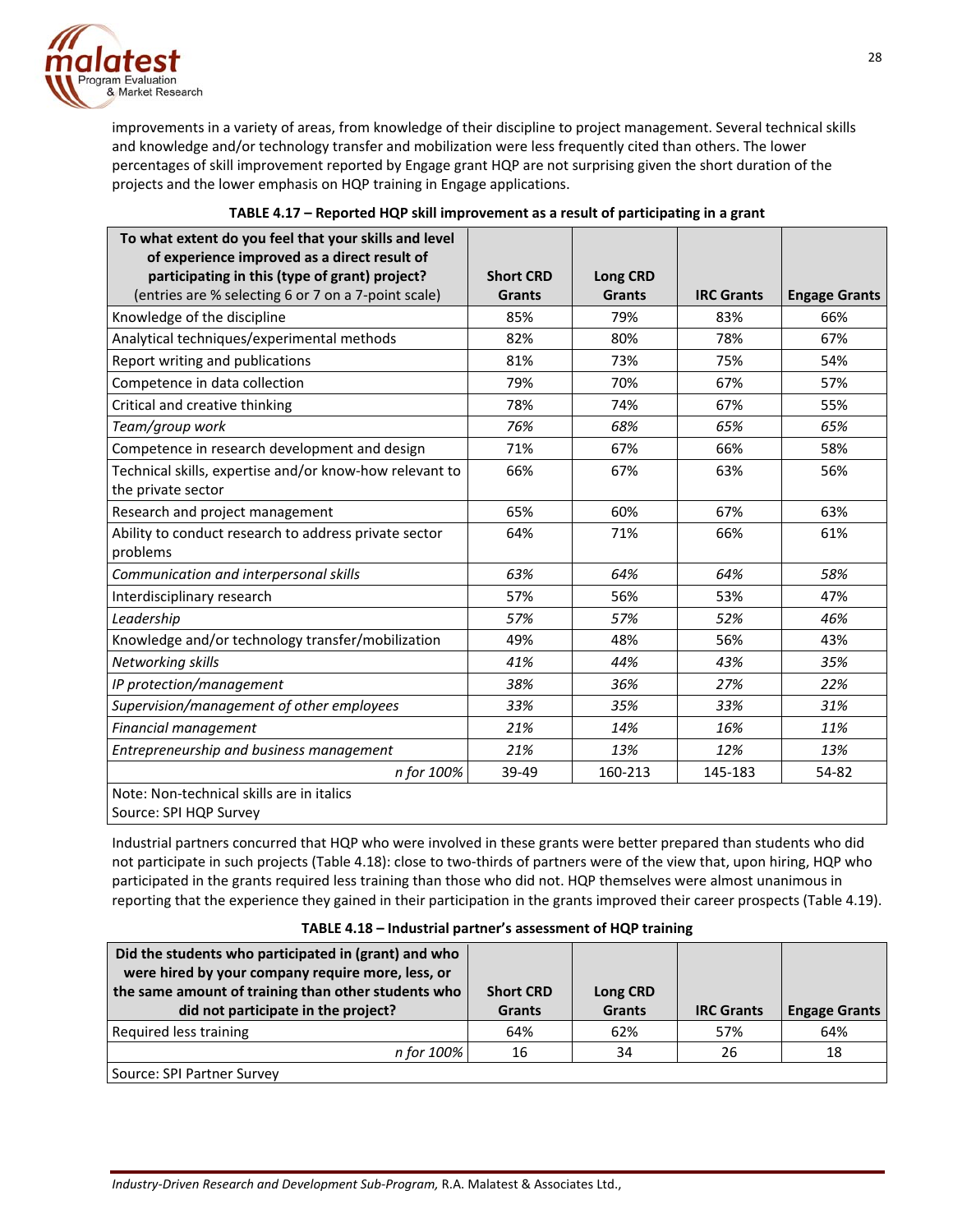

| To what extent do you disagree or agree that the<br>experience you gained during your participation in<br>this (grant) project: (% agree) | <b>Short CRD</b><br><b>Grants</b> | Long CRD<br><b>Grants</b> | <b>IRC Grants</b> | <b>Engage Grants</b> |
|-------------------------------------------------------------------------------------------------------------------------------------------|-----------------------------------|---------------------------|-------------------|----------------------|
| Improved your career prospects                                                                                                            | 87%                               | 90%                       | 92%               | 88%                  |
| n for 100%                                                                                                                                | 47                                | 206                       | 179               | 77                   |
| Source: SPI HQP Survey                                                                                                                    |                                   |                           |                   |                      |

## **TABLE 4.19 – Reported HQP career impact**

Positive impacts on HQP employment were also documented. Hiring of students and fellows involved in industry‐driven projects was relatively frequent (surveys of research and industrial partners, case studies). As Table 4.20 shows, from one‐quarter to one‐third of CRD and IRC partners indicated that they completed such hiring, and 11% of Engage partners stated the same. The average number of students and fellows hired by industry is elusive: because they have different time perspectives<sup>60</sup> and sources of information, partners and researchers report different figures. According to researchers, the average Engage grant leads to the hiring by industry (not just the partners) of 0.7 HQP whereas short CRD grants lead to 2.2, long CRD grants, 4.2, and IRC grants, 12.4. Information obtained from partners averages fewer hirings except for Engage grants where the partner average is higher.

## **TABLE 4.20 – Partner hiring of students and fellows involved in grants**

|                                                      | <b>Short CRD</b> | Long CRD      |                   |                      |
|------------------------------------------------------|------------------|---------------|-------------------|----------------------|
|                                                      | <b>Grants</b>    | <b>Grants</b> | <b>IRC Grants</b> | <b>Engage Grants</b> |
| % of partner organizations who hired any of the      | 29%              | 25%           | 36%               | 11%                  |
| students who participated in the grant (according to |                  |               |                   |                      |
| partners)                                            |                  |               |                   |                      |
| n for 100% 64                                        |                  | 162           | 76                | 181                  |
| Average # of students and fellows who participated   | 2.2              | 4.2           | 12.4              | 0.7                  |
| in the grant who have since been hired by industry   | (2.0)            | (3.0)         | (6.6)             | (0.5)                |
| (according to researchers) (median)                  |                  |               |                   |                      |
| n for all respondents   154                          |                  | 137           | 37                | 125                  |
| Average # of students and fellows who participated   | 1.8              | 1.8           | 3.9               | 1.8                  |
| in the grant who have since been hired by industry   | (1.0)            | (1.0)         | (2.0)             | (1.0)                |
| (according to partners) (median)                     |                  |               |                   |                      |
| n for all respondents 16-17                          |                  | 33-37         | $23 - 26$         | $15 - 17$            |
| Sources: SPI Partner Survey, SPI Researcher Survey   |                  |               |                   |                      |

Some Engage and CRD cases studied involved students going on to successful careers in the same or very closely related sectors spurred at least in part by their involvement. Some of the smaller grants, however, did not result in any direct hires: either because the grant did not produce useful results or because the company was not in a position, or was too small, to expand.

## **4.5 Factors Contributing to or Inhibiting the Achievement of Program Outcomes**

Table 4.21 summarizes the factors contributing to or inhibiting positive outcomes from the grants, as identified through this evaluation. Some of these factors are under the grant control but others are not. References in the table are not necessarily tied to grant requirements (e.g., Engage does not require student involvement) but they can be related to the logic models or the theories of change.

 $^{60}$  Researchers can add up hirings to industry (partners and other companies) over several years. Partners see only their own hirings but may refer to more than one grant and may not separate different types of funders (e.g., NSERC, Mitacs). Partner results are based on small samples.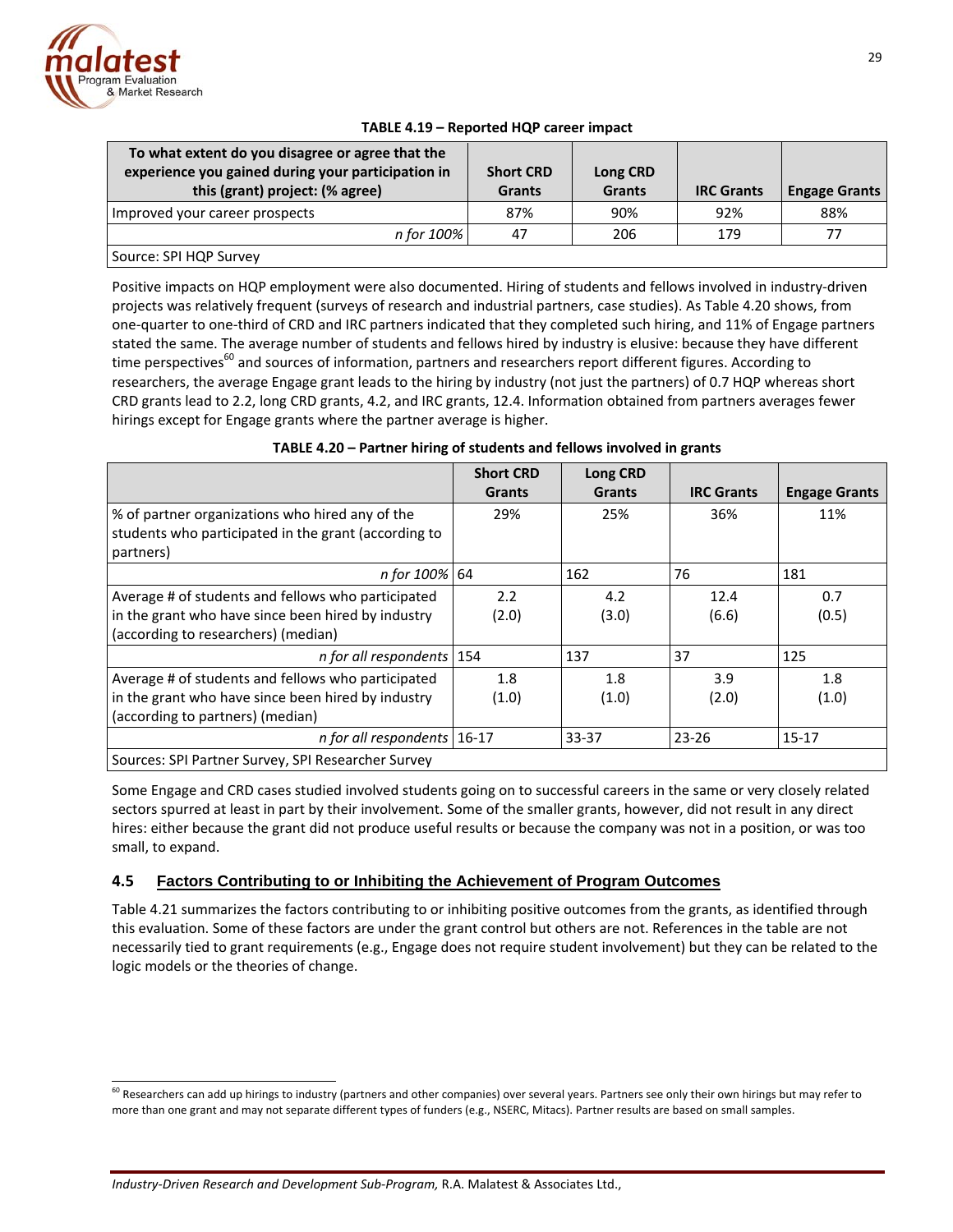

TABLE 4.21 - Summary of Factors Contributing to or Inhibiting Positive Outcomes from the Grants

#### **Factors Contributing**

#### **Factors Inhibiting**

#### **Partner's contribution**

One elements of context is clearly more significant than the others in contributing to the success of partnerships: the size of the contribution by the industrial partner(s), be that in money or in-kind: larger contributions being related to more impact.

#### Partners' prior experience with research

There is a variety of industrial partners, from a small manufacturing company without experience in research to the R&D arm of a large, highly research-engaged organization such as research institute of a provincial hydroelectric utility. Therefore, researcher-industry relationships cannot be conceived in a monolithic or homogeneous fashion. Partners with prior experience in research have more grounded expectations and practice whereas a company with little exposure to R&D has no basis for realistic expectations about research.

#### Researcher's background

Success was more likely when the researcher came from industry or had a background in industry, understood the nature of the industry's interests in R&D, and was able to create a common value space.

#### Partnership model

The consortium model where multiple companies or even consortia of companies contribute a relatively small amount to pay their part of the grant has been effective in protecting the grant from industry downturn and in ensuring the dissemination of results.

#### **Sustained contact**

Close, regular, structured contact between the university and industry teams, ideally with students regularly present at the industry sites, is facilitative of good working relationships and progress in the research.

#### Involvement of the end user

A success factor in two particularly successful grants was involvement of the customer-that is, not only the industrial partner helping to develop a new technology application, but the commercial sector who would actually be customers for the product once it was developed. This helped achieve another facilitative factor: researcher responsiveness to changing industry dynamics.

#### **HQP training**

Opportunities for HQP training and the excellence of students were cited by almost all case study respondents as having been instrumental in the success of the grants that were successful.

#### Partners' prior experience with research

Lack of industry understanding of research and unrealistic expectations on their part limit grant outcomes.

#### Researcher's background

Lack of faculty experience and understanding of industry was identified as a barrier.

#### Partnership model

Collaborations based on few partners may be at risk if the relationship disintegrates or if the research findings do not amount to a good business case for partners.

#### **Sustained contact**

The absence of structured contact is detrimental to the success of the research partnership.

#### **HQP training**

Difficulty in finding students was cited as a problem in several of the case study grants, particularly for the short-term grants such as Engage grants because they needed to be able to commit funding to senior trainees (PhD students in particular) over a longer period. In two of the cases, one Engage grant and one CRD grant, the work was severely compromised by studentrelated factors: in one case the departure of a student and in the other the failure to recruit an appropriate student until the very end of the grant. Difficulty hiring students due to timing of approvals was also cited as an inhibiting factor, as students could accept positions elsewhere in the meantime.

#### **Economic climate**

The volatility of the economy was cited as affecting industry capacity to engage in research.

#### **Academic motivations**

Some case study researchers indicated that their colleagues were reluctant to get involved with industry because they felt they would not get credit for their work and would have to cede intellectual property. Concurrently, key informants indicated that researchers who collaborate with industry are not given enough credit for their accomplishments in industry: neither the university nor NSERC places much emphasis on products that are common in researcher-industry collaboration such as technical reports and software. This is particularly challenging for young academics who lack tenure.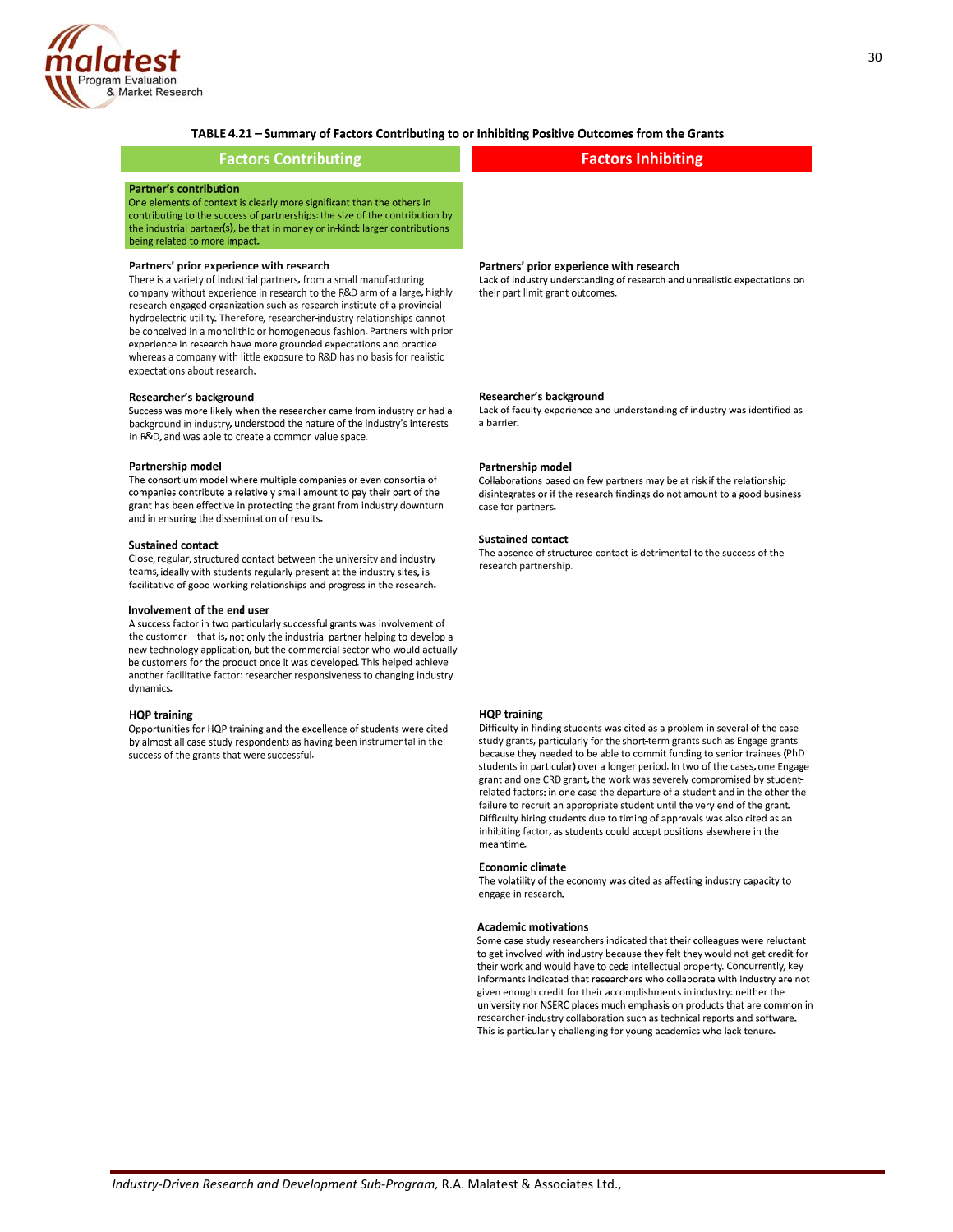

# **SECTION 5: DESIGN AND DELIVERY**

This section answers two evaluation questions dealing with the design and delivery of the sub‐program. It discusses the management of IP and features of the grants that affect the likelihood of application.

# **5.1 Management of Intellectual Property**

In general, Canadian companies find it challenging to create mutually beneficial university-industry partnership agreements and manage IP.<sup>61</sup> However, partners indicated in the SPI survey that the three grants did not raise insurmountable IP management issues (see Table 5.1): about three-quarters of partners in each grant stated that IP issues either facilitated or did not inhibit their participation in the grant. The Engage grants were conceived with the approach that fore‐ground IP must be assigned to the partner. Key informants noted that this provides clarity for partners, and reduces times to start the projects.

| To what extent did the following factors inhibit OR<br>facilitate your organization's ability to participate in<br>(type of grant)? - Intellectual Property (IP) | <b>Short CRD</b><br><b>Grants</b> | <b>Long CRD</b><br><b>Grants</b> | <b>IRC Grants</b> | <b>Engage Grants</b> |
|------------------------------------------------------------------------------------------------------------------------------------------------------------------|-----------------------------------|----------------------------------|-------------------|----------------------|
| Inhibited                                                                                                                                                        | 28%                               | 24%                              | 23%               | 15%                  |
| Neither inhibited nor facilitated                                                                                                                                | 44%                               | 55%                              | 54%               | 37%                  |
| Facilitated                                                                                                                                                      | 28%                               | 22%                              | 24%               | 48%                  |
| n for 100%                                                                                                                                                       | 58                                | 158                              | 78                | 175                  |
| Source: SPI Partner Survey                                                                                                                                       |                                   |                                  |                   |                      |

**TABLE 5.1 – Extent to which IP issues inhibited or facilitated participation in the grant**

According to key informant and case study interviews, IP arrangements varied widely across types of projects and the nature of the PI being produced (e.g., technologies, databases, software, techniques). Within the limits of a non-random sample, in most of the case studies, including all of the IRC grants – who are of course led by seasoned researchers and experienced partners – the IP arrangements were satisfactory. This seemed particularly to be the case where the researchers themselves were not particularly interested in obtaining rights or patents for themselves, but rather finding ways to ensure that their students could benefit from their participation in the grants. This included ensuring that students were included in ownership of or rights to any discoveries made under the grant, as well as building in opportunities for students to produce peer‐reviewed presentations and reports, even when the researcher had agreed to withhold publication until partners' interests had been realized. A successful example of this was seen in those IRC grants that hold an annual research day for all parties, in which student presentations and posters are given a valued place. NSERC's supports such as the IP management templates were cited as helpful to the successful negotiation of IP partnership arrangements. In some cases, publication was delayed until industry benefit was achieved.

In addition, but in a way that does not amount to a significant problem for the grants funded, the case studies indicated that there is wide variability and lack of standard practice in IP management across institutions.<sup>62</sup> Moreover, in several case studies, university IP offices were seen as encumbering. They were said to have caused delays and frustrations, and in some instances that researchers were aware of or had been involved in, led to industry-university partnerships not being undertaken even though the researchers and the companies were willing. The perspective of several of the industry partners was that universities were greedy and also overly optimistic or unrealistic about the likelihood that any one piece of research would produce anything of commercial interest, especially in the short term. The most successful partnerships seem to have circumvented this by using blanket IP agreements with sub‐agreements for specific projects or products where commercial interest was plausible, and simply by learning from experience in working out the arrangements. Examples were also seen of researchers with highly successful records of industrial collaboration, in

<u> 1989 - Johann Barn, mars ann an t-Amhain an t-Amhain ann an t-Amhain an t-Amhain an t-Amhain an t-Amhain ann a</u>

31

*Industry‐Driven Research and Development Sub‐Program,* R.A. Malatest & Associates Ltd.,

 $61$  Parliament of Canada. The Canadian Intellectual Property Regime.

http://www.parl.gc.ca/HousePublications/Publication.aspx?DocId=6038442&Language=E&File=57#13<br><sup>62</sup> This reflects observations from *The Canadian Intellectual Property Regime* that post-secondary institutions do not have a c ownership policy across institutions.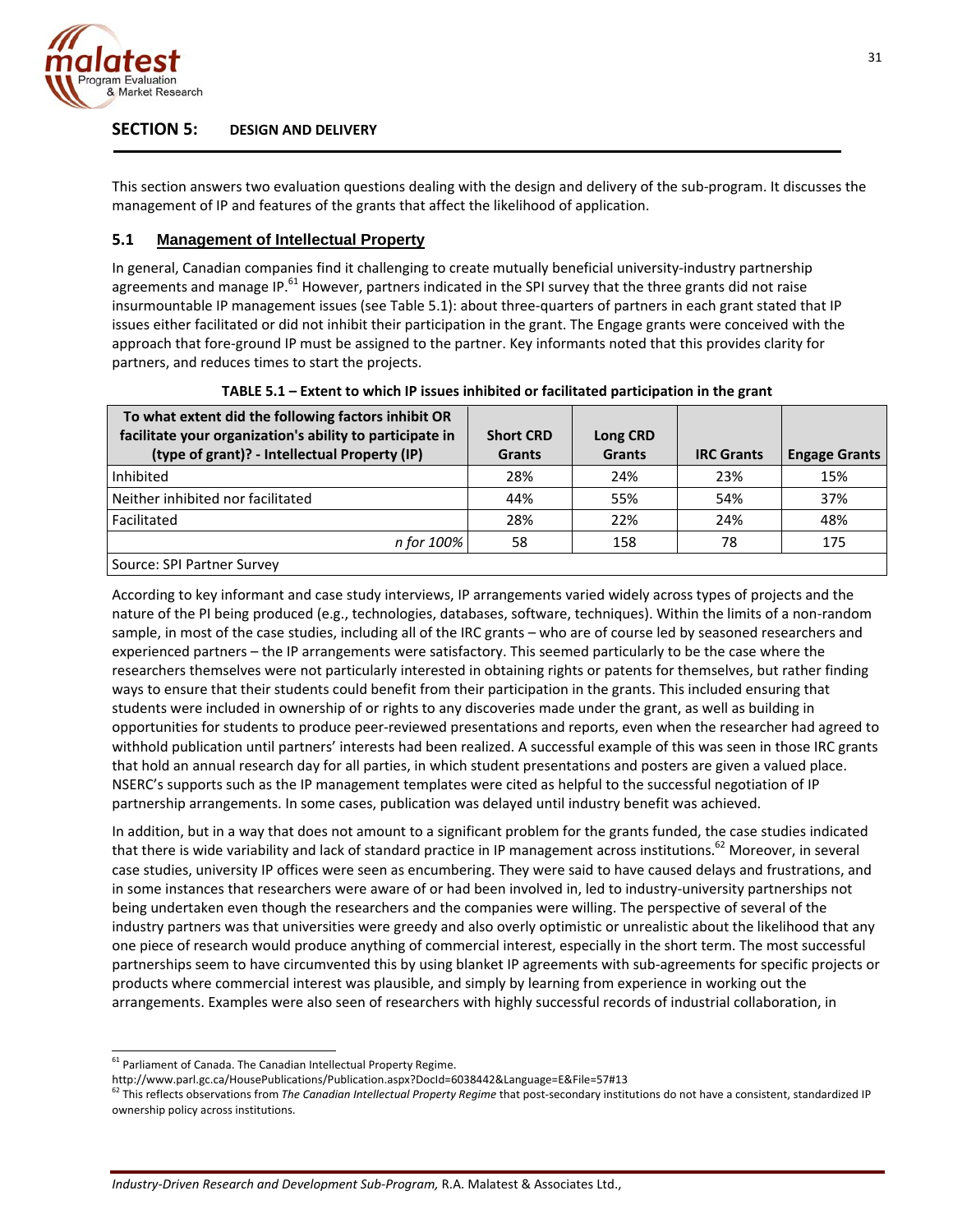

moving into deanship or similar positions of influence, working to reform institutional IP policy to be more facilitative of industry engagement with academia.

## **5.2 Program Features that Facilitate or Inhibit Application**

Above and beyond the contextual factors such as industry economic outlook that affect interest in collaborative research, key informant interviews suggested that researchers' application for Engage grants was facilitated and inhibited by some features of the program. Information of this nature was not identified from CRD and IRC which are well established grants with a long history of adjusting their application procedures.

For Engage projects, research partners and key informants were in agreement that applying to the program was made more attractive by the relatively short time between the funding application and the decision as well as by the simplicity of the application process. Those researchers who had been involved in Engage grants praised this program for its accessibility and fit with the capacities and stakes of industrial partners.

Engage grant case studies documented very high satisfaction with the efficiency of Engage grants, as did other case studies where Engage grants had been used. The Engage grant process was described as rapid and simple to access. Staff members indicated that the design of the Engage grant has been responsive to a need for an efficient process: the program processes have adapted to simplify recommendation processes and to reduce the bureaucratic sign‐offs. Consistency in program management has been supported by biweekly evaluation meetings and the compilation of program guideline interpretations in a repository of precedents.

For IRC grants and CRD grants, the most cited inhibiting factor to applications was the requirement to find partner(s) willing to make a cash contribution. According to key informants, Engage grant applications were inhibited by the short duration of the funding which may only allow grantees to start addressing a problem without reaching a solution; while the initial and rapid analysis of a particular problem is the essence of Engage grants, these short grants can be complemented with an Engage Plus grant.

## **5.3 Performance Measurement**

The grants have a history of conducting performance measurement. Researchers and partners are requested to file final reports to describe project accomplishments and outcomes for various stakeholders. The data gathered in an on‐going fashion by the grants has proven valuable to the evaluation and discussions with program staff have shown that the data is used in regular program management.

Interviews and discussions with program staff indicated that there is still work to do to increase the use of common metrics to measure grant performance, considering that the grant logics share many outcomes. A working group has been set up with an objective to develop more common metrics.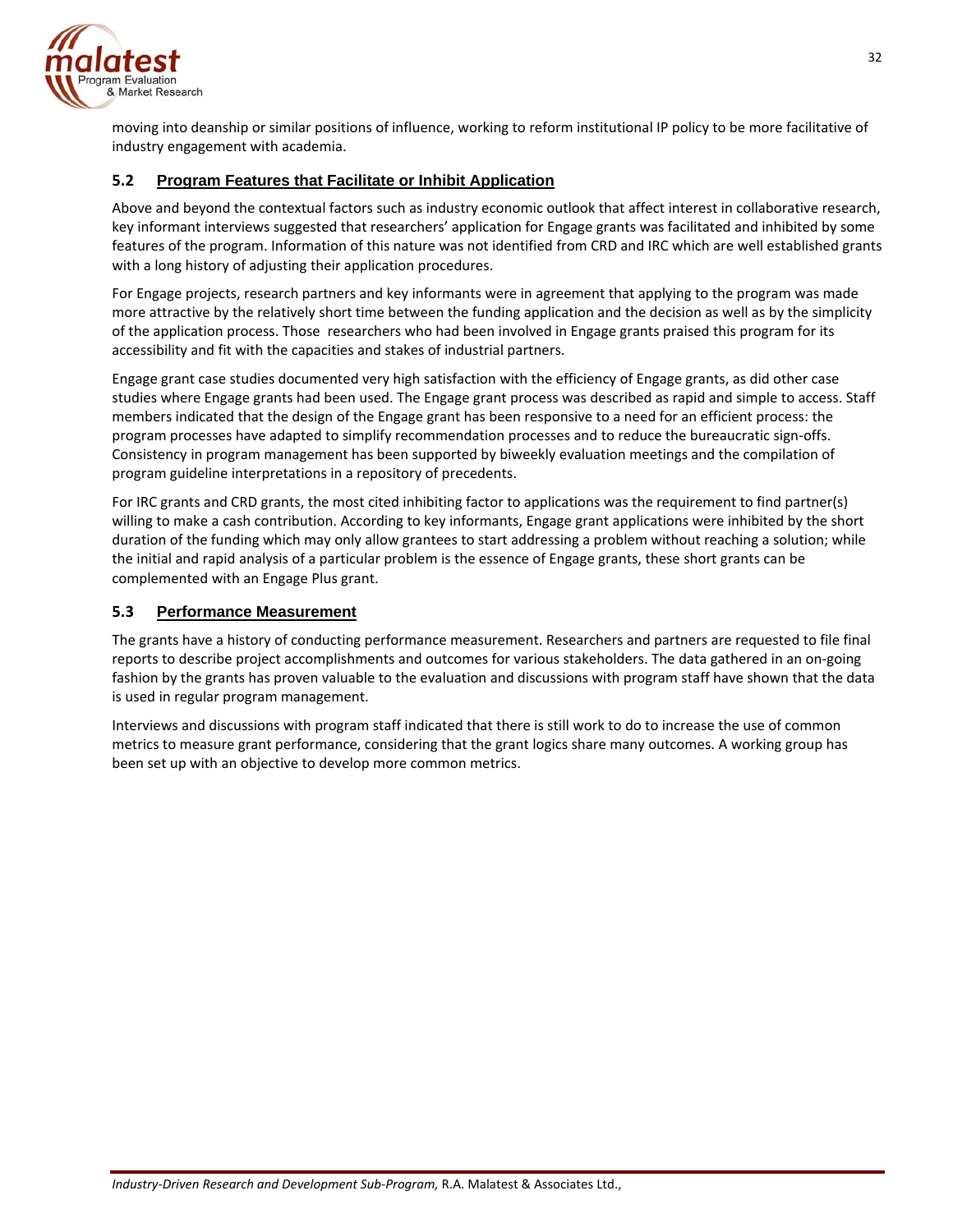

## **SECTION 6: EFFICIENCY AND ECONOMY**

## **6.1 Cost-Efficiency of the Management of the Funding Opportunities**

Over the period of 2010-2011 to 2013-2014, the average administrative cost ratio was 8.17 cents for every \$1 of CRD grants (which was slightly higher than the overall ratio for the RP Directorate) and 6.73 cents for every \$1 of IRC grants (which was in line with the ratio for the RP Directorate). The average administrative cost ratio for Engage grants was slightly higher at 10.18 cents for every \$1 of awarded grants. This is due to the higher *administrative costs in the beginning of the program. Over the evaluation period, Engage administrative costs* dropped by almost one-half and are currently in line with the costs of the other industry-driven grants.

A common measure of operational efficiency of grant programs is to assess the ratio of operating expenditures<sup>63</sup> to the total amount of grant funds awarded. This ratio represents the cost of administering \$1 of grant funds awarded. The evaluation also factored in the number of awards (both new and ongoing) and the average grant size.

As Table 6.1 shows, the ratio of operating expenditures over the four‐year period (from Fiscal Year 2010‐11 to 2013‐14) was 8.17 cents for every \$1 of awarded CRD grants and 6.73 cents for every \$1 of IRC grants. These ratios were slightly higher than that incurred by NSERC overall (4.99 cents). The overall ratio of all expenditures incurred by the Research Partnerships Directorate (6.56 cents per \$1 of grants awarded) was roughly in line with the IRC ratio and slightly lower than the CRD ratio.

| <b>Funding</b><br>Opportunity | <b>Administrative</b><br><b>Expenditures</b>      | Grant<br><b>Expenditures</b> | <b>Total</b><br><b>Administrative</b><br>and Grant<br><b>Expenditures</b> | Administrative<br><b>Expenditures per</b><br>\$1 of Grant<br><b>Expenditures</b> | Number of<br>awards (new<br>and ongoing) | Average grant<br>size |
|-------------------------------|---------------------------------------------------|------------------------------|---------------------------------------------------------------------------|----------------------------------------------------------------------------------|------------------------------------------|-----------------------|
| <b>CRD</b>                    | \$20,418,912                                      | \$249,864,592                | \$270,283,504                                                             | 8.17c                                                                            | 3,275                                    | \$76,295              |
| <b>IRC</b>                    | \$6,805,957                                       | \$101,115,450                | \$107,921,407                                                             | 6.73c                                                                            | 978*                                     | \$103,390*            |
| Engage                        | \$8,315,328                                       | \$81,715,040                 | \$90,030,368                                                              | 10.18¢                                                                           | 3,334                                    | \$24,510              |
|                               | * Includes both IRC Project and IRC Salary grants |                              |                                                                           |                                                                                  |                                          |                       |
|                               | Source: NSERC, Cost-Efficiency Technical Report   |                              |                                                                           |                                                                                  |                                          |                       |

### **TABLE 6.1 – Ratios of operating expenditures, 2010‐2011 to 2013‐2014**

The ratio for Engage grants was higher than that for CRD and IRC grants and totaled 10.18 cents for every \$1 of awarded grants. The higher administrative cost for Engage was incurred in the beginning of the program (administrative costs are often higher at the initial stage of a new grant). Between 2010‐2011 and 2013‐2014, the Engage administrative costs dropped by almost one‐half, whereas the CRD costs have been relatively stable and the IRC costs increased by approximately 15% (Chart 6.1). The Engage costs are currently in line with the costs of the other industry‐driven grants despite the internalization of the review process.

 $^{63}$  Operating expenditures include both direct and indirect costs of administering the program. Direct costs are comprised of salary and non-salary costs, which are related primarily to the adjudication of the award. Non‐salary costs also include a share of the costs related to corporate representation and general administration of the Research Grants and Scholarships Directorate. Other direct costs associated with administering the program, such as post-award management (which is a centralized function carried out by the Finance division) and indirect costs, such as common administrative services for NSERC (e.g., finance, human resources and IT) have also been included in the total calculation of costs and were estimated using the ratio of total Discovery Grant awards to total NSERC grant funds.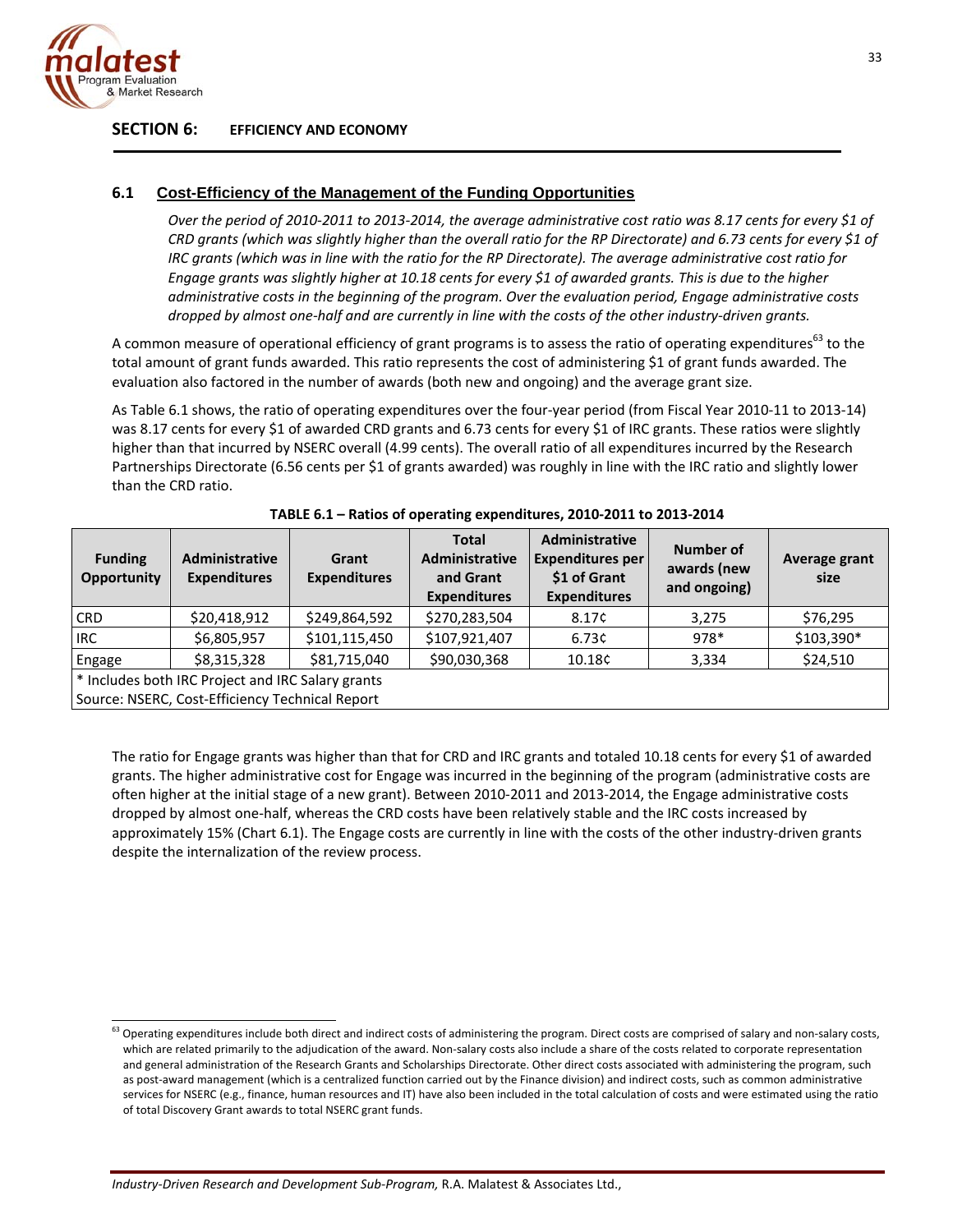



## **CHART 6.1 – Annual ratios of operating expenditures, 2010‐2011 to 2013‐2014**

## **6.2 Qualitative Feedback on Efficiency**

In interviews, IRC staff recognized a need to modernize and automate their grant administration. Also, reporting by Chairs requires getting industrial comments which is made difficult by partners' busy schedules and competing priorities.

Most university VPs did not report major issues, but a few criticized the annual financial reporting requirement. University research services tend to be mired in red tape and backlog which can be confusing to researchers and partners.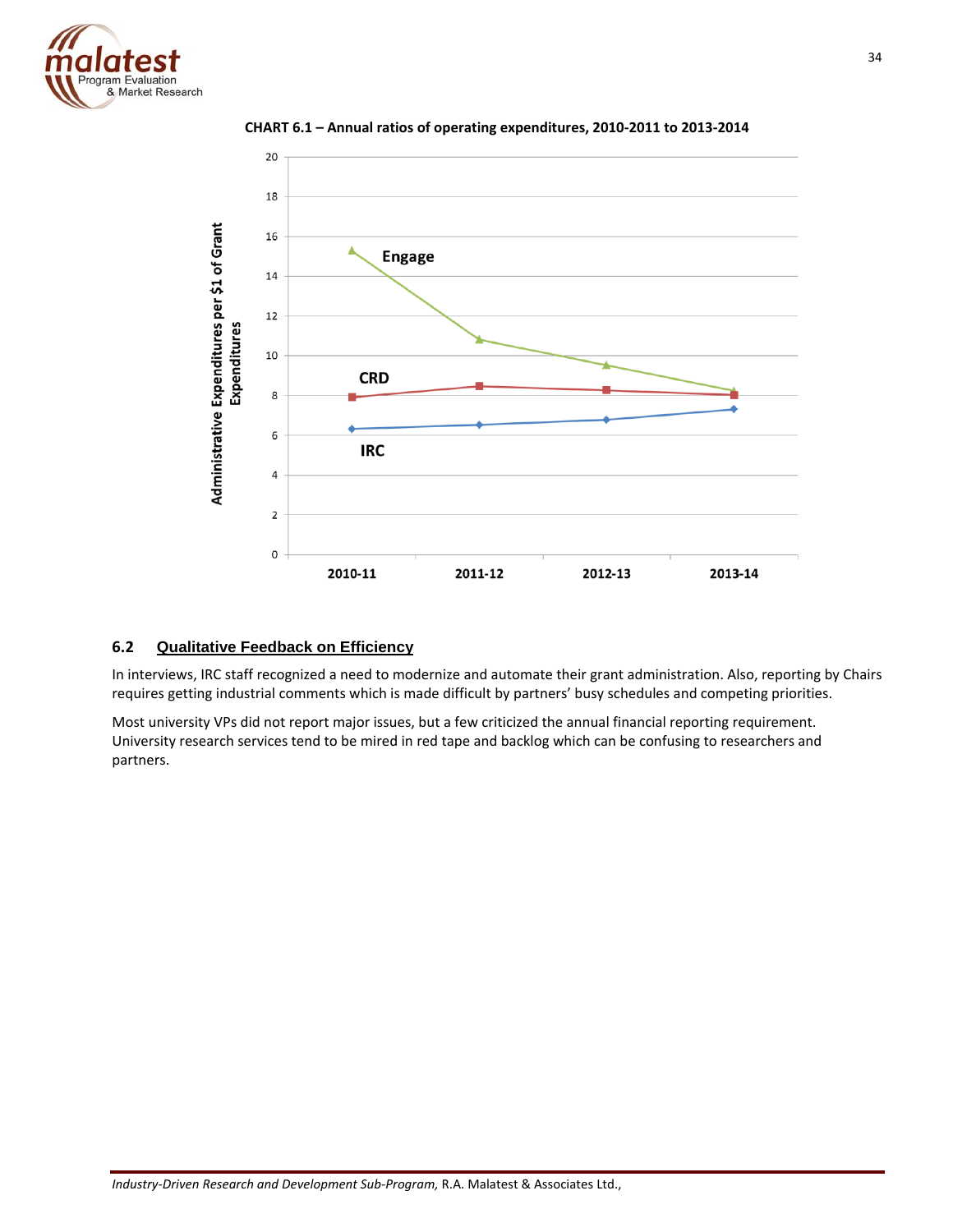

## **SECTION 7: CONCLUSIONS AND RECOMMENDATIONS**

# **7.1 Conclusions**

**Relevance**. The Industry‐driven Collaborative Research and Development sub‐program is designed to meet the needs of both industrial partners and academic researchers: projects address real world challenges that are relevant to industry, help build sustainable relationships between the two sectors, and connect people and skills. Each funding opportunity included in the sub‐program adopts a different means to achieve common objective: fosters partnerships in natural sciences and engineering that facilitates the transfer of knowledge and skills to the user sector through awards that support research projects and activities intended for socioeconomic impact. The partnerships encouraged and enabled by the sub‐program also increase the commercialization of Canada's research through new products, services, and processes for the benefit of all Canadians. While industry R&D expenditures in Canada decline, these grants are attracting increased levels of partner contributions, and the partners tend to maintain or increase their R&D expenditure after the grants. At the same time, university researchers benefit from establishing and maintaining partnerships between academia and industry by having an opportunity to conduct research and create new knowledge and technology for company‐specific needs. Students become exposed to R&D in industrial environment, as well as gain expertise and knowledge required for future employment.

The sub‐program is well‐aligned with the priorities of the federal government and NSERC. The 2014 Government of Canada S&T strategy "Seizing Canada's Moment: Moving Forward in Science, Technology and Innovation" encouraged partnerships and justified federal government involvement in industry‐focused research as one contributor in a large innovation ecosystem of funding and support. In the recent years, the Federal Government continued to play an important role in encouraging collaborations since the level of private investment in R&D in Canada has decreased.

The sub-program objectives also mirror the priorities of the current government, which focuses on improvement of programs that support innovation, scientific research and entrepreneurship, as well as the development of an Innovation Agenda with intent to expand effective support for the emerging national network for business innovation and cluster support. The Government believes that investing in an appropriate balance between fundamental research to support new discoveries and the commercialization of ideas will lead to sustainable economic growth. The sub‐program has been shown to be a flexible and effective tool that allows industry access to the 'brain trust' that has been developed in universities across Canada and therefore is a perfect fit within the larger Innovation Agenda.

**Performance**. The university-industry partnerships supported by the industry-driven funding opportunities are generally successful at fostering meaningful collaborations that last beyond the funding period. IRC grants are more likely to produce collaborations beyond the original group than CRD; though they are both effective at doing so. There is evidence that IRCs tend to reinforce existing partnerships rather than create new ones which is not surprising considering the size of the investment by the industry. It has been noted that the relationship between a company and a university can begin by satisfaction in completion of a project funded through a CRD grant followed by further investment in an IRC based on that success. By design, Engage grants involve new partnerships and, therefore, contribute to bridging the gap between researchers and industry.

Long-term relationships, defined as relationships that have continued past the completion of the initial grant, are typically established as part of the industry‐driven funding opportunities – less so after the small Engage grants but still leaving the parties intending to continue collaborating. The nature of the long-term relationships is varied and consistent with the interests and resources of the parties.

The industry‐driven funding opportunities have substantially contributed to enhancing the research capacity of researchers involved – through improved access to facilities, expertise, data, equipment, and intelligence on future research directions as well as additional resources for hiring personnel. They have also had positive effects on the research capacity of universities. The grants opened up new opportunities for research beyond the original objectives, influenced the direction to more industrially relevant topics, assisted in attracting better qualified personnel, and generally contributed to the improved knowledge base of universities.

As part of the evidence gathered, industrial partners reported that the grants had significant impacts on competitiveness and productivity. Increased market visibility is the most frequently reported type of impact on competitiveness, followed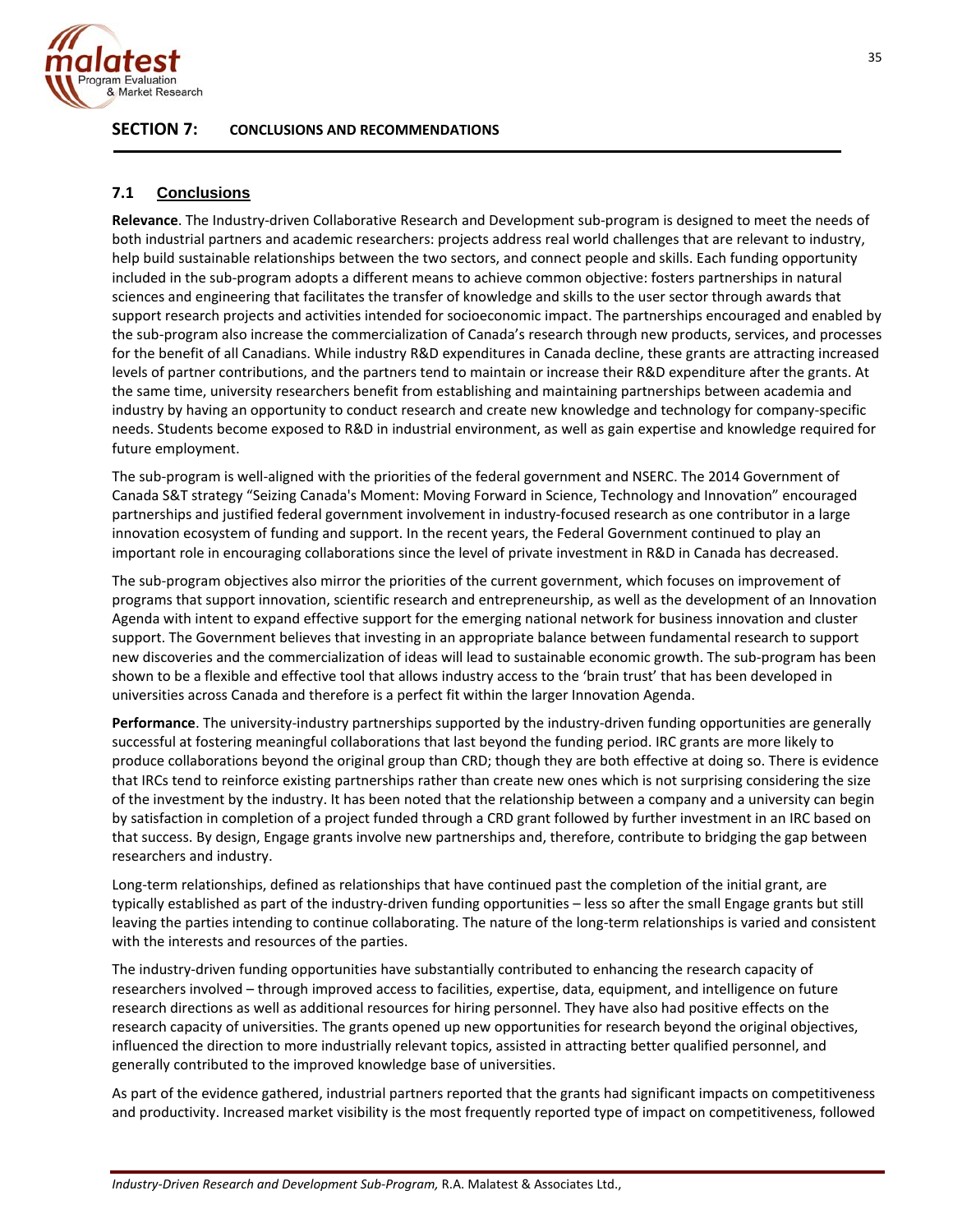

by access to new markets. About one‐half of the partners indicated that their revenues increased since the end of the grant; representing on average an increase of 22 percent over all grant types. When asked how much of the change could be attributed to the grant, the result is more modest; roughly 5%. The survey results indicate that partners who participated in these grants tend to maintain or grow their R&D budgets after their participation. When reported decreases to R&D budgets are factored in against reported increases, the estimated net effect is in the range of a 5 percent increase in R&D budgets.

The transfer of knowledge to industrial partners is another benefit that companies can obtain, and was a motivating factor at the outset for three‐quarters of partners. Evaluation evidence indicated that such transfer does occur, sometimes with a single company and other times to an entire industry. Almost 85 percent of partners surveyed indicated that the skill and knowledge base of the organization had been, or was likely to be enhanced as a result of the grant. Reports provided to partners and formal publications were the main mechanisms used in transferring knowledge to industrial partners.

The industry‐driven funding opportunities involved substantial numbers of students and fellows in applied industrial research and their involvement was multifaceted, including interacting with industry partners and presenting results. Students and fellows frequently reported developing their skills and gaining experience in diverse areas as a direct result of their participation in the research program. Positive impacts on HQP employment were also documented. Training of HQP was an important motivator for many industry partners to get involved in these types of grants: it is seen as a way to train and to assess potential future employees and, therefore, to contribute to the value proposition. It has been shown that transfer of knowledge through the hiring of university graduates who worked on the project can be very effective.

While a number of other benefits for industrial partners were identified, it is clear that the desire of industry partners to continue to partner for R&D depends on the economic benefits of research outcomes in which the grants are one factor among many others.

**Efficiency.** Over the period of 2010‐2011 to 2013‐2014, the average administrative cost ratio was 8.17 cents for every \$1 of CRD grants (which was slightly higher than the overall ratio for the RP Directorate) and 6.73 cents for every \$1 of IRC grants (which was in line with the ratio for the RP Directorate). The average administrative cost ratio for Engage grants was slightly higher at 10.18 cents for every \$1 of awarded grants. This is due to the higher administrative costs in the beginning of the program. Launched in 2009, Engage is a new funding opportunity and administrative costs are often higher at the initial stage. Over the evaluation period, Engage administrative costs dropped by almost one-half and are currently in line with the cost of the other Industry‐driven grants.

# **7.2 Recommendations**

**Recommendation #1. Maintain the Industry‐Driven funding opportunities.** The grants support the role of NSERC in contributing to the Canadian ecosystem of innovation by encouraging research collaborations between industry and universities and are well aligned with government priorities. They are designed to meet the needs of both industrial partners and academic researchers, in which each funding opportunity adopts different means to achieve common objective: fosters partnerships in natural sciences and engineering and facilitate the transfer of knowledge and skills to the user sector. Program management has demonstrated that it is equipped to address the changing landscape of university‐industry collaboration via incremental changes to the programs.

**Recommendation #2. Continue efforts to develop common metrics for the measurement of impacts on industry and consider homogenizing vocabulary among grants.** All three grants have very evolved performance measurement systems that have contributed to the on-going management of the program, as well as to this evaluation. These systems could be improved by increasing the use of common measurements to assess impacts on industry. Additionally, some terminology would benefit from more homogeneity across the grants use, such as the notions of partnership, collaboration, and networking as well as the various activities associated with knowledge (creation, dissemination, exchange, translation, mobilisation, etc.).

Recommendation #3. Consider revising the Engage logic model to improve alignment with the objectives of the grants. While the Engage logic model was built cooperatively with grant administrators, it includes some outcomes that are not related to program objectives and for achieving which the Program management cannot be held accountable (e.g., HQP training).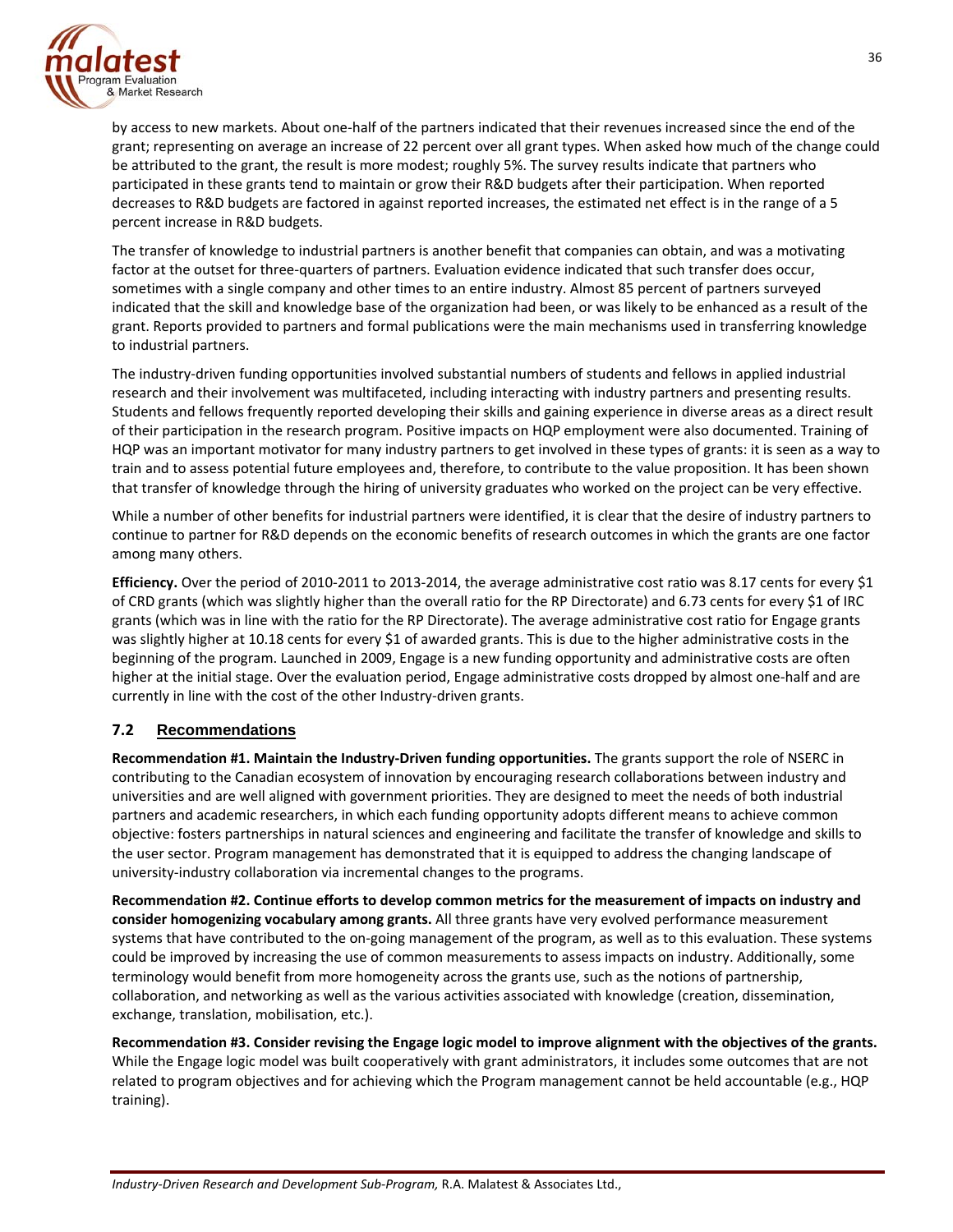

### **APPENDIX A: Logic Models**

#### **CRD Grants Logic Model**



#### **PROGRAM RATIONALE**

- $\Box$  Encouraging the creation of partnerships between academic and industrial organizations in order to improve the application, the usefulness and the dissemination of knowledge.
- $\square$  Ensuring that in years to come, Canada has enough highly qualified people with the skills needed by user organizations
- $\Box$  Contributing to the capacity of industry to use academic research in order to improve the competitiveness and productivity of industry in Canada and to create jobs.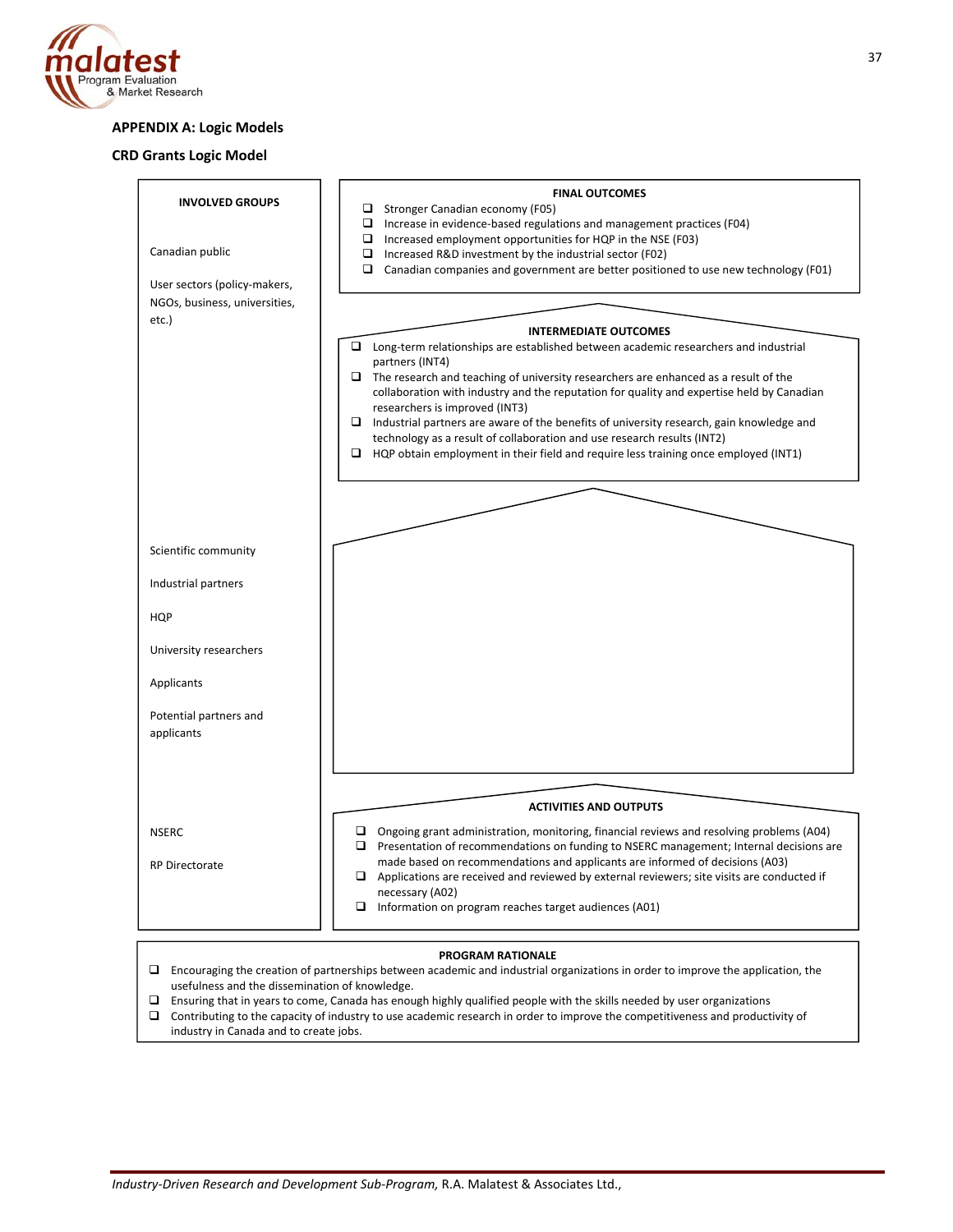

### **Engage Grants Logic Model**



#### **PROGRAM RATIONALE**

- Encouraging the creation of partnerships between academic and industrial organizations who have never worked together before in order to improve the application, the usefulness and the dissemination of knowledge.
- $\square$  Ensuring that in years to come, Canada has enough highly qualified people with the skills needed by user organizations

 Contributing to the capacity of industry to use academic research in order to improve the competitiveness and productivity of industry in Canada and to create jobs.